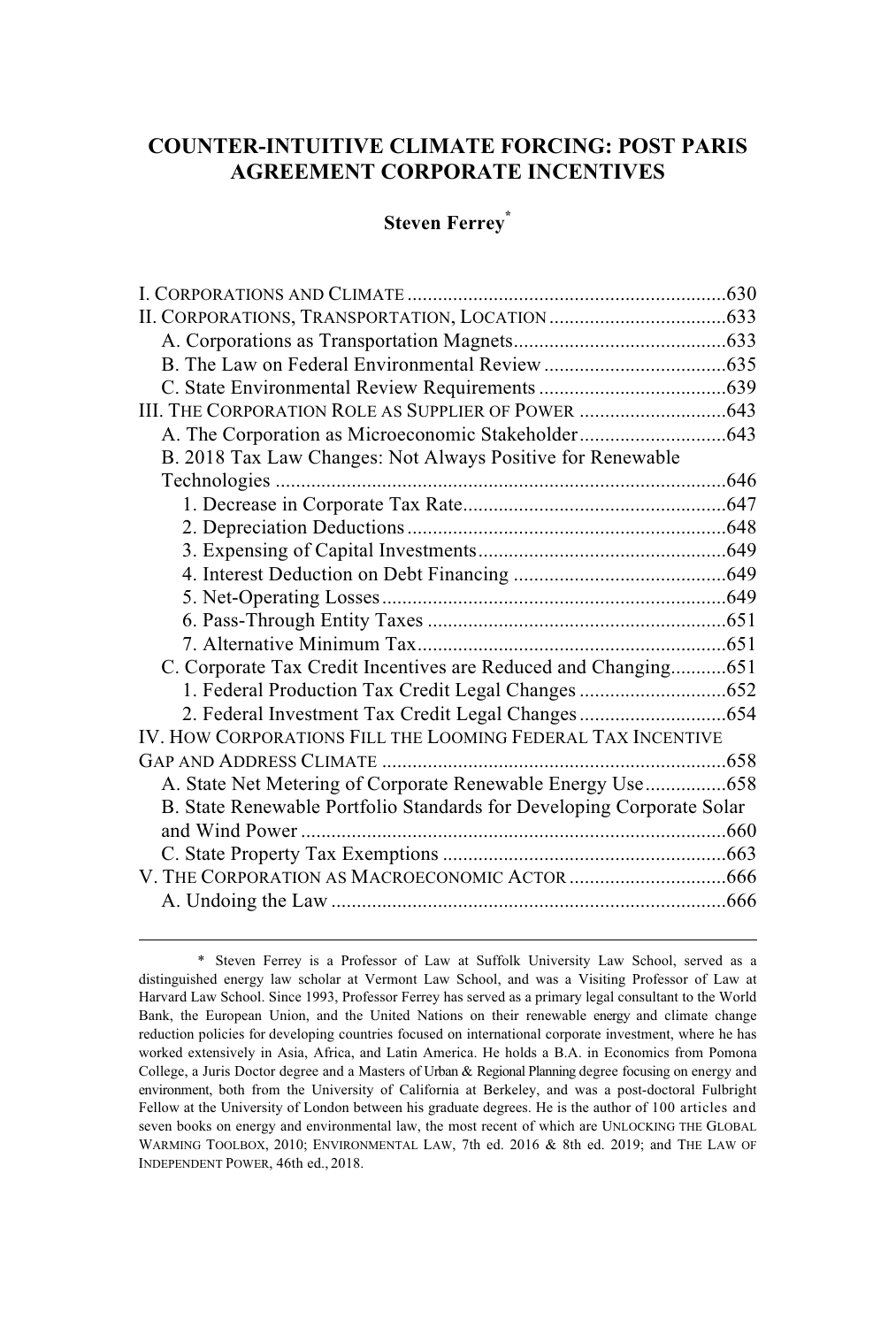|  | 630 | <i>Vermont Law Review</i> | [Vol. 43:629] |
|--|-----|---------------------------|---------------|
|--|-----|---------------------------|---------------|

## I. CORPORATIONS AND CLIMATE

I am pleased in this Article to examine the interface of the corporation in the 21st century American legal system and its critical role in climate change causation and mitigation. In my prior scholarship for both the *Vermont Law Review* and the *Vermont Journal of Environmental Law*, rather than examining this legal policy interface, I have examined in detail court decisions on energy and environmental law, including: analysis of the evolving line demarcating state violations of the Constitution's Dormant Commerce Clause embedded in energy regulation,<sup>1</sup> a legal analysis of conflicting arguments in the still-pending challenge to the Obama Administration Clean Power Plan (CPP) implementing carbon control, $2$  and the conflicts in private rights of action under Section 107 of the Superfund law which reallocates billions of dollars of liability of private parties for hazardous substance damage to the environment.<sup>3</sup> For this Article, the *Vermont Law Review* asked me to examine changing U.S. legal policy on one of the most pressing issues of the century and the role of corporate actors.

Corporate responsibility and roles in the U.S. legal system are something that I have addressed from different perspectives at the invitation of other law school symposia and law reviews in the last decade.<sup>4</sup> Here, now post-Paris Agreement, I examine the state of climate through the legal prism of the corporation as both a consumer and a producer of power,

<sup>1.</sup> Steven Ferrey, *ZEC Oscillations in the Commerce Clause*, 19 VT. J. ENVTL. L. 365, 367 (2018).

<sup>2.</sup> Steven Ferrey, *Black Swan Reconfiguration: Legal Separation of American Powers*, 43 VT. L. REV. 29, 31–32 (2018).

<sup>3.</sup> Steven Ferrey, *The Superfund Cost Allocation Liability Conflicts Among the Federal Courts*, 11 VT. J. ENVTL. L. 249, 252 (2009).

<sup>4</sup>. Steven Ferrey, *Corporate Energy Responsibility: International and Domestic Perspectives on Supply and Demand in the New Millennium*, 25 FORDHAM ENVTL. L. REV. 84, 84 (2013) [hereinafter *Corporate Energy Responsibility*]; Steven Ferrey, *The New Climate Metric: The Sustainable Corporation and Energy*, 46 WAKE FOREST L. REV. 383, 384 (2011) [hereinafter *The New Climate Metric*]; Steven Ferrey, *Corporate Responsibility and Carbon-Based Life Forms*, 35 B.C. ENVTL. AFF. L. REV. 419, 420 (2008); Steven Ferrey, *Corporate Governance and Rational Energy Choices*, 31 WM. & MARY ENVTL L. & POL'Y REV. 113, 113 (2006).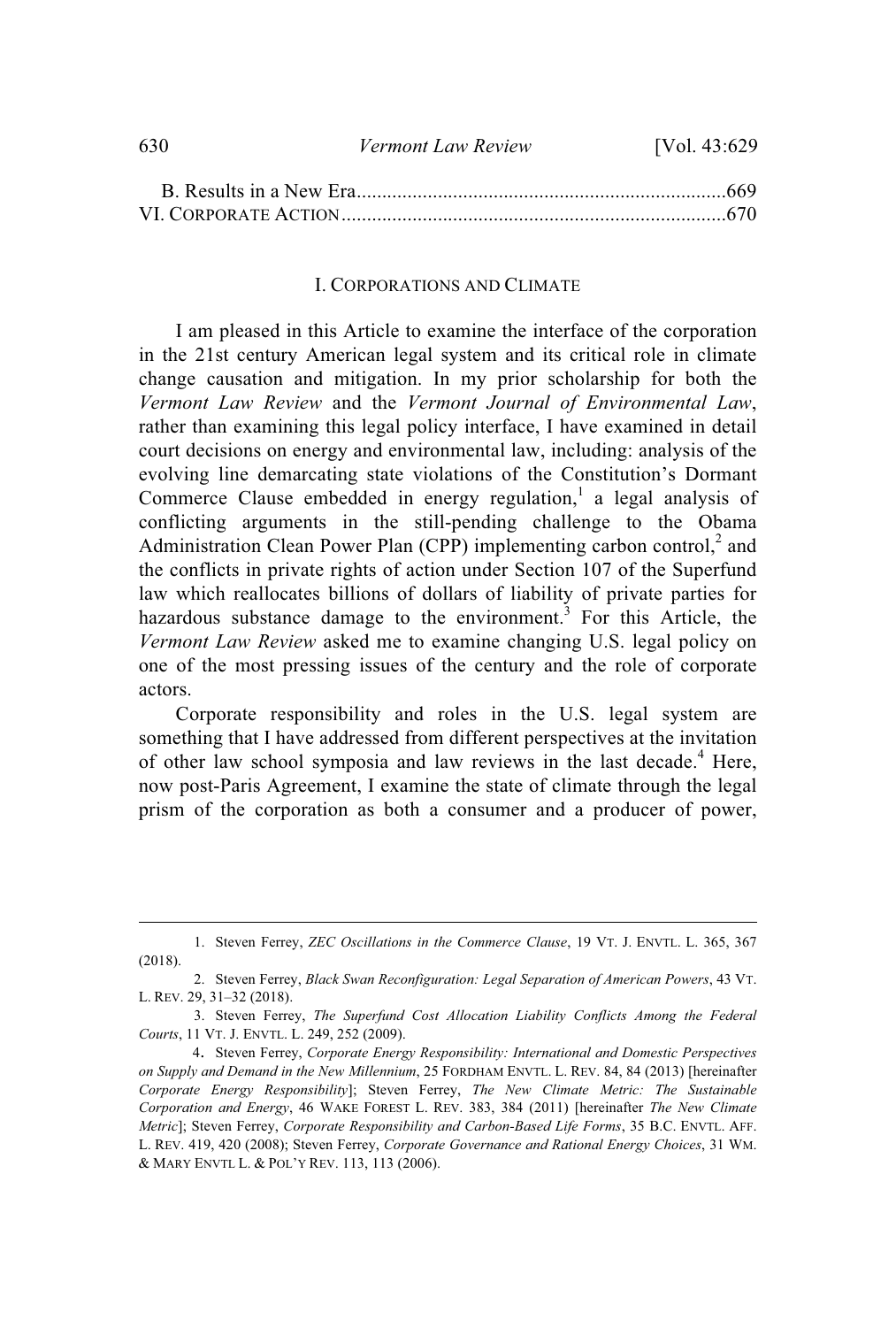whose operations comprise the major source of anthropogenic climate warming emissions. 5 This Article then takes:

- A microeconomic perspective on now-changing incentives and disincentives for corporations contained in the new federal tax law and other applicable regulations; and
- A macroeconomic assessment of how the U.S. is or is not hitting its climate targets two decades into the 21st century.

There are recent U.S. actions to withdraw from the Paris Agreement of  $2015<sup>6</sup>$  and the U.S. Clean Power Plan<sup>7</sup>—which, as one examines the actual statistics, yield counter-intuitive results as well as an interesting perspective on the role of law in a market-driven economy. 8 This Article starts discussing climate, which bridges both environment and energy law, featuring corporations as the legal vehicle through which much of the Western economic system operates.<sup>9</sup> Environmentally, global temperatures are higher today than at any time in the past 800,000 years.<sup>10</sup> The impacts on the U.S. and the world are well-documented.<sup>11</sup>

Energy is the core technology undergirding the U.S. and all developedcountry economies.<sup>12</sup> Electricity production accounts for less than 5% of

9*. See* STEVEN FERREY, UNLOCKING THE GLOBAL WARMING TOOLBOX v (Pennwell Pub. 2010) [hereinafter GLOBAL WARMING TOOLBOX] (laying out the framework for this explanation).

dive.lbl.gov/faq.html#Q7 (last visited Apr. 27, 2019). 11. *800,000 Years of Temperature*, *supra* note 10.

12*. See* MICHAEL TOMAN & BARBORA JEMELKOVA, ENERGY AND ECONOMIC DEVELOPMENT: AN ASSESSMENT OF THE STATE OF KNOWLEDGE 3 (2003), http://ageconsearch.umn.edu/bitstream/ 10685/1/dp030013.pdf (explaining the significant role energy technology plays in economic development); WORLD ECON. FORUM, ENERGY FOR ECONOMIC GROWTH: ENERGY VISION UPDATE 2012, at 6 (2012), www3.weforum.org/docs/WEF\_EN\_EnergyEconomicGrowth\_IndustryAgenda\_

<sup>5</sup>*. See* PAUL GRIFFIN, THE CARBON MAJORS DATABASE: CDP CARBON MAJORS REPORT 2017, at 8 (2017), climateaccountability.org/pdf/CarbonMajorsRpt2017%20Jul17.pdf (noting that since 1988, 100 companies have produced 71% of all greenhouse gas emissions).

<sup>6.</sup> Michael D. Shear, *Trump Will Withdraw U.S. from Paris Climate Agreement*, N.Y. TIMES (June 1, 2017), https://www.nytimes.com/2017/06/01/climate/trump-paris-climate-agreement.html (explaining that the U.S. will withdraw from the Paris Agreement of 2015).

<sup>7.</sup> Exec. Order No. 13,783, 82 Fed. Reg. 16,093, 16,095 (Mar. 31,2017).

<sup>8</sup>*. See infra* Part V.B (outlining the U.S. carbon emission statistic estimations placing electricity emissions 27–35% below 2005 levels, "even with the CPP regulation repealed by the Trump Administration").

<sup>10.</sup> *Figure 14: 800,000 Years of Temperature and Carbon Dioxide Records*, NAT'L ACADS. SCI., ENGINEERING & MED., https://nas-sites.org/americasclimatechoices/more-resources-on-climatechange/climate-change-lines-of-evidence-booklet/evidence-impacts-and-choices-figure-gallery/figure-14/ (last visited Apr. 27, 2019) [hereinafter *800,000 Years of Temperature*] (documenting that carbon dioxide levels are higher now than within the last 800,000 years and showing a close connection between CO<sub>2</sub> levels and temperature change); ENERGY INFO. ADMIN., U.S. DEP'T OF ENERGY, EMISSIONS OF GREENHOUSE GASES IN THE UNITED STATES 2005: EXECUTIVE SUMMARY 2–3 (2007), http://www.eia.doe.gov/oiaf/1605/ggrpt/summary/pdf/0573(2005)es.pdf [https://web.archive.org/web/ 20170302105210/http://www.eia.gov/oiaf/1605/ggrpt/summary/pdf/0573(2005)es.pdf]; *Frequently Asked Global Change Questions*, CARBON DIOXIDE INFO. ANALYSIS CTR., https://cdiac.ess-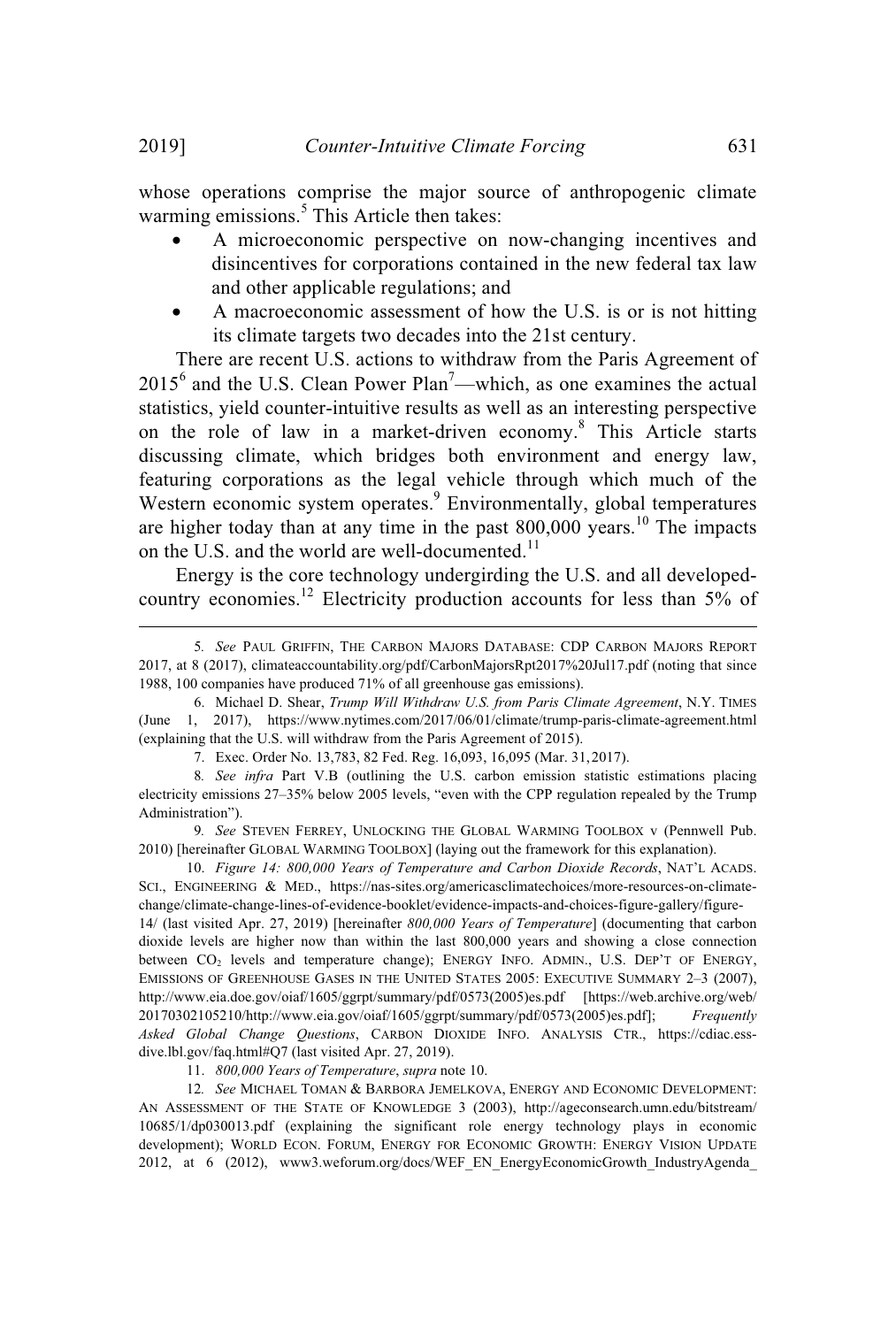U.S. economic activity, yet is held responsible for about one-quarter of emissions of certain criteria air pollutants.<sup>13</sup> Electric power derived from burning gaseous, liquid, and solid fossil fuels to create electric power releases large quantities of  $CO<sub>2</sub>$  into the environment.<sup>14</sup> Fossil-fuel power generation results in 57% of total human-made atmospheric  $CO<sub>2</sub>$ , and this amount has increased significantly since 1990.<sup>15</sup> Electric power demand worldwide is continuing to increase dramatically.<sup>16</sup> The share of all burned fossil fuels converted to create electricity increased during the 21st century from 1% in 1900 to 25% in 1990.<sup>17</sup>

The importance of the electric sector to the modern corporate industrial economy and to climate change is reflected in its changing dominant role.<sup>18</sup> In 1949, only 11% of global warming gases in the U.S. came from the electric sector; today it contributes more than one-third.<sup>19</sup> The U.S. Energy Information Administration concluded that the electric power sector offered the most cost-effective opportunities to reduce  $CO<sub>2</sub>$  emissions, compared to transportation, the next sector.<sup>20</sup> Fossil-fuel-fired power plants and petroleum refineries collectively emit nearly 40% of our national greenhouse gas (GHG) emissions—significantly more than the next most

15*. The New Climate Metric*, *supra* note 4, at 390 (citing INTERGOVERNMENTAL PANEL ON CLIMATE CHANGE, CLIMATE CHANGE 2007: SYNTHESIS REPORT 36 (2007), https://www.ipcc.ch/site/assets/uploads/2018/02/ar4\_syr\_full\_report.pdf); *see generally* Pachauri et al., *supra* note 11, at 45–47 (showing an increase in greenhouse gas emissions); U.S. ENERGY INFO. ADMIN., EMISSIONS OF GREENHOUSE GASES IN THE UNITED STATES 2009 (2011), https://www.eia.gov/environment/emissions/ghg\_report/ (documenting an increase in greenhouse gas emissions since 1990).

16*. See, e.g*., INT'L ENERGY AGENCY, WORLD ENERGY OUTLOOK 2017, at 47, 49–50 (2017), http://www.iea.org/media/weowebsite/2017/Chap1\_WEO2017.pdf (explaining that the downward pressure on energy costs, population expansion, and GDP growth is causing global energy demand to increase).

17. Steven Ferrey, *Power Future*, 15 DUKE ENVTL. L. & POL'Y F. 261, 267 (2005).

18*. See id.* at 261 (describing the importance of energy, especially electric energy, to humans and electric energy's effect on the environment).

19. U.S. ENERGY INFO. ADMIN., ANNUAL ENERGY REVIEW 2011, at 303, 309 (2012), https://www.eia.gov/totalenergy/data/annual/pdf/aer.pdf.

20. U.S. ENERGY INFO. ADMIN., INTERNATIONAL ENERGY OUTLOOK 2008, at 4 (2008), http://large.stanford.edu/publications/coal/references/docs/0484(2008).pdf.

<sup>2012.</sup>pdf ("Energy is the lifeblood of the global economy – a crucial input to nearly all of the goods and services of the modern world. Stable, reasonably priced energy supplies are central to maintaining and improving the living standards of billions of people.").

<sup>13.</sup> *The New Climate Metric*, *supra* note 4, at 388, 389 n.34.

<sup>14.</sup> The amount of carbon released per unit of usable energy decreased each time as human populations moved from wood to coal as the dominant CO<sub>2</sub>-releasing fuel in the late-19th century, again moved from coal to oil in the mid-20th century, and will move toward natural gas in the future. 1 STEVEN FERREY, LAW OF INDEPENDENT POWER § 2:1, at 2–8 (Thomson Reuters 46th ed. 2018) [hereinafter LAW OF INDEPENDENT POWER]; *see generally* Peter A. O'Connor et al., *U.S. Energy Transitions 1780–2010*, 7 ENERGIES 7955, 7963, 7969, 7972 (2014) (charting and explaining historical uses of wood, oil, and natural gas in the U.S.).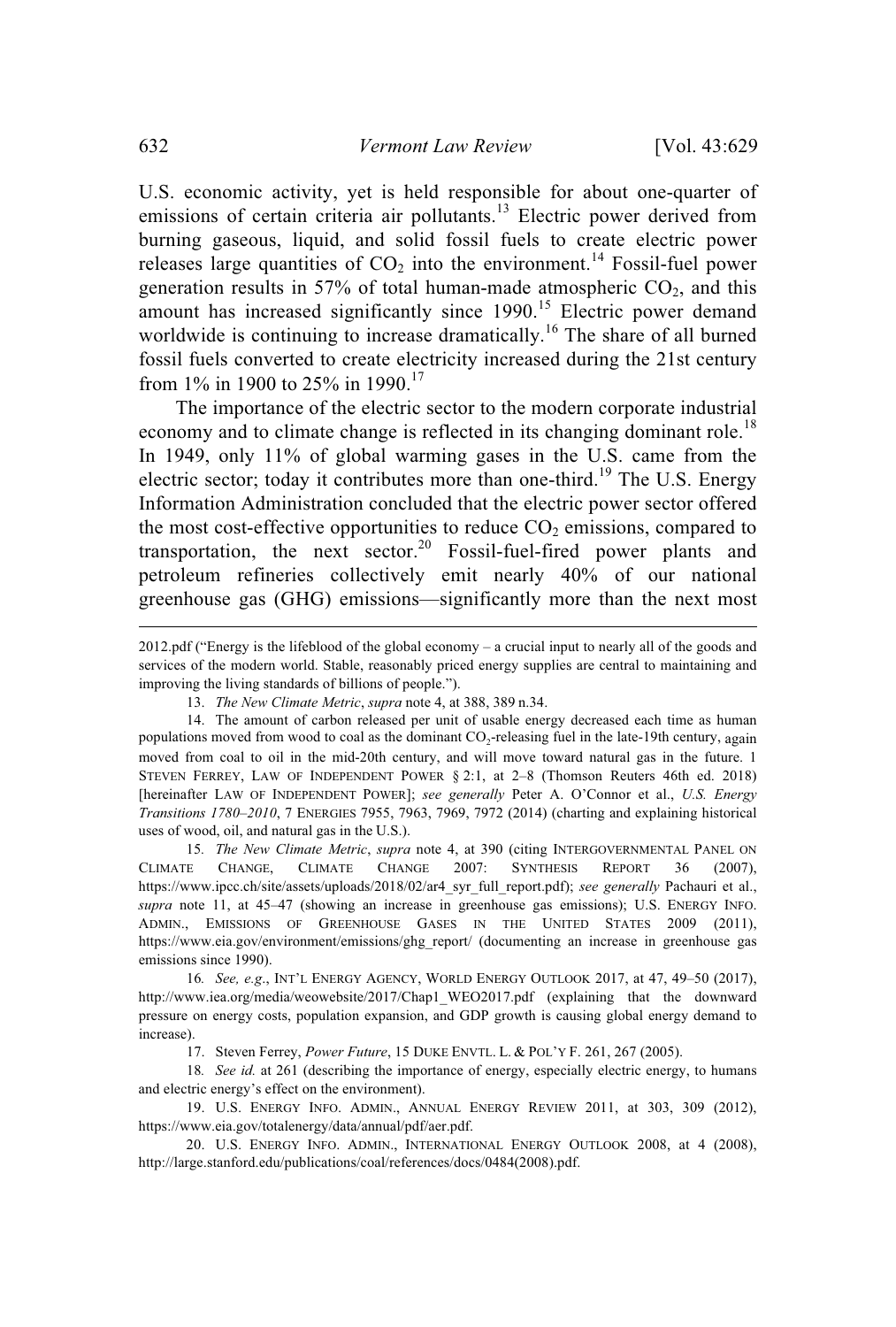significant sector, transportation.<sup>21</sup> This Article addresses the corporation as an actor in both of these significant sectors, $2^2$  which now are heavily dependent upon fossil-fuel combustion.<sup>23</sup> The next Part addresses direct and indirect aspects of transportation.

### II. CORPORATIONS, TRANSPORTATION, LOCATION

*A. Corporations as Transportation Magnets*

"California will fight this stupidity in every conceivable way possible."

*—California Governor Jerry Brown, regarding Trump Administration plan to roll back federal fuel economy standards and terminate California's ability to set separate, more rigorous vehicle standards<sup>24</sup>*

The use of oil as a commodity over the last 150 years is not evenly distributed over time.<sup>25</sup> About 50% of all historic petroleum consumption took place after 1984, while about 90% of all petroleum consumption occurred after 1958, in the most recent trimester of oil usage.<sup>26</sup>

As of 2006, the U.S. transportation sector consumed about 13.99 million barrels of petroleum per day, 86% more than the 6.87 million barrels then produced in the U.S. per day.<sup>27</sup> According to the U.S. Census in 2000, "[a]mong the 128.3 million workers in the United States in 2000, 76 percent drove alone to work."<sup>28</sup> The report determined that "12 percent carpooled, 4.7 percent used public transportation, 3.3 percent worked at

25*. See* U.S. ENERGY INFO. ADMIN., ENERGY SOURCES HAVE CHANGED THROUGHOUT THE HISTORY OF THE UNITED STATES (2013), https://www.eia.gov/todayinenergy/detail.php?id=11951.

26. *See id.* (graphing historic petroleum consumption in the U.S.).

27*. Table 4-1: Overview of U.S. Petroleum Production, Imports, Exports, and Consumption*, BUREAU OF TRANSP. STAT., https://www.bts.gov/archive/publications/national\_transportation\_statistics/ 2007/table\_04\_01 (last visited Apr. 27, 2019).

28. U.S. CENSUS BUREAU, C2KBR-33, JOURNEY TO WORK: 2000, at 1 (2004), http://www.census.gov/prod/2004pubs/c2kbr-33.pdf.

<sup>21</sup>*. Settlement Agreement*, EPA, http://www.epa.gov/airquality/cps/settlement.html [https://web.archive.org/web/20120602100227/http://www.epa.gov/airquality/cps/settlement.html] (last visited Apr. 27, 2019).

<sup>22</sup>*. See infra* Parts II.A & III.A (discussing how corporations have a significant role in the electric and transportation sectors).

<sup>23</sup>*. See* Endangerment and Cause or Contribute Findings for Greenhouse Gases Under Section 202(a) of the Clean Air Act, 74 Fed. Reg. 66,496, 66,539–40 (Dec. 15, 2009) (to be codified at 40 C.F.R. pt. 1) (describing the significant GHG emissions produced by  $\S 202(a)$  sources and comparing the percentage of emissions generated by the electricity sector and the industrial sector).

<sup>24.</sup> Ryan Beene et al., *Trump Moves to Ease Obama Auto-Mileage Rules, California's Clout*, BLOOMBERG (Aug. 2, 2018), https://www.bloomberg.com/news/articles/2018-08-02/u-s-proposeseasing-auto-mileage-rules-california-s-authority.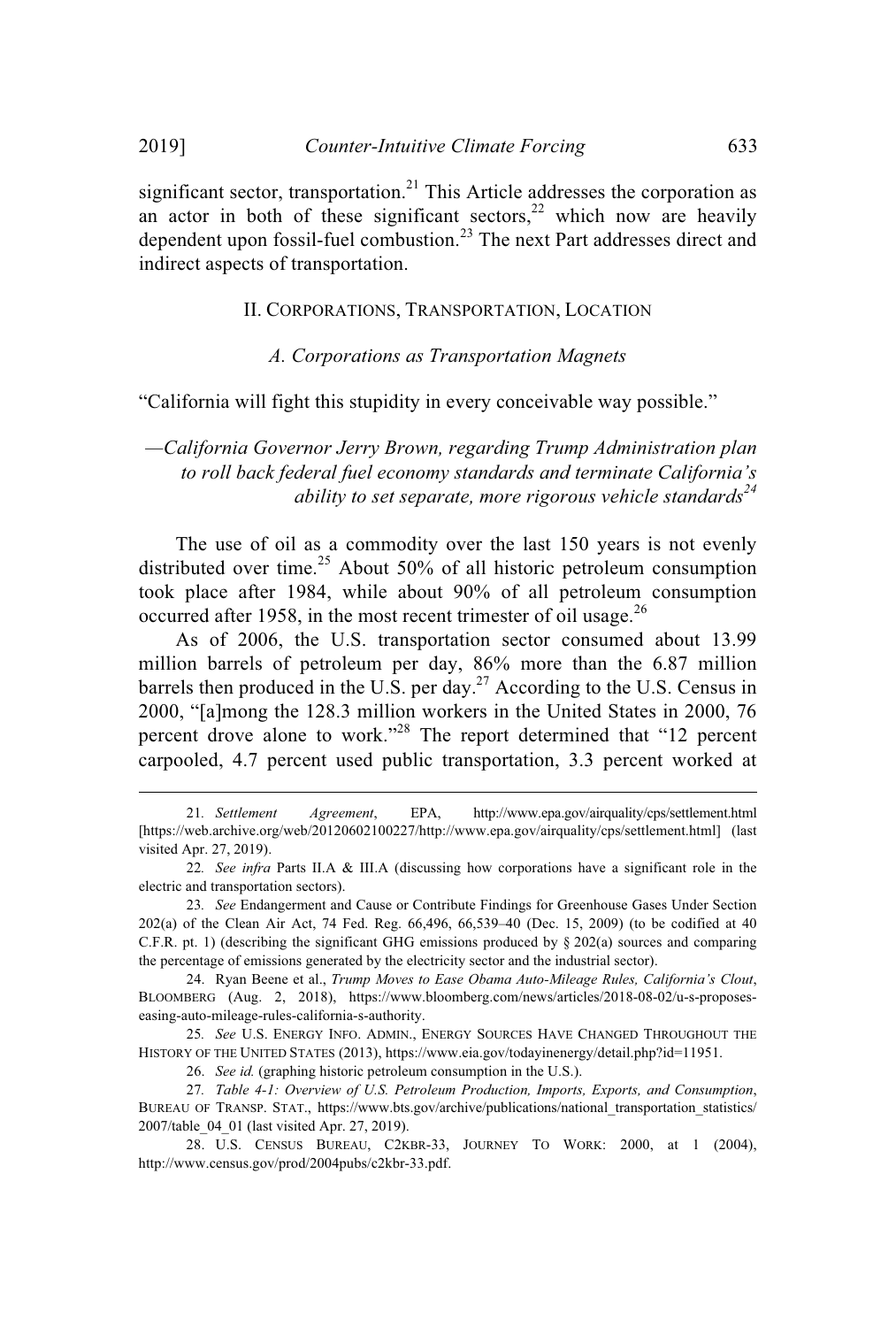home, 2.9 percent walked to work, and 1.2 percent used other means (including motorcycle or bicycle)."<sup>29</sup>

One thing many service corporations could shift to at this point in the 21st century, is to not have all employees commute from home to a business location every day, with modern communications providing lowcost audio and video communication interconnection. <sup>30</sup> For example, Sun Microsystems' Open Work Program gives employees the option to work from home and, "in 2006, Sun saved \$67.8 million in real-estate costs, prevented nearly 29,000 tons of  $CO<sub>2</sub>$  emissions, and increased worker productivity by 34%."<sup>31</sup> "Transportation-related solutions include developing Microsoft Office Live Meeting and other technologies that can, according to a joint study by Microsoft and Forrester Research, reduce corporate travel by  $10\%$  to  $30\%$ ."<sup>32</sup>

There are certain micro-economic incentives which would facilitate this. $33$  However, there has not been great success to date in reducing people's transportation needs by state or local regulation.<sup>34</sup> Gasoline use corresponds in reverse relation to the price of gasoline.<sup>35</sup>

Looking just at options in the New England region, in 2011, Massachusetts unveiled a new concept for a transportation plan for GHG emission reductions by suggesting a change in auto insurance rates that could be offered in Massachusetts; yearly miles driven would be a factor in setting individual consumer auto insurance rates.<sup>36</sup> This pay-as-you-drive concept, not dissimilar to pay-as-you-throw rates in several communities

35*. But see* Eliana Eitches & Vera Crain, *Using Gasoline Data to Explain Inelasticity*, BEYOND NUMBERS, Mar. 2016, at 1, 2, https://www.bls.gov/opub/btn/volume-5/pdf/using-gasolinedata-to-explain-inelasticity.pdf ("[I]ndividual households (excluding commercial use) buy as many gallons of gas and travel as many or more miles regardless of the price of gasoline.").

<sup>29.</sup> *Id.*

<sup>30</sup>*. See* Andrea Loubier, *Benefits of Telecommuting for the Future of Work*, FORBES (July 20, 2017), https://www.forbes.com/sites/andrealoubier/2017/07/20/benefits-of-telecommuting-for-thefuture-of-work/#7f15c75816c6 (describing the growing acceptance of working from home).

<sup>31.</sup> Mark Borden et al., *50 Ways to Green Your Business*, FAST COMPANY (Nov. 1, 2007), http://www.fastcompany.com/magazine/120/50-ways-to-green-your-business.html.

<sup>32.</sup> *The New Climate Metric*, *supra* note 4, at 424.

<sup>33</sup>*. See, e.g.*, *id.* at 422–24 (listing potential incentives, such as reduced travel times, lower transportation costs, and more reliable delivery; and how some businesses are obtaining those incentives).

<sup>34</sup>*. See* Chris Anderson, *The Legal Challenges of Telecommuting*, HR PROF'L MAG., http://hrprofessionalmagazine.com/the-legal-challenges-of-telecommuting/ [https://web.archive.org/ web/20180114070600/http://hrprofessionalsmagazine.com/the-legal-challenges-of-telecommuting/] (explaining the legal issues that employers face when considering telecommuting) (last visited Apr. 27, 2019).

<sup>36.</sup> IAN A. BOWLES, EXEC. OFFICE OF ENERGY & ENVTL. AFFAIRS, MASSACHUSETTS CLEAN ENERGY AND CLIMATE PLAN FOR 2020, at 61 (2010), https://www.greenneedham.org/blog/wpcontent/uploads/2011/02/2020-clean-energy-plan.pdf.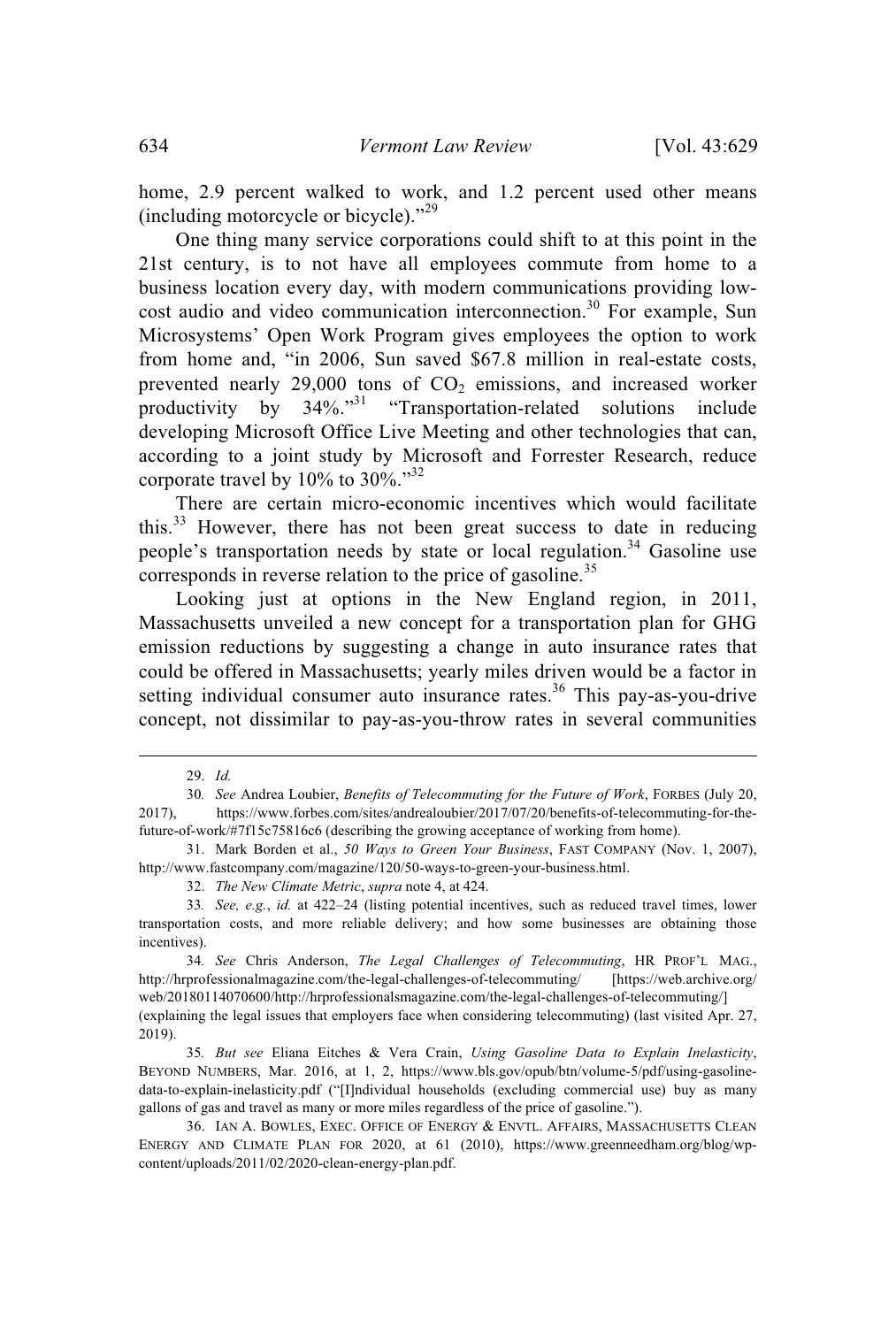trying to minimize waste disposal and increase recycling of waste, was developed in a 2008 Brookings Institution study and MIT research.<sup>37</sup> The *Boston Globe* responded with an editorial position that insurance rates based on greater miles driven disadvantages those with long commutes and encouraged purchasing of more efficient gas-saving cars should be pursued instead.<sup>38</sup> Massachusetts never adopted this proposal that would have impacted mostly those who drive the most thereby contributing the most to global warming and other vehicle pollution; nor has Massachusetts increased its gasoline tax. <sup>39</sup> President Trump announced he is freezing existing increases in the national Corporate Average Fuel Efficiency (CAFE) standards required for new car miles-per-gallon efficiency.<sup>40</sup>

However, in July 2018, the Massachusetts State Senate adopted the first legislation in the U.S., either federal or state, to approve revenueneutral fees as a way to "put a price on carbon" to curb pollution in the transportation sector by the end of 2020, (which is Massachusetts's biggest source of GHGs), "on commercial and industrial buildings and processes by the end of 2021, [and] on residential buildings by the end of  $2022.^{41}$  This affects transportation and corporate buildings first.<sup>42</sup> This now awaits approval in the second chamber of the legislature.<sup>43</sup>

### *B. The Law on Federal Environmental Review*

Environmental review and environmental impact statements (EISs) are embedded in both federal and some state laws since the early 1970s.<sup>44</sup> Section 102(c) in the federal National Environmental Protection Act

<sup>37</sup>*. Id.* at 51 n.46.

<sup>38.</sup> Editorial, *Driving: No "Pay as You Go" Premiums*, BOS. GLOBE (Jan. 13, 2011), http://archive.boston.com/bostonglobe/editorial\_opinion/editorials/articles/2011/01/13/driving\_no\_pay as\_you\_go\_premiums/.

<sup>39</sup>*. See* MATTHEW A. BEATON, EXEC. OFFICE OF ENERGY & ENVTL. AFFAIRS, MASSACHUSETTS CLEAN ENERGY AND CLIMATE PLAN FOR 2020, at 56 (2015), https://www.mass.gov/files/documents/2017/12/06/Clean%20Energy%20and%20Climate%20Plan%20f or%202020.pdf (indicating that Massachusetts did not adopt the pay-as-you-drive program).

<sup>40.</sup> Todd Spangler & Nathan Bomey, *Trump Administration Wants to Freeze Gas-Mileage Standards, Reversing Obama*, USA TODAY (Aug. 2, 2018), https://www.usatoday.com/ story/money/cars/2018/08/02/trump-epa-fuel-economy-standards/887683002/.

<sup>41.</sup> Press Release, MassInsider, MA Makes History: Carbon Pricing Passes the Senate (July 17, 2018), https://myemail.constantcontact.com/MA-makes-history--carbon-pricing-passes-the-Senate-- The-Barrett-Report--July--2018-.html?soid=1110058483636&aid=gHSGacHd0wE.

<sup>42</sup>*. See id.* (stating that the regulations issued by the governor will "impose carbon pricing of some kind on the transportation sector by the end of 2020, [and] on commercial and industrial buildings and processes by the end of 2021").

<sup>43</sup>*. See id.* (indicating that the bill will now go before the House).

<sup>44.</sup> National Environmental Policy Act (NEPA) of 1969 § 102, 42 U.S.C. § 4332 (2012).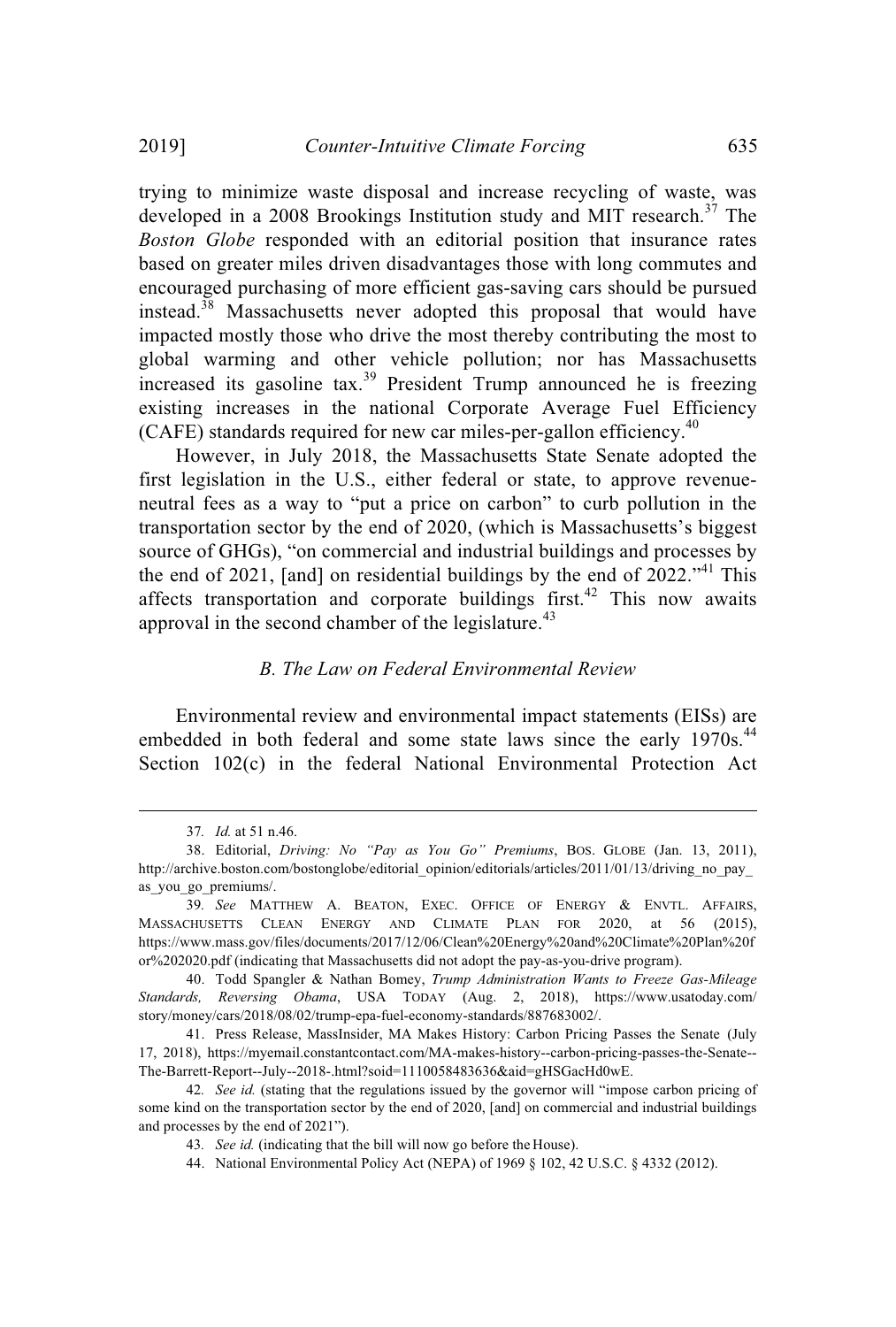(NEPA) requires pre-action environmental impact studies where a "major Federal action<sup>[]</sup> significantly affect<sup>[s]</sup> the quality of the human environment," the agency must evaluate "the environmental impact . . . [and] any adverse environmental effects" of its actions.<sup>45</sup> This requires "a detailed statement" for "major Federal actions significantly affecting the quality of the human environment,"<sup>46</sup> where a "detailed" statement," more commonly known as an EIS, addresses the proposed action's environmental impacts,<sup>47</sup> unavoidable adverse impacts,<sup>48</sup> and alternatives to the proposed action.<sup>49</sup>

While an EIS need not include all of the underlying data on which it is based,<sup>50</sup> an EIS must disclose and discuss responsible opposing views,<sup>51</sup> taking a "hard look" at the environmental consequences of its decision to go forward with a project.<sup>52</sup> A "[c]ourt is not required to decide whether the EIS is based on the best scientific methodology available, or to resolve disagreements among experts. Instead, the [c]ourt's task is to ensure that the procedure followed resulted in a reasoned analysis of the evidence."<sup>53</sup> "While the review [of an EIS] must be careful, the ultimate standard is a narrow one. A court is not to substitute its judgment for that of the agency."<sup>54</sup> The "arbitrary and capricious" standard of judicial review applies, however, there is no private right of action for private parties.<sup>55</sup>

The number, time, and cost of NEPA compliance is less than expected.<sup>56</sup> The Government Accountability Office estimated that approximately 95% of agency actions requiring possible environmental review escape such review based on Categorical Exclusions,<sup>57</sup> while

- 48. *Id.* § 102(2)(C)(ii), 42 U.S.C. § 4332(2)(C)(ii).
- 49. *Id.* § 102(2)(C)(iii), 42 U.S.C. § 4332(2)(C)(iii).

50*. See* Sierra Club v. Kimbell, 595 F. Supp. 2d 1021, 1039 (D. Minn. 2009) ("There is no requirement that an EIS include all of the underlying data on which it is based.").

51. Pac. Coast Fed'n of Fishermen's Ass'ns v. Nat'l Marine Fisheries Serv., 482 F. Supp. 2d 1248, 1253 (W.D. Wash. 2007).

52. Wilderness Soc'y v. Salazar, 603 F. Supp. 2d 52, 59 (D.D.C. 2009) (citations omitted).

- 53*. Pac. Coast*, 482 F. Supp. 2d at 1253.
- 54*. Wilderness Soc'y*, 603 F. Supp. 2d at 59.

55*. See* Exec. Order No. 12,898, 59 Fed. Reg. 7629, 7632–33 (Feb. 16, 1994) (implying that there is no right to judicial review); Lujan v. Nat'l Wildlife Fed'n, 497 U.S. 871, 872 (1990) (holding that there is no private right of action for parties under NEPA); Nevada v. Dep't of Energy, 457 F.3d 78, 87 (D.C. Cir. 2006) (explaining how the arbitrary and capricious standard works for the EIS process).

56*. See* GOV'T ACCOUNTABILITY OFFICE, NATIONAL ENVIRONMENTAL POLICY ACT: LITTLE INFORMATION EXISTS ON NEPA ANALYSES 8–9, 13–14, 16 (2014) [hereinafter GAO], https://www.gao.gov/assets/670/662546.pdf (implying that environmental impact assessments are rare contrary to general expectations).

57*. Id.* at 8.

<sup>45.</sup> *Id.* § 102(2)(C), 42 U.S.C. § 4332(C).

<sup>46.</sup> *Id.*

<sup>47.</sup> *Id.* § 102(2)(C)(i), 42 U.S.C. § 4332(2)(C)(i).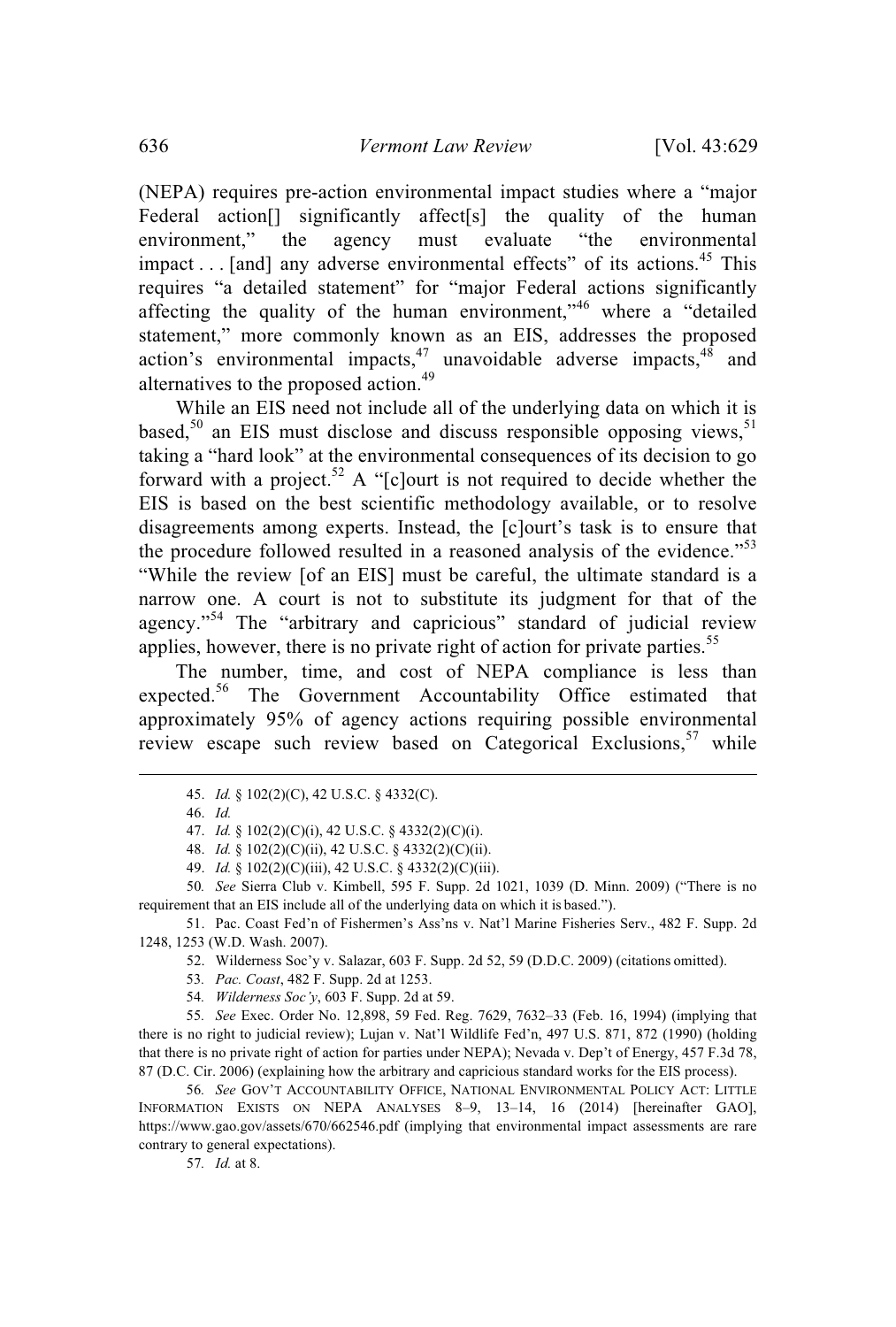approximately 5% proceed only to much more abbreviated Environmental Assessments  $(EAs)$ ,<sup>58</sup> leaving less than 1% of all reviewed projects that proceed to a full EIS.<sup>59</sup> Full EISs now typically number less than 200 filed each year by all federal agencies, with federal court cases challenging agency compliance with NEPA now less than 100 cases filed annually, with approximately half challenging the adequacy or completeness of the EIS prepared.<sup>60</sup> A NEPA task force report "estimated that an EIS typically cost[s] from \$250,000 to \$2 million," whereas "an EA typically costs from \$5,000 to \$200,000."<sup>61</sup> From 2000 to 2012, the average preparation time for an EIS was 4.6 years, having increased on average at a rate of 34 days per year. 62

In 2010, the Council on Environmental Quality issued a Draft NEPA Guidance on consideration of climate change and GHG emissions, which suggests a threshold level of direct GHG emissions of 25,000 metric tons annually as an indicator that the climate impacts of a proposed project are significant and warrant analysis under NEPA.<sup>63</sup> The guidance suggests that EISs should address climate mitigation and adaptation measures when considering project alternatives, and that EISs should consider emissions from all stages of a project's life cycle when feasible.<sup>64</sup> This includes indirect or induced emissions from vehicles and material supply chains whenever initial scoping indicates that they might be significant.<sup>65</sup>

Two significant changes have happened since. First, during the Obama Administration, to address climate change, EPA enacted regulations

65. *Id.*

<sup>58.</sup> *Id.*

<sup>59.</sup> *Id.*

<sup>60.</sup> Letter from Robert H. Abrams et al., to Chairman Bishop et al. (Apr. 24, 2018), http://progressivereform.org/articles/Law\_Professor\_Letter\_House\_NEPA\_Hearing\_042418.pdf. *But see* GAO, *supra* note 56, at 9 (showing that although there is a downward trend, the numbers have yet to slip below 190).

<sup>61.</sup> GAO, *supra* note 56, at 13–14.

<sup>62</sup>*. See* NAT'L ASS'N OF ENVTL. PROF'LS, ANNUAL NEPA REPORT 2012 OF THE NATIONAL ENVIRONMENTAL POLICY ACT (NEPA) PRACTICE 11 (Judith Charles et al. eds., 2013), https://ceq.doe.gov/docs/get-involved/NAEP\_2012\_NEPA\_Annual\_Report.pdf (noting that the average completion time for an EIS was about 4.6 years in 2012). The average completion time for an EA issued by the Department of Energy was thirteen months; by contrast, the average for the U.S. Forest Service was about nineteen months in 2012. GAO, *supra* note 56, at 14–15.

<sup>63</sup>*. See* Memorandum from Nancy H. Sutley, Chair, Council on Envtl. Quality, to Heads of Fed. Dep'ts & Agencies, Draft NEPA Guidance on Consideration of the Effects of Climate Change and Greenhouse Gas Emissions 1–2 (Feb. 18, 2010), https://www.nrc.gov/docs/ML1006/ML100601337.pdf (encouraging the concept that sources emitting less than 25,000 metric tons a year should still be considered when analyzing a project's cumulative long-term emissions). For long-term projects that have annual emissions of less than 25,000 metric tons, the guidance encourages federal agencies to consider whether the project's cumulative long-term emissions might still warrant analysis. *Id.*

<sup>64</sup>*. Id.* at 1.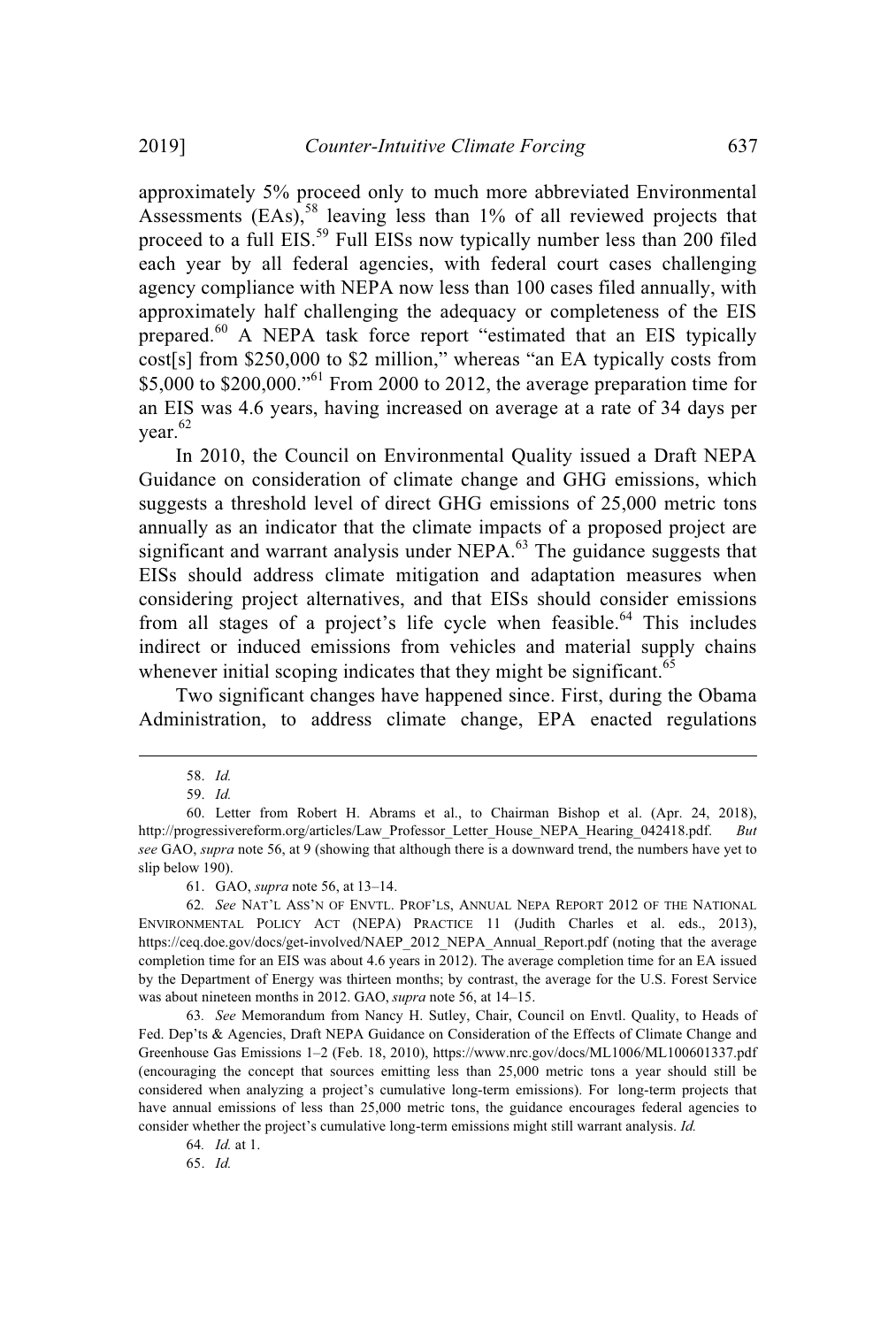pursuant to the Clean Air Act to regulate  $CO<sub>2</sub>$  emissions from electric power generation facilities. <sup>66</sup> The Clean Air Act covers all "major stationary sources" that can potentially emit at least 100 or 250 tons of the relevant pollutant annually.<sup>67</sup> As to GHG regulation, EPA chose only to regulate those sources whose GHG emissions exceeded 75,000 tons per year for modifications or 100,000 tons per year for new construction.<sup>68</sup> When challenged, the Supreme Court held that: "an agency has no power to 'tailor' legislation to bureaucratic policy goals by rewriting unambiguous statutory terms. Agencies exercise discretion only in the interstices created by statutory silence or ambiguity; they must always 'give effect to the unambiguously expressed intent of Congress."<sup>69</sup> The agency's power to execute the laws "does not include a power to revise clear statutory terms that turn out not to work in practice."<sup>70</sup>

This decision did permit the EPA to impose its GHG regulations on facilities also emitting  $CO<sub>2</sub>$  that were already regulated under another part of the Clean Air Act.<sup>71</sup> EPA separately also enacted distinct Clean Air Act Section 111(d) rules restricting  $CO<sub>2</sub>$  emissions from existing, as opposed to new, power plants in the Clean Power Plan, which allowed pollution controls administered beyond the fence line of the affected project's site metes and bounds.<sup>72</sup> The *Utility Air Regulatory Group* majority opinion stressed that  $CO_2$  emission controls are placed at the plant.<sup>73</sup>

Second, changing course in November 2017, the Trump Administration announced the repeal of the CPP.<sup>74</sup> In the last few days of 2017, the EPA issued an Advance Notice of a Proposed Rulemaking to replace the CPP.<sup>75</sup> In the interim, the unprecedented stay of the CPP by the

72. *Id.* at 2453–54.

73*. Id.* at 2450.

<sup>66.</sup> JAMES E. MCCARTHY, CONG. RES. SERV., R44312, EPA STANDARDS FOR GREENHOUSE GAS EMISSIONS FROM POWER PLANTS: MANY QUESTIONS, SOME ANSWERS, at 2 (Nov. 15, 2013), https://fas.org/sgp/crs/misc/R44312.pdf.

<sup>67.</sup> STEVEN FERREY, ENVIRONMENTAL LAW: EXAMPLES & EXPLANATIONS 208 (7th ed. 2016).

<sup>68.</sup> Util. Air Regulatory Grp. v. EPA, 134 S. Ct. 2427, 2437 (2014).

<sup>69</sup>*. Id.* at 2445 (quoting Nat'l Ass'n of Home Builders v. Defs. of Wildlife, 551 U.S. 644, 665  $(2007)$ ).

<sup>70</sup>*. Id.* at 2446.

<sup>71</sup>*. See id.* at 2449 ("Our narrow holding is that nothing in the statute categorically prohibits EPA from interpreting the BACT provision to apply to greenhouse gases emitted by 'anyway' sources.").

<sup>74.</sup> Repeal of Carbon Pollution Emission Guidelines for Existing Stationary Sources: Electric Utility Generating Units, 82 Fed. Reg. 51,787, 51,787 (Nov. 8, 2017) (to be codified at 40 C.F.R. pt. 60).

<sup>75.</sup> State Guidelines for Greenhouse Gas Emissions from Existing Electric Utility Generating Units, 82 Fed. Reg. 61,507, 61,507 (proposed Dec. 28, 2017) (to be codified at 40 C.F.R. pt. 60).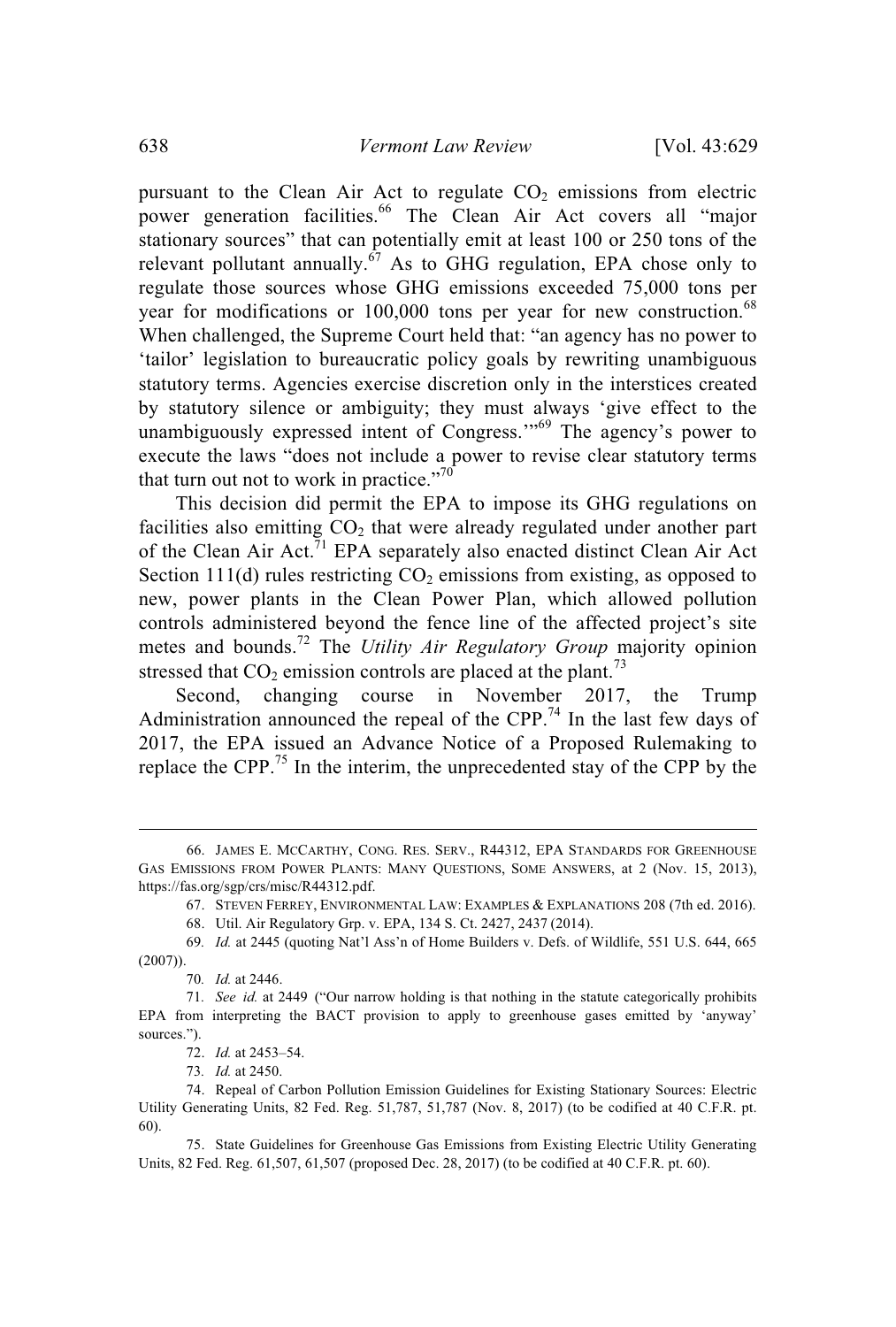Supreme Court in *West Virginia v. EPA*<sup>76</sup> reflects the progressive retreat from *Chevron* deference, previously afforded to agency decisions embodied indirectly in several recent Supreme Court cases,<sup>77</sup> including *Utility Air Regulatory Group v. EPA*, <sup>78</sup> *King v. Burwell*, <sup>79</sup> and *Michigan v. EPA*. <sup>80</sup> The Court's order granting the stay applied directly to EPA's CPP rule, rather than to a lower court judicial decision as it does in all other matters.<sup>81</sup> No party in the matter was able to point to any previous case in which the Supreme Court had stayed an agency rule before any court had reviewed it on its merits.<sup>82</sup> And, in 2018, the Trump Administration removed GHG emissions from EIS consideration.<sup>83</sup>

### *C. State Environmental Review Requirements*

Even with a retreat in environmental and climate matters at the federal level, many states have similar environmental consideration requirements at the state level.<sup>84</sup> Here we highlight an example from both coasts. The California Sustainable Communities and Climate Protection Act requires the state Air Resources Board to establish GHG emission reduction targets for each Metropolitan Planning Organization (MPO) in California, each including a county.<sup>85</sup> Each MPO must then prepare a Sustainable Community Strategy, combining land-use and transportation planning, to achieve state goals, which allows qualifying developments to enjoy streamlined NEPA-like review under California's Environmental Quality Act.<sup>86</sup> This is designed to reduce work-related vehicle miles traveled by

85. *Id.*

<sup>76.</sup> West Virginia v. EPA, 136 S. Ct. 1000, 1000 (2016).

<sup>77</sup>*. Compare* Chevron U.S.A., Inc. v. Nat. Res. Def. Council, Inc., 467 U.S. 837, 842–43 (1984) (establishing the legal test given to determine deference to a government agency's interpretation of a statute), *with* Nicholas R. Bednar & Kristin E. Hickman, Chevron*'s Inevitability*, 85 GEO. WASH. L. REV. 1392, 1408 (2017) (discussing the Court's retreat from *Chevron*).

<sup>78</sup>*. See* Util. Air Regulatory Grp. v. EPA, 573 U.S. 302, 324 (2014) (disfavoring new agency interpretation).

<sup>79</sup>*. See* King v. Burwell, 135 S. Ct. 2480, 2488–89 (2015) (disregarding the opinion of nonexpert agencies).

<sup>80.</sup> Michigan v. EPA, 135 S. Ct. 2699, 2707–08 (2015) (interpreting a statute as requiring agency consideration of costs before regulation).

<sup>81</sup>*. West Virginia*, 136 S. Ct. at 1000.

<sup>82.</sup> Lisa Heinzerling, *The Supreme Court's Clean-Power Power Grab*, 28 GEO. ENVTL. L. REV. 425, 425 (2016).

<sup>83.</sup> Nadja Popovich et al., *78 Environmental Rules on the Way Out Under Trump*, N.Y. TIMES, https://www.nytimes.com/interactive/2017/10/05/climate/trump-environment-rules-reversed.html (last updated Dec. 28, 2018).

<sup>84.</sup> S.B. 375, 2007–2008 Leg., Reg. Sess. (Cal. 2008).

<sup>86.</sup> *Id.*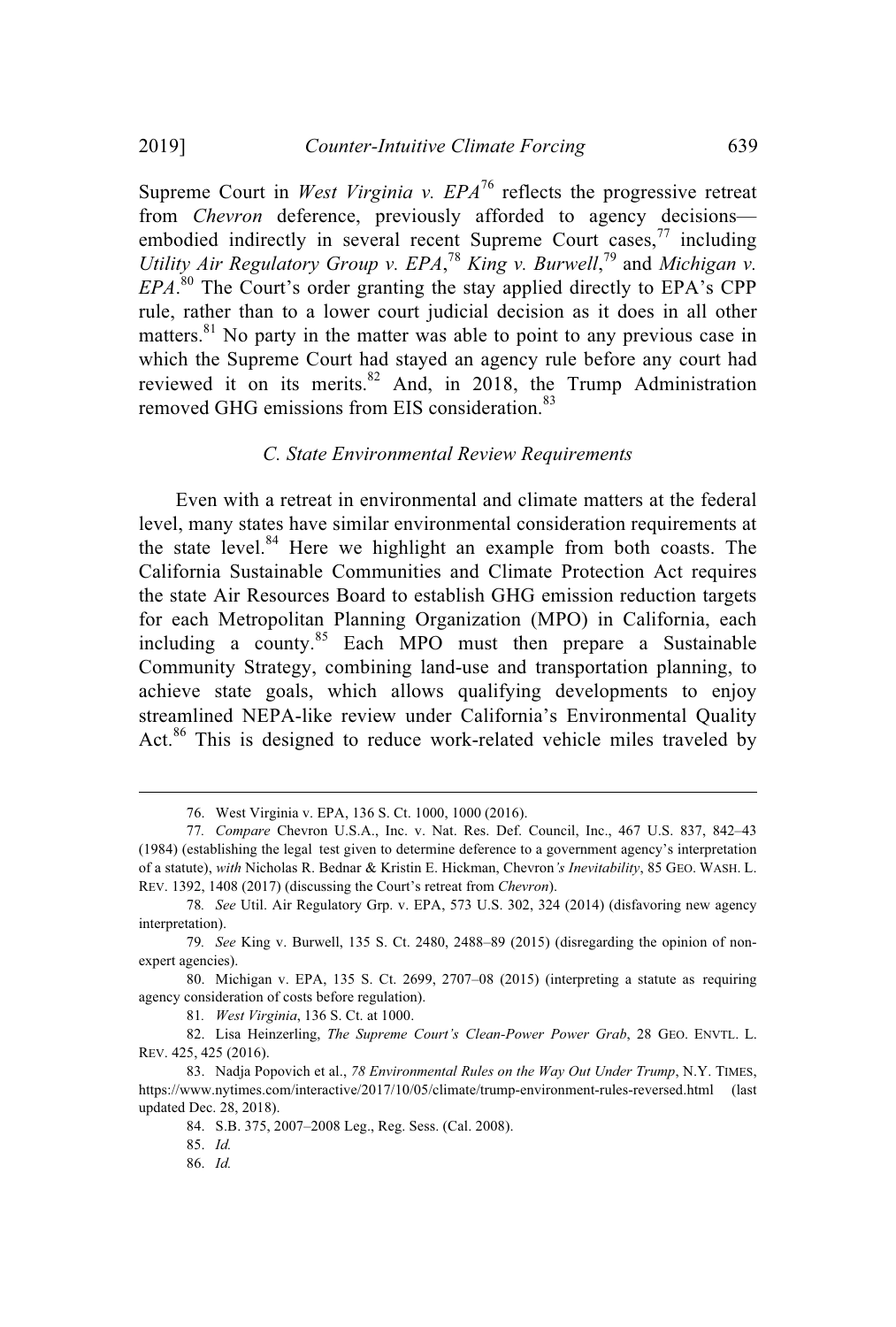impacting housing development patterns.<sup>87</sup> Consistent projects that enjoy expedited review must include dense residential developments near public transit, to be served by existing utility infrastructure, and be more energy efficient than required by code.<sup>88</sup>

Moreover, California became the first state to preempt local zoning to require each city or town to permit accessory residential units on existing parcels to promote infilling of more dense residential land-use patterns, which could reduce transportation mileage.<sup>89</sup> In Massachusetts, under the Massachusetts Environmental Policy Act  $(MEPA)^{90}$ —a NEPA analogue $91$ —a 2010 GHG policy provides a list of 95 mitigation measures that should be considered by a proponent during the MEPA review process.<sup>92</sup> Pursuant to the MEPA Greenhouse Gas Emissions Policy and Protocol, if a project requires a mandatory Environmental Impact Report (EIR) or the Secretary requires the preparation of an EIR on a discretionary basis, the Secretary's Certificate on the Environmental Notification Form will include a scope for the quantification of project-related GHG  $CO<sub>2</sub>$ emissions.<sup>93</sup> Applicants must identify both the "direct"<sup>94</sup> and "indirect"<sup>95</sup>

88*. See The Basics of SB 375*, INST. FOR LOCAL GOV'T, https://www.ca-ilg.org/post/basics-sb-375 (last visited Apr. 27, 2019) (explaining the requirements placed on California through S.B. 375).

89. S.B. 375.

90. 301 MASS. CODE REGS. 11.00 (2013).

91*. See generally* Daniel P. Selmi, *Themes in the Evolution of the State Environmental Policy Acts*, 38 URB. L. 949, 951 n.16 (2006) (highlighting MEPA as one of several state statutes analogous to NEPA).

92. EXEC. OFFICE OF ENERGY & ENVTL. AFFAIRS, COMMONWEALTH OF MASS., REVISED MEPA GREENHOUSE GAS EMISSIONS POLICY AND PROTOCOL 14–17 (2010), https://www.mass.gov/files/documents/2016/08/tb/ghg-policy-final.pdf [hereinafter MEPA REVISED POLICY AND PROTOCOL]. Some of the suggestions made by the Office of Energy and Environmental Affairs include: design the project to support alternative transportation to site including transit, walking, and bicycling; minimize energy use through proper building orientation and use of appropriate landscaping (e.g., trees for shading parking lots or southern facing facades); design roofs at a minimum to be solar ready; use energy efficient boilers, heaters, furnaces, incinerators, or generators; construct green roofs to reduce heat load on roof, further insulate, and retain and filter rainwater; use demand control ventilation; seal and leak-check all supply air ductwork, etc. *Id.* at 14–15.

93. *Id.* at 2. The CO<sub>2</sub> quantification process requires the proponent to: (1) identify the project baseline, (2) calculate estimated GHG emissions from the project baseline condition, and (3) calculate estimated emissions reductions based on mitigation measures by comparing project alternatives to the baseline. *Id.* at 3.

94. EXEC. OFFICE OF ENERGY & ENVTL. AFFAIRS, COMMONWEALTH OF MASS., SUMMARY OF THE FINAL REVISIONS TO THE MEPA GREENHOUSE GAS EMISSIONS POLICY AND PROTOCOL 8 (2010), https://www.mass.gov/files/documents/2016/08/rp/ghg-policy-final-summary.pdf [hereinafter MEPA FINAL REVISIONS]. On-site combustion occurs whenever a stationary source such as a boiler, heater, furnace, incinerator, oven, etc. burns fossil fuels for heat, hot water, or on-site electricity generation. *Id.* If the proposed project will have fleet vehicles on-site, such as forklifts, tractors, fueling trucks, maintenance and security vehicles, then the  $CO<sub>2</sub>$  emissions from those vehicles must be included in the calculation of "direct" emissions. *Id.*

<sup>87.</sup> *Id.*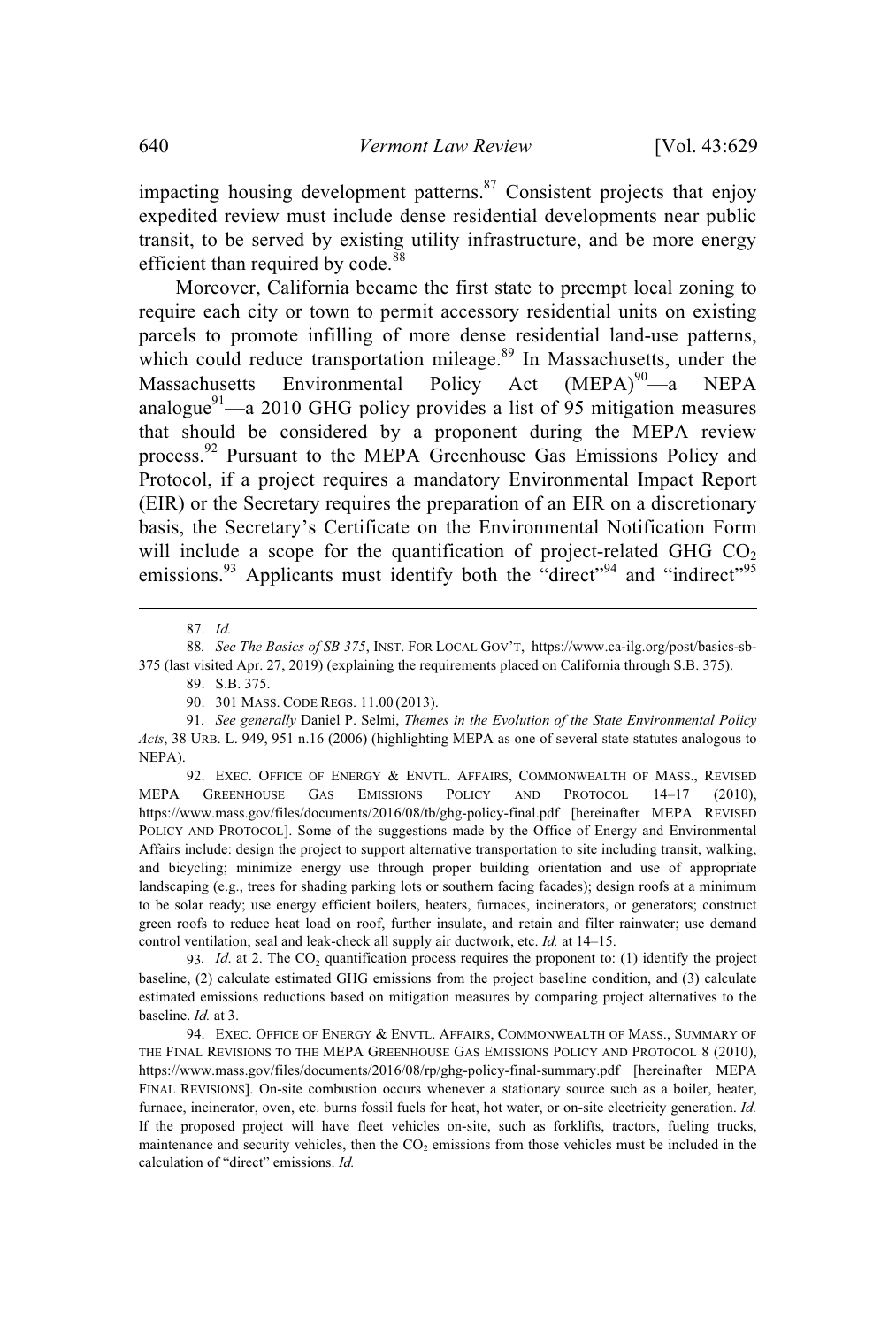sources of GHG emissions that the project will emit or produce. "Indirect" emissions include the  $CO<sub>2</sub>$  emitted through the generation of electricity for the project,<sup>96</sup> employing the ISO-New England Marginal Emissions Report, which calculates the average amount of  $CO<sub>2</sub>$ , expressed in pounds, produced for every megawatt hour of electricity generated for a variety of stationary combustion sources.<sup>97</sup> Projects also generate GHG emissions indirectly through traffic generation and associated fuel combustion, which under state law must be modeled for employees, vendors, customers, and others. 98

While this Massachusetts analysis focuses primarily on  $CO<sub>2</sub>$ , analysis of other GHGs may be required for certain projects including emissions from various manufacturing processes, including hydrofluorocarbons and perfluorocarbons from the manufacturing, servicing, and disposal of refrigeration and air conditioning equipment, using the Energy Information Administration's Emissions Factor and Global Warming Potentials or similar sources.<sup>99</sup> When calculating the baseline for transportation-related emissions for a new facility, this state GHG policy requires estimation of the net new trips within the study area identified for the project's traffic study. $100$ 

96. MEPA FINAL REVISIONS, *supra* note 94.

97. ISO NEW ENGLAND INC., 2007 NEW ENGLAND MARGINAL EMISSION RATE ANALYSIS 4–5 (2009), http://www.iso-ne.com/genrtion\_resrcs/reports/emission/2007\_mea\_report.pdf.

98*. See* MEPA REVISED POLICY AND PROTOCOL, *supra* note 92, at 9 (detailing the steps required to "calculate a baseline for [indirect] transportation-related emissions from [most] proposed Projects"). The model must estimate projected net new trips within the study area identified for the project traffic study. *Id.* Net new trips are expressed in daily vehicle miles of travel for weekday and weekend conditions, multiplied by annual miles per year by the appropriate EPA MOBILE  $6.2 \text{ CO}_2$  emission factors (grams per mile) and divided by 907,185 grams per ton to obtain annual CO<sub>2</sub> emissions (tons per year). *Id.* at 9 & n.6. MOBILE 6.2 provides emission factors by vehicle type, ranging from 368.5 grams per mile for light-duty gasoline vehicles up to 1,633.1 grams per mile for the heaviest diesel trucks. *Id.* at 9 n.7.

99*. Id*. at 3. These data sources are available online at *Frequently Asked Questions*, U.S. ENERGY INFO. ADMIN., https://www.eia.gov/tools/faqs/faq.php?id=76&t=11 (last updated Feb. 6, 2019) (noting emissions factors) and *Emissions of Greenhouse Gases in the United States 2009*, U.S. ENERGY INFO. ADMIN. (Feb. 2011), https://www.eia.gov/environment/emissions/ghg\_report/pdf/tbl1.pdf (noting global warming potentials).

100. MEPA REVISED POLICY AND PROTOCOL, *supra* note 92, at 9. This should be expressed in daily vehicle miles of travel (VMT) for weekday and weekend conditions and the calculations for

<sup>95.</sup> *Id.* "Indirect" emissions are emissions from generating plants supplying electricity to the proposed project and emissions from vehicle trips generated by the project. MEPA REVISED POLICY AND PROTOCOL, *supra* note 92, at 4. The proponent must calculate how much energy, including electricity, heat, and cooling the project will consume and then calculate the GHG emissions produced by off-site facilities providing such energy. *See id.* (explaining what constitutes indirect emissions). With regard to vehicle trips, the proponent must determine the number of employees, vendors, customers, and others who will drive to the project and calculate the  $CO<sub>2</sub>$  emissions produced by those trips. *Id.* at 5.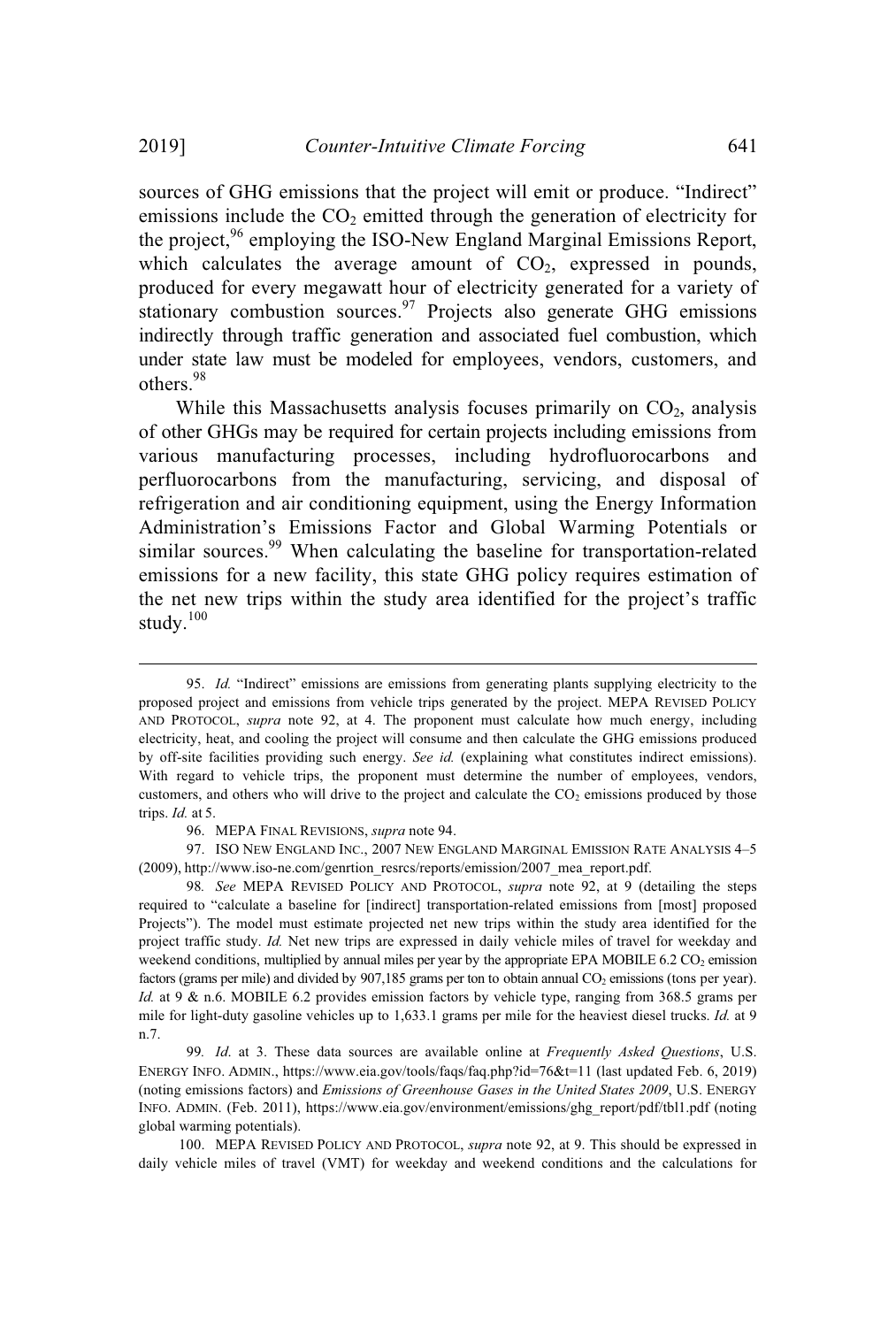Once the baselines are determined, the proponent must calculate and compare GHG emissions associated with alternative mitigation measures.<sup>101</sup> In addition to outlining the mitigation measures that were chosen, the proponent should explain which alternative measures were rejected, and the reasons for rejecting them.<sup>102</sup> Mitigation for siting and design variables include smaller corporate or industrial building footprints, on-site deployment of solar photovoltaic or other renewable energy sources, and transportation  $CO<sub>2</sub>$  mitigation alternatives, like carpooling or alternative means of transportation.<sup>103</sup> The list of measures that corporations can take to reduce the amount of emissions created as a result of transportation could include: changes in siting and project design to emphasize transit options, subsidizing transit passes, bicycle storage and shower areas, a reduction in idling or a prohibition of engine idling in loading areas, an increase in telecommuting, rightsizing parking capacity, alternative fuel, and a concentration on pedestrian access. 104

For new corporate activities that require a major federal or state permit, funding, or other major action, the EIS process requires evaluation of significant environmental impacts, alternatives, and mitigation options.<sup>105</sup> This now includes GHG emissions and climate impact.<sup>106</sup> However, the consideration of carbon as part of an EIS at the federal or state levels has not been that effective in changing carbon emissions.<sup>107</sup> These consideration processes are procedural rather than substantive.<sup>108</sup> The primary reduction in carbon has been in the regulated power sector and less so in the transportation sector or under the NEPA process, which only

customers, employees, and truck trips should be analyzed separately. *Id.* The direct emissions from fleet vehicles, if any, are also calculated by determining VMT. *Id.* at 10. The Office of Energy and Environmental Affairs suggests that proponents consider the vehicle class, number of vehicles, vehicle speeds, and average number and distance of on-site trips for the various fleet vehicles. *Id.*

<sup>101</sup>*. Id.* at 6.

<sup>102</sup>*. Id.* at 7.

<sup>103</sup>*. Id.* at 9.

<sup>104.</sup> ALICIA MCDEVITT, EXEC. OFFICE OF ENERGY & ENVTL. AFFAIRS, MASSACHUSETTS ENVIRONMENTAL POLICY ACT (MEPA) GREENHOUSE GAS (GHG) EMISSIONS POLICY AND PROTOCOL OVERVIEW 14 (2008)[hereinafter MEPA POLICY AND PROTOCOL].

<sup>105.</sup> *Corporate Energy Responsibility*, *supra* note 4, at 115.

<sup>106.</sup> Sierra Club v. FERC, 867 F.3d 1357, 1371 (D.C. Cir. 2017) (citations omitted).

<sup>107.</sup> MEPA POLICY AND PROTOCOL, *supra* note 104, at 6, 9.

<sup>108</sup>*. See* ELIZABETH SHEARGOLD & SMITA WALAVALKAR, COLUM. CTR. FOR CLIMATE CHANGE LAW, NEPA AND DOWNSTREAM GREENHOUSE GAS EMISSIONS OF U.S. COAL EXPORTS 27 (2013), http://wordpress.ei.columbia.edu/climate-change-law/files/2016/06/Sheargold-and-Walavalkar-2013-08-NEPA-and-Downstream-GHG-Emissions.pdf (describing NEPA as a procedural statute).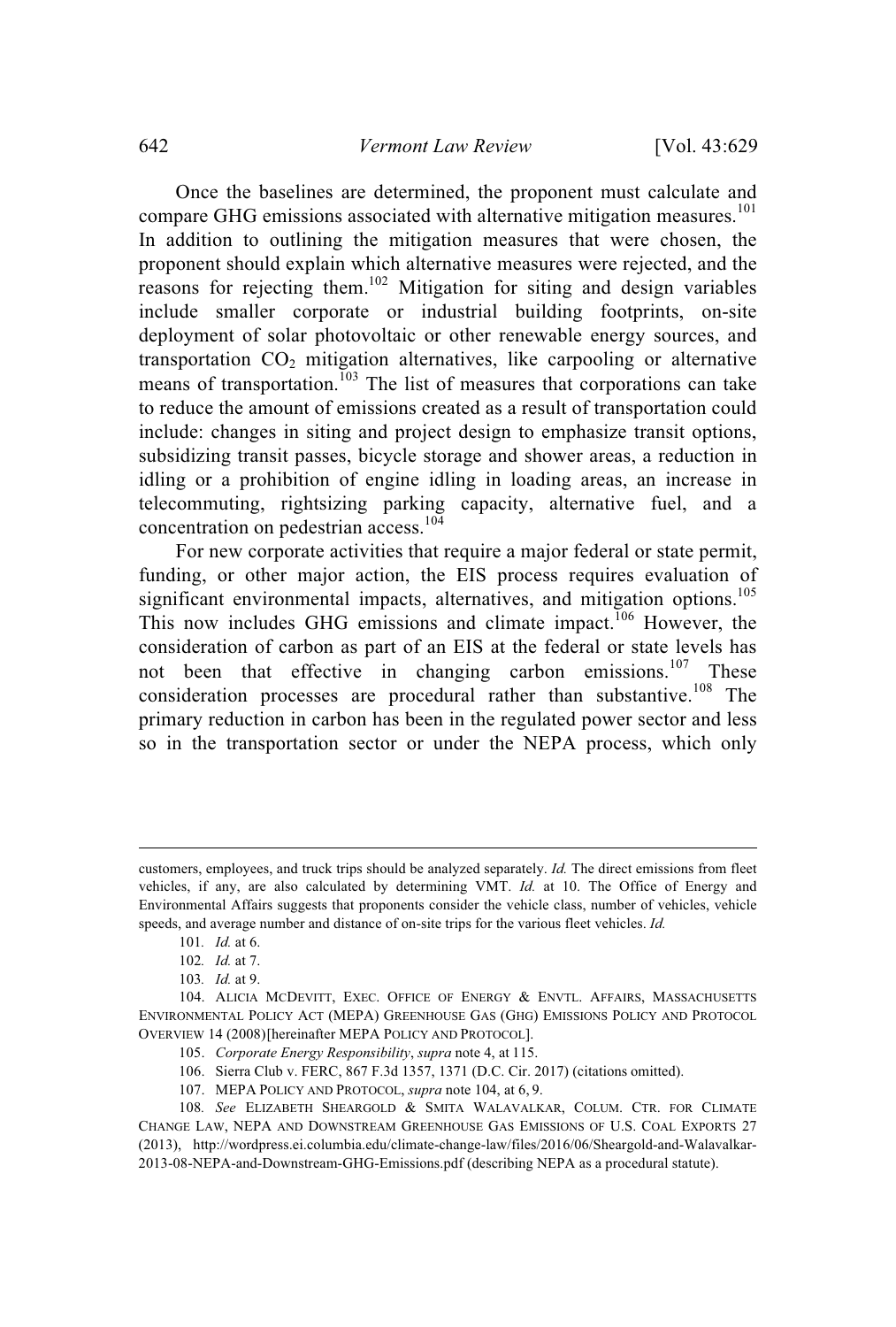requires a consideration of major new actions that require permits or benefits from government funding.<sup>109</sup>

#### III. THE CORPORATION ROLE AS SUPPLIER OF POWER

#### *A. The Corporation as Microeconomic Stakeholder*

The International Energy Agency predicts that by 2030, world demand for energy will grow by 57% and fossil fuel sources will still supply 82% of the total, with non-carbon renewable energy sources supplying only  $6\%$ .<sup>110</sup> It has been estimated that a \$10 trillion expenditure in renewable resources will be required over the next two decades just to limit the rise in Earth temperature.<sup>111</sup> This is equal to  $0.5-1.1\%$  of global gross domestic product.<sup>112</sup> The role of renewable energy must change dramatically, and quickly, to mitigate climate change. $113$ 

And there is significant corporate change in the  $U.S.<sup>114</sup>$  Recently, renewable energy and energy efficiency were primary sources responsible for the 4.2% decrease in power sector carbon emissions achieved in  $2017$ <sup> $115$ </sup> Renewable electric energy and natural-gas-powered generation are quickly supplanting coal generation in the last five years in the U.S., with coal receding from supplying more than half of all U.S. electricity; coal provided 30.1% of our nation's electricity in 2017, while natural gas

<sup>109</sup>*. See* EPA, INVENTORY OF U.S. GREENHOUSE GAS EMISSIONS AND SINKS 1990-2016, at ES-6 (2018), https://www.epa.gov/sites/production/files/2018-01/documents/2018\_complete\_report.pdf (highlighting that from 2005 to 2016,  $CO<sub>2</sub>$  emissions decreased in the power sector by 591.6 million metric tons  $CO<sub>2</sub>$  equivalent and decreased in the transportation sector by 73.2 million metric tons  $CO<sub>2</sub>$ equivalent).

<sup>110</sup>*. Corporate Energy Responsibility*, *supra* note 4, at 87. This assumes an absence of new regulatory renewable energy incentives. INT'L ENERGY AGENCY, *supra* note 16. According to the EPA, the purpose of this new rule is to collect accurate and timely data to inform future policy decisions. *Id.*

<sup>111.</sup> *IEA's \$10 Trillion Climate Price Tag*, ELECTRICITY J., Dec. 2009, at 1–2. It might achieve about as much in saved energy acquisition costs—\$8.6 trillion by 2030. *Id.*

<sup>112.</sup> *Id.*

<sup>113</sup>*. See* Deepa Badrinarayana, *"Gatting" the New Climate Treaty Right: Leveraging Energy Subsidies to Promote Multilateralism*, 39 FORDHAM INT'L L.J. 179, 197 (2015) ("Renewable energy is crucial to reduce greenhouse gas emissions.").

<sup>114</sup>*. See* Brad Plumer, *A Year After Trump's Paris Pullout, U.S. Companies Are Driving a Renewables Boom*, N.Y. TIMES (June 1, 2018), https://www.nytimes.com/2018/06/01/ climate/companies-renewable-energy.html (explaining companies' investment in wind and solar projects that contribute significantly to renewable energy's growth).

<sup>115.</sup> BLOOMBERG NEW ENERGY FIN. & BUS. COUNCIL FOR SUSTAINABLE ENERGY, 2018 FACTBOOK: SUSTAINABLE ENERGY IN AMERICA 3–4 (2018), http://www.bcse.org/wpcontent/uploads/2018-Sustainable-Energy-in-America-Factbook\_Executive-Summary.pdf [hereinafter SUSTAINABLE ENERGY IN AMERICA].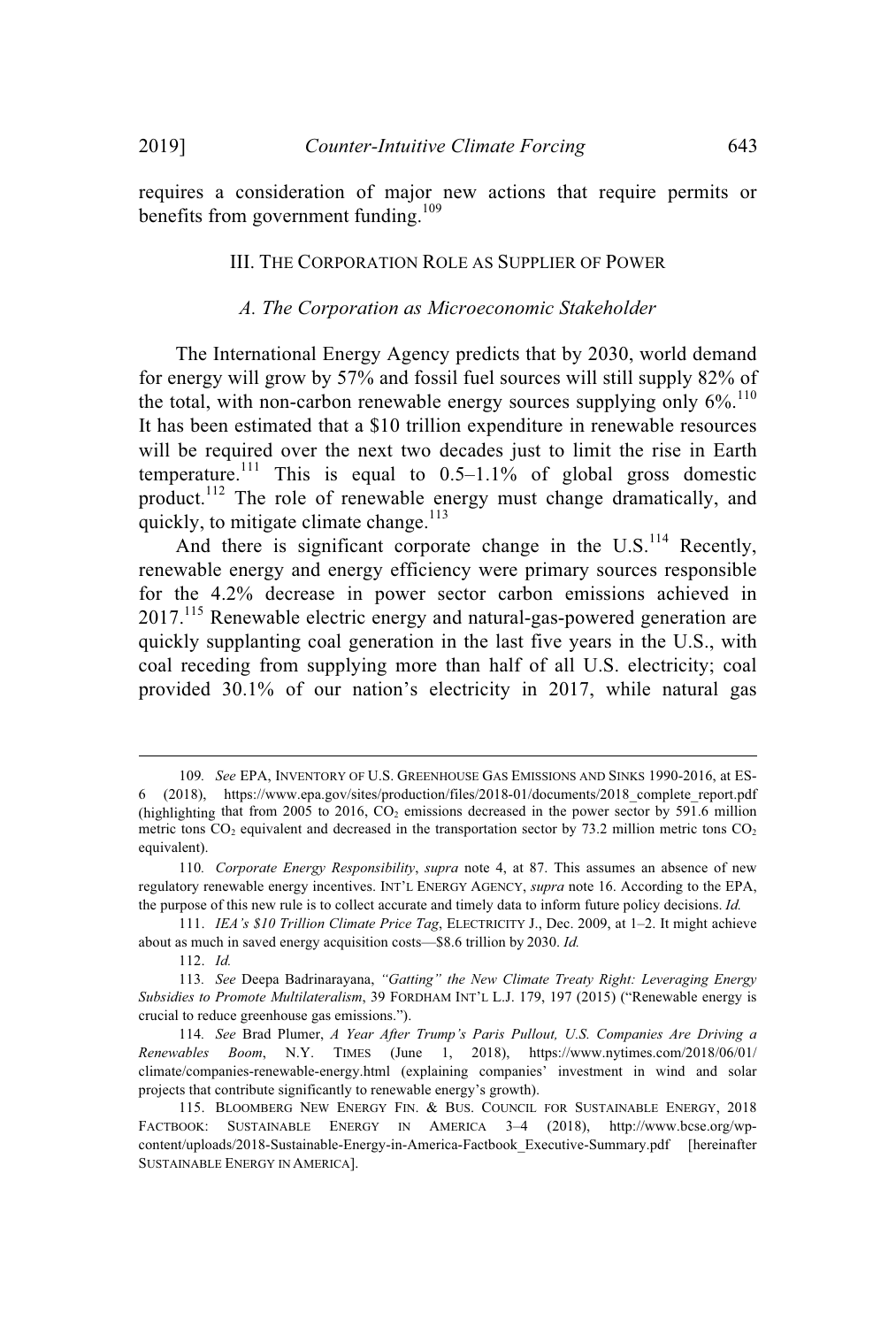supplied  $37.1\%$ .<sup>116</sup> The cost of wind power has dropped to be competitive with the price of some more traditional fossil fuel resources for electricity generation.<sup>117</sup> Wind, along with natural gas, has dominated new sources of electric energy deployed in the most recent decade.<sup>118</sup> In 2012, wind energy was the most installed new U.S. electricity generation source, at 43% of all new electric generation.<sup>119</sup> Wind energy provided 6.3% of total U.S. power supplies in  $2017$ <sup>120</sup>

Since 2009, U.S. solar generation has increased by  $2,000\%$ <sup>121</sup>. The cost to install photovoltaic solar panels has fallen dramatically by about 60%, with photovoltaic module prices decreasing from approximately \$1.90 per watt in 2009 to \$0.36 per watt in 2017.<sup>122</sup> Solar power inverter prices have also declined by more than 60% from \$0.60 to \$1.00 or more per watt in 2005 to under  $$0.20$  per watt in  $2013$ <sup>123</sup>. This has permitted the solar photovoltaic market to grow at an average rate of more than 40% each year between 2010 and 2016.<sup>124</sup> Solar energy was predicted to be competitive in cost with retail electricity prices in 47 U.S. states by 2016 under current federal and state subsidies.<sup>125</sup>

116*. Industry Data*, EDISON ELECTRIC INST., http://www.eei.org/resourcesandmedia/ industrydataanalysis/industrydata/Pages/default.aspx [http://webcache.googleusercontent.com/ search?q=cache:kP5cQJxo4O4J:www.eei.org/resourcesandmedia/Pages/IndustryData.aspx+&cd=1&hl= en&ct=clnk&gl=us] (last visited Apr. 27, 2019).

117. Tara Patel, *Fossil Fuels Losing Cost Advantage over Solar, Wind, IEA Says*, BLOOMBERG (Aug. 31, 2015), http://www.bloomberg.com/news/articles/2015-08-31/solar-wind-power-costs-drop-asfossil-fuels-increase-iea-says.

118*. Energy Dept. Reports: U.S. Wind Energy Production and Manufacturing Reaches Record Highs*, U.S. DEP'T OF ENERGY (Aug. 6, 2013), http://energy.gov/articles/energy-dept-reports-us-windenergy-production-and-manufacturing-reaches-record-highs.

119. *Id.*

120*. Frequently Asked Questions: What Is U.S. Electricity Generation by Energy Source?*, U.S. ENERGY INFO. ADMIN., https://www.eia.gov/tools/faqs/faq.php?id=427&t=3 (last updated Oct. 29, 2018).

121*. Solar Industry Research Data*, SOLAR ENERGY INDUSTRIES ASS'N, https://www.seia.org/solar-industry-research-data (last visited Apr. 27, 2019).

122. WILSON RICKERSON ET AL., INT'L ENERGY AGENCY: RENEWABLE ENERGY TECH. DEPLOYMENT, RESIDENTIAL PROSUMERS - DRIVERS AND POLICY OPTIONS (RE-PROSUMERS) 9 (2014), http://iea-retd.org/wp-content/uploads/2014/06/RE-PROSUMERS\_IEA-RETD\_2014.pdf.

123*. Id.*; *see* Ian Clover, *IHS Cuts Global Inverter Market Forecast in Face of Dramatic Price Drops*, PV MAG. (Oct. 16, 2013), https://www.pv-magazine.com/2013/10/16/ihs-cuts-global-invertermarket-forecast-in-face-of-dramatic-price-drops\_100013052/ (forecasting increased sales of solar inverter units based on a drop in the prices). *See generally* A REVIEW OF PV INVERTER TECHNOLOGY COST AND PERFORMANCE PROJECTIONS, NAT'L RENEWABLE ENERGY LAB. (2006) (detailing the state of inverters in 2006), https://www.nrel.gov/docs/fy06osti/38771.pdf.

124. FRAUNHOFER INST. FOR SOLAR ENERGY SYS., PHOTOVOLTAICS REPORT 5 (2017), https://perma.cc/LH54-ZJYD.

125. Ari Natter, *Solar Energy to Reach 'Grid Parity' in Nearly All States by 2016, Deutsche Bank Predicts*, Energy & Climate Rep. (BNA) No. 207, at 11 (Oct. 27, 2014). This is based on the assumption that the cost of solar systems will decline by about 20% more, from less than \$3 per watt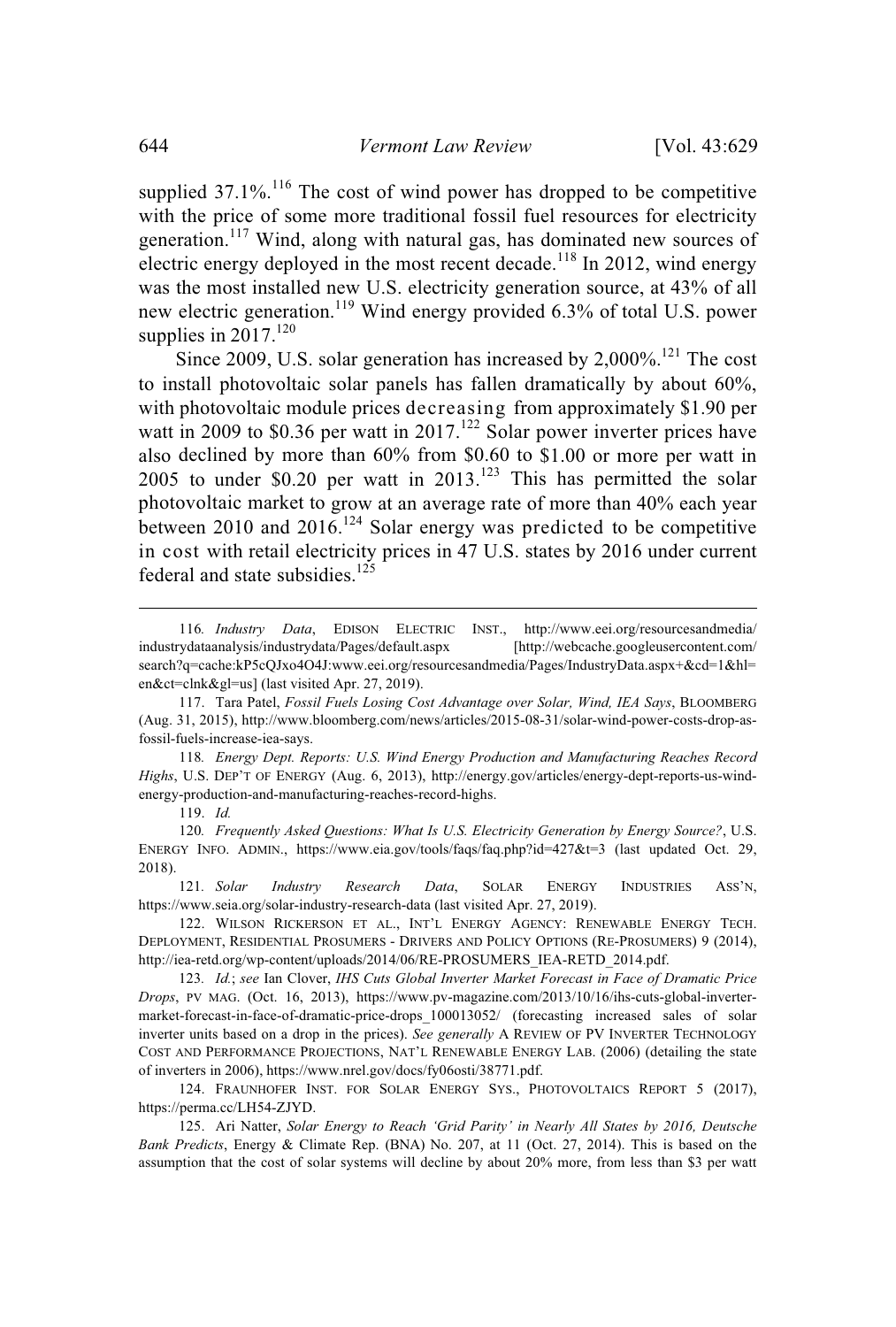New solar power surpassed new wind and new gas power plant construction in the fourth quarter of 2017, as well as in the first quarter of 2018.<sup>126</sup> Wind projects in the U.S. cost an average \$45 per megawatt hour for capacity and energy without other subsidies and \$58 per megawatt hour for solar.<sup>127</sup> By 2040, as solar panels become more efficient and manufacturing costs continue to decline, solar could operate at the identical cost to wind.<sup>128</sup> This creates a positive, cost-effective option for corporations to generate some of their own power requirements from wind or solar power on-site on any unblocked roof with solar insolation.<sup>129</sup> Many large retail chain stores and manusfacturers are putting solar panels on their roofs.<sup>130</sup> In descending order of most 2012 solar use: Wal-Mart, Costco, Kohl's, IKEA, Macy's, McGraw-Hill, Johnson & Johnson, Staples, Campbell's, and Walgreens.<sup>131</sup> The amount of solar power capacity per company ranged from 8 to65 megawatts, among the 5,700 megawatts of then-installed solar capacity in the U.S.<sup>132</sup> Wal-Mart is seeking to supply 100% of its energy needs with on-site solar power. 133

To put solar energy in context: solar energy is the source of all energy on earth, creating wind and water movement and ultimately creating plants, biomass, and animals that become fossil fuels when their organic matter decays.<sup>134</sup> While the energy output of the sun in the direction of the Earth is about 1,300 W/m<sup>2</sup> at its source, only one-quarter of the solar constant value

installed to less than \$2.50 per watt installed, resulting in a net price from \$0.09 to \$0.14/kWh, and lowered financing cost for solar projects. *Id.* "The average cost of residential electricity in the U.S. in 2013 was 12.12 cents per kilowatt hour, an increase from 8.95 cents per kilowatt hour in 2004." *Id.*

<sup>126.</sup> Chris Martin, *Solar Has Overtaken Gas and Wind as Biggest Source of New U.S. Power*, BLOOMBERG (June 12, 2018), https://www.bloomberg.com/news/articles/2018-06-12/solar-surpassesgas-and-wind-as-biggest-source-of-new-u-s-power.

<sup>127.</sup> Jim Efstathiou Jr & Brian K Sullivan, *Smarter Wind Turbines Try to Squeeze More Power on Each Rotation*, BLOOMBERG (May 9, 2018), https://www.bloomberg.com/news/articles/2018-05- 09/smarter-wind-turbines-try-to-squeeze-more-power-on-each-rotation.

<sup>128.</sup> *Id.*

<sup>129.</sup> *Id.*

<sup>130.</sup> Gail Roberts, *Retail Industry Sees Bright Future with Solar at More Big Stores as Panel Prices Plummet*, ELECTRIC UTIL. WK., Oct. 29, 2012, at 20.

<sup>131.</sup> *Id.*

<sup>132.</sup> *Id.*

<sup>133.</sup> *Id.*

<sup>134.</sup> Plants are a significant source of energy. Photosynthesis is an endothermic reaction requiring 2.8 mega joules of solar radiation to synthesize one molecule of glucose from six molecules of CO<sup>2</sup> and H2O. VACLAV SMIL, ENERGIES: AN ILLUSTRATED GUIDE TO THE BIOSPHERE AND CIVILIZATION 42 (1999). Most of the terrestrial phytomass productivity in storage is in large trees in forests; phytoplankton species in the oceans store this mass in the hydrologic cycle. *Id.* at 46. Phytoplankton productions are 65–80% of the terrestrial phytomass total, but phytoplankton has a life span of only 1–5 days. *Id.* at 48. The most voluminous trees are the most massive life forms on Earth, with the most phytomass, and are even larger than blue whales in mass. *Id.* at 51. Tropical forests use available nutrients rather inefficiently. *Id.*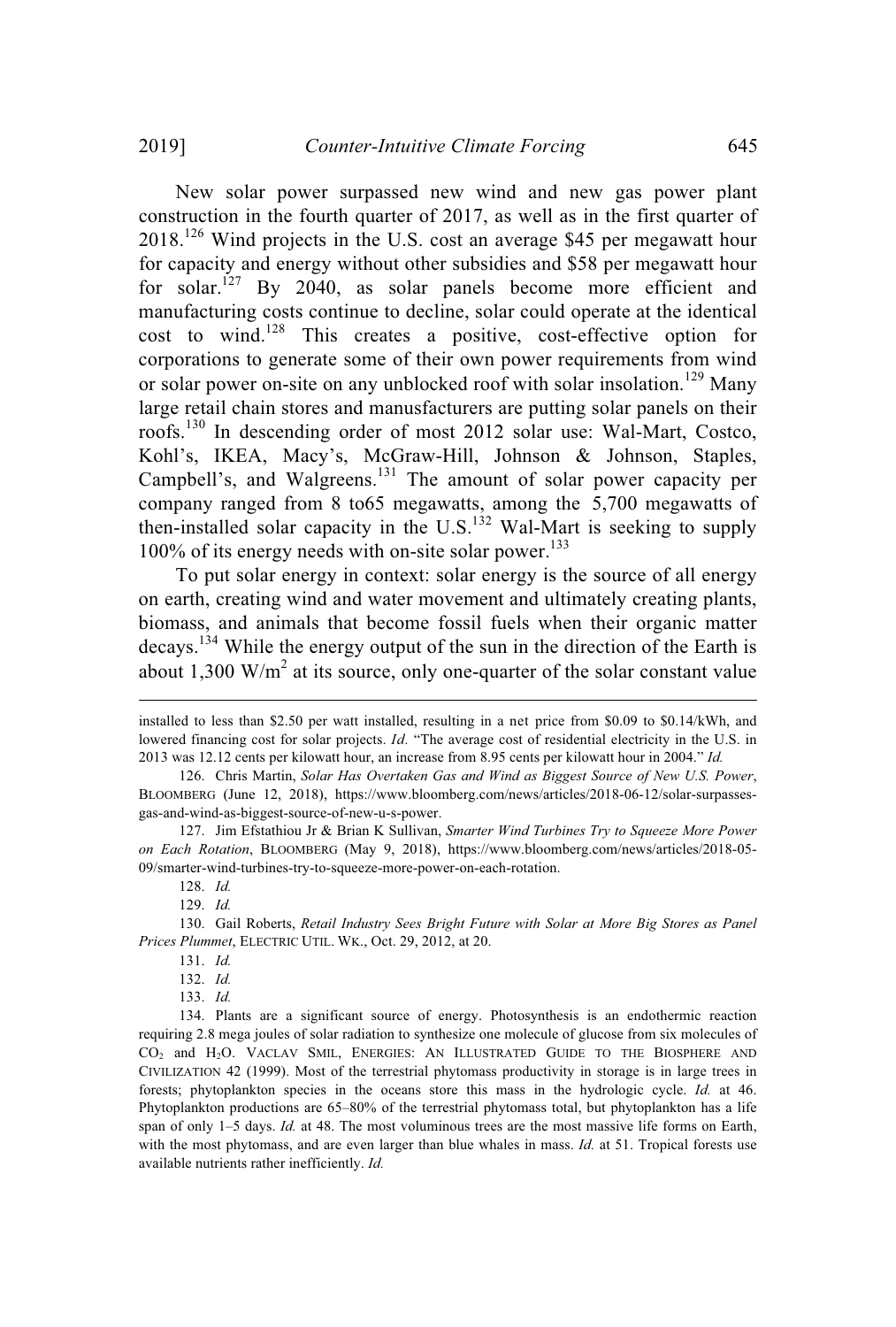reaches the Earth's spherical surface, one-third of which is reflected back into space by the Earth's atmosphere. <sup>135</sup> Solar energy yields as much as 342  $W/m<sup>2</sup>$  at the surface of the Earth at noon on a cloudless day, or about 170  $W/m<sup>2</sup>$  of solar radiation in an average hour over the course of a year reaches the Earth's oceans, and about 180 W/m<sup>2</sup> reaches the land surfaces.<sup>136</sup>

Human capture of this energy is not efficient; energy used by humans equals only about 0.01% of the total solar energy reaching the Earth.<sup>137</sup> Wind power's global energy potential is 35 times that of current world electricity use.<sup>138</sup> Solar energy provides as much potential energy as humankind uses each year approximately every 70 minutes.<sup>139</sup> In fact, no nation on earth uses more energy than the energy content contained in the sunlight striking existing buildings within the U.S. every day.<sup>140</sup> The solar energy falling on American roads each year contains roughly as much energy content as all the fossil fuel consumed in the world during that same year.<sup>141</sup> All of this is available for corporate capture on land and roofs that corporations own or use. 142

# *B. 2018 Tax Law Changes: Not Always Positive for Renewable Technologies*

The Republican Tax Cuts and Jobs Act enacted at the end of 2017, effective for 2018 and after,<sup>143</sup> affects investment in the energy sector. The tax reforms particularly affect capital-intensive industries, which characterizes electricity and other energy corporate sectors.<sup>144</sup> Despite the attention over permanent, dramatically lower tax rates for corporations, this

<sup>135.</sup> *Id.* at 4–5. This results in total solar radiation annually of 2.7 x 10<sup>24</sup> joules. *Id.* at 6. This amount of energy reaching the Earth in the form of solar radiation is about 8,000 times more than worldwide consumption of fossil fuels and electricity. *Id.*

<sup>136.</sup> *Id.*

<sup>137.</sup> STEVEN FERREY WITH ANIL CABRAAL, RENEWABLE POWER IN DEVELOPING COUNTRIES: WINNING THE WAR ON GLOBAL WARMING 36 (2006).

<sup>138.</sup> Amory B. Lovins et al., *Forget Nuclear*, 24 ROCKY MOUNTAIN INST. 1, 25 (2008).

<sup>139.</sup> *Id.*

<sup>140.</sup> GLOBAL WARMING TOOLBOX, *supra* note 9, at 32.

<sup>141.</sup> *Id.*

<sup>142.</sup> *Id.*

<sup>143.</sup> Tax Cuts and Jobs Act, Pub. L. No. 115–97, § 11001(a)(j)(1), 131 Stat. 2054, 2054 (2017) (noting that the effective date begins "after December 31, 2017"). *See generally Legal Alert: Final Tax Reform Bill Released – What Does It Mean for the Energy Sector?*, EVERSHEDS SUTHERLAND (Dec. 19, 2017), https://us.eversheds-sutherland.com/NewsCommentary/Legal-Alerts/207153/Legal-Alert-Final-Tax-Reform-Bill-Released-What-Does-it-Mean-for-the-Energy-Sector (highlighting how the bill will affect investment in the energy sector).

<sup>144.</sup> For more information, see Michael H. Levin, *Will the Tax Cuts Act Cut Back AD?*, BIOCYCLE (Feb. 8, 2018), https://www.biocycle.net/2018/02/08/will-tax-cuts-act-cut-back-ad/ (discussing how capital-intensive industries, such as renewable energy projects, react to tax reforms).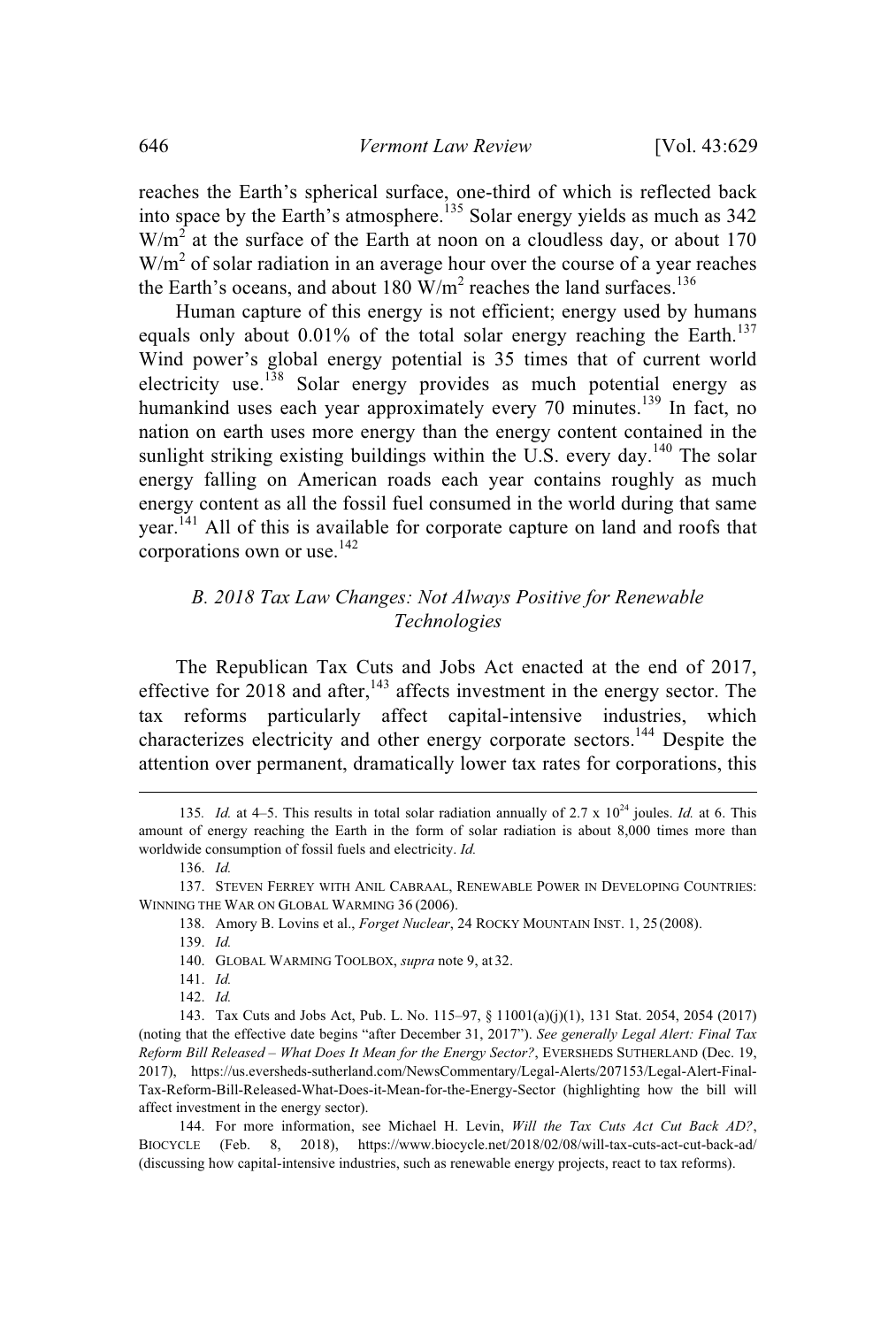tax reform, which helps businesses generally, may not significantly help corporations address technologies that mitigate climate change.<sup>145</sup> There are several 2018 tax law changes affecting corporations and climate.<sup>146</sup>

### 1. Decrease in Corporate Tax Rate

This tax-reform act, effective in 2018, dramatically lowered the corporate tax rate on a permanent basis, unlike the graduated rate reductions for individual taxpayers which are temporary.<sup>147</sup> The corporate tax rate was changed to a flat 21% tax.<sup>148</sup> This reduction of more than 40% from the prior rate creates a much less significant margin to attract tax equity financing for energy projects that cannot utilize non-refundable energy credits or losses in their early years of operation.<sup>149</sup> Tax-equity financing often will constitute one-third of energy investment capital for renewable energy projects that cannot utilize the non-refundable energy credits or losses in their early years of operation.<sup>150</sup> At the reduced corporate tax rate of 21%, reduced from a prior top rate of 35%, the value of these tax credits are reduced by more than 40%, as is the cash-value saving realized from depreciation and bonus depreciation taken by the corporation on capital investments. <sup>151</sup> This reduced cash value affects the ability to monetize both tax credits and depreciation deductions as part of independent renewable energy project financing.<sup>152</sup> This reduction also will cause some existing equity financing structures for energy projects to "flip" partnership structures at an earlier point in time.<sup>153</sup>

<sup>145.</sup> Press Release, Ctr. for Am. Progress, As U.S. House Prepares to Vote on Yet More Tax Breaks and Extenders, New CAP Brief Highlights Fiscal Damage Stemming from the Tax Cuts and Jobs Act (Nov. 29, 2018), https://www.americanprogress.org/press/release/2018/11/29/461591/releaseu-s-house-prepares-vote-yet-tax-breaks-extenders-new-cap-brief-highlights-fiscal-damage-stemmingtax-cuts-jobs-act/ (highlighting that the bill fails "to address any of the nation's most pressing challenges—such as . . . preventing climate change").

<sup>146</sup>*. See generally* Tax Cuts and Jobs Act, 131 Stat. at *passim* (providing an overview for the laws going into effect for fiscal year 2018).

<sup>147.</sup> Levin, *supra* note 144.

<sup>148.</sup> *Id.*

<sup>149.</sup> *Id.*

<sup>150.</sup> From author's experience working on financing energy projects. For detailed treatment of tax-equity finance for corporate energy projects, *see* LAW OF INDEPENDENT POWER, *supra* note 14, § 3:59.115, at 3–282.95.

<sup>151.</sup> *Id.*

<sup>152.</sup> *Id.*

<sup>153.</sup> Levin, *supra* note 144.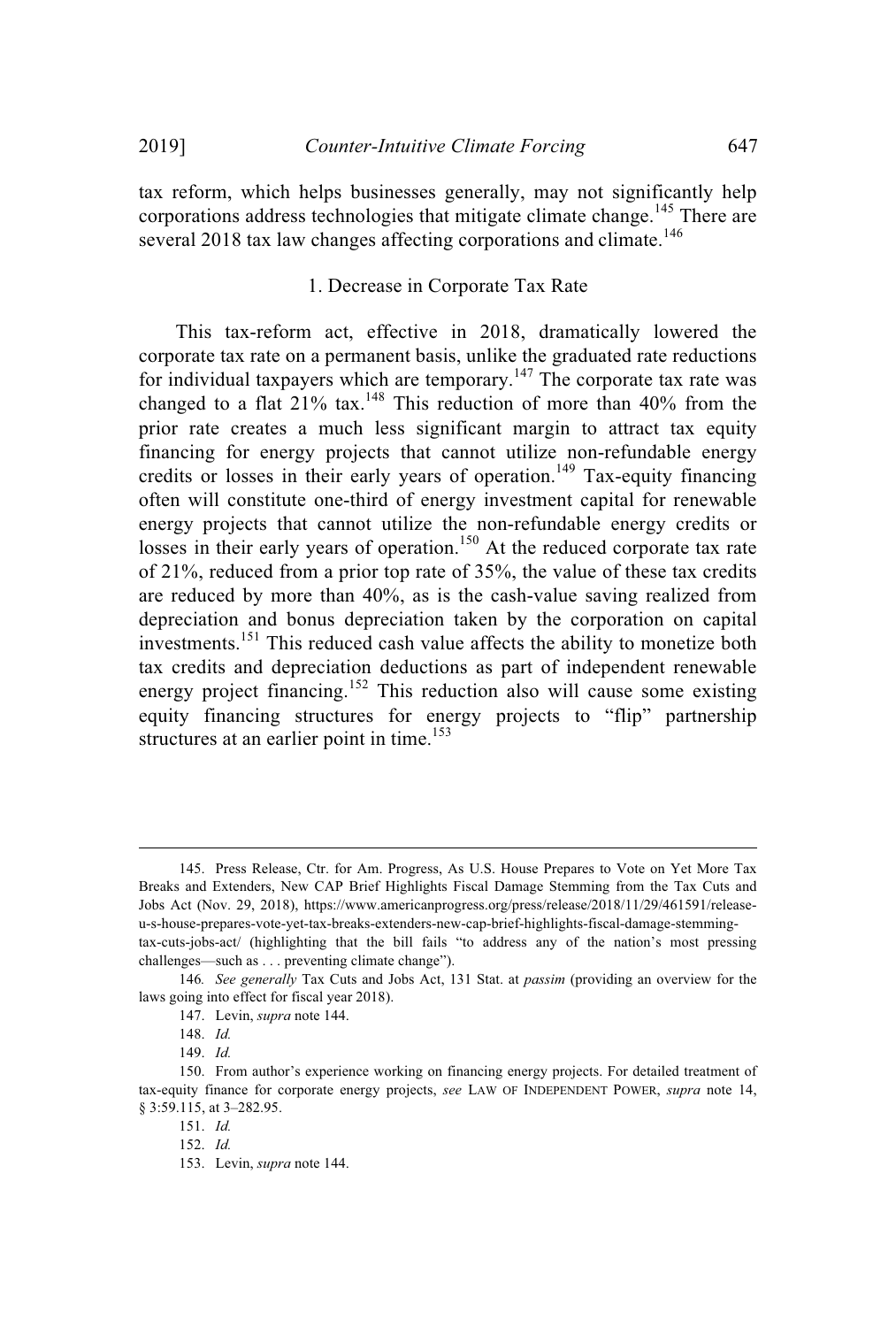### 2. Depreciation Deductions

The tax-reform act affects the value of depreciation deductions for energy projects.<sup>154</sup> At the new, lower corporate tax rate of 21%, down from a prior top rate of 35%, the value of depreciation and bonus depreciation are reduced.<sup>155</sup> This reduced cash value affects the ability to monetize depreciation deductions as part of project financing.<sup>156</sup>

At the federal level, Modified Accelerated Cost Recovery System (MACRS) consists of two systems that determine how a business depreciates business property: the General Depreciation System (GDS) and the Alternative Depreciation System (ADS).<sup>157</sup> A business must use GDS unless it is specifically required by law to use ADS or it elects to use ADS.<sup>158</sup> The ADS is a system the IRS requires to be used in special circumstances to calculate depreciation on certain business depreciable assets.<sup>159</sup> ADS generally increases the number of years over which property is depreciated, thus decreasing the annual depreciation deduction against income.<sup>160</sup> Each item of property that can be depreciated under MACRS is assigned to a property class, determined by its class life.<sup>161</sup> Solar energy projects enjoy an accelerated five-year depreciation period for corporations under § 168 of the code,  $^{162}$  as well as bonus depreciation.  $^{163}$  Bonus depreciation earned by corporations in the power industry is estimated to be \$10 billion. 164

155. *Id.*

<sup>154</sup>*. See id.* (describing the effect of the Republican tax-reform act).

<sup>156</sup>*. See* LAW OF INDEPENDENT POWER, *supra* note 14, § 3:59.115, at 3–282.95 ("[R]eduction . . . will cause some existing equity financing structures for energy projects to 'flip' partnerships at an earlier point in time to put these project ownership from equity financiers to project developers.").

<sup>157.</sup> *Id.* § 3:56, at 3–223.

<sup>158.</sup> *Id.*

<sup>159.</sup> *Id.*

<sup>160.</sup> *Id.*

<sup>161.</sup> *Id.*

<sup>162.</sup> I.R.C. § 168(e)(3)(B)(vi)(I) (2012); LAW OF INDEPENDENT POWER, *supra* note 14, § 3:56, at 3–223, § 3:57, 3–230.

<sup>163.</sup> I.R.C. § 168(k)(1)(A)–(B).

<sup>164</sup>*. See* Paul Carlsen, '*Bonus Depreciation' Boosting Industry Cash Flow About \$10 Billion, But More IRS Guidance Awaited*, ELECTRIC UTIL. WK., Mar. 14, 2011, at 25, 25 (asserting that bonus depreciation would provide \$10 billion over the next few years).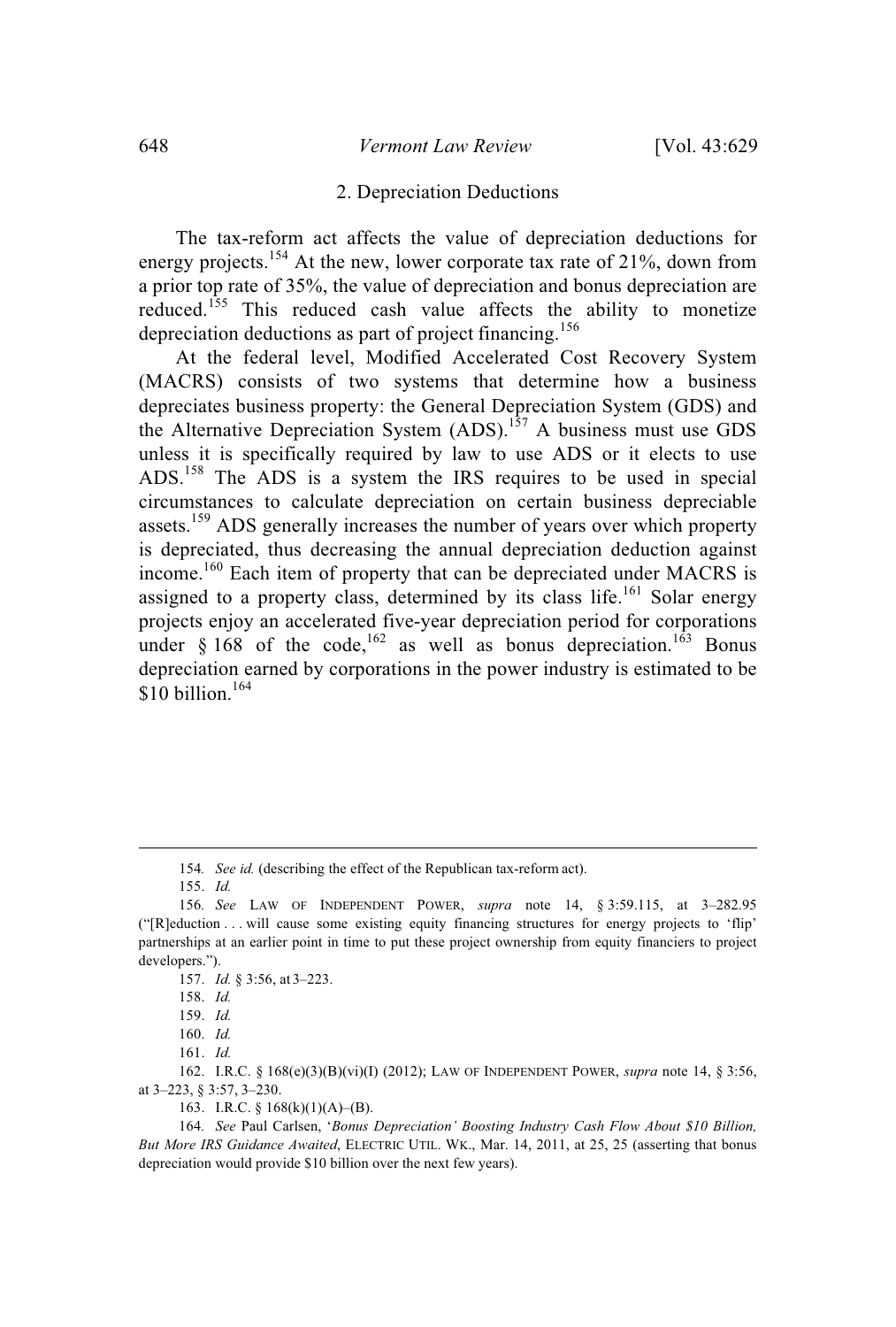## 3. Expensing of Capital Investments

The tax-reform  $act^{165}$  allows small businesses immediately to expense up to \$1 million in qualified expenditures (including costs of modifications to use biogas or of new roofs to support solar panels)—a 33% increase from past amounts of \$750,000.<sup>166</sup> It also allowed all businesses to claim 100% bonus depreciation in the first year on equipment purchased after September 27, 2017 and placed in service after January 1, 2018 (subject to a phase-down of 20% for equipment placed in service during each year after  $2022$ ).<sup>167</sup> The 100% figure represents a nominal doubling of the previous bonus depreciation deduction.<sup>168</sup>

### 4. Interest Deduction on Debt Financing

The tax-reform act capped business interest deductions to 30% of an entity's earnings before interest, taxes, depreciation, and amortization  $(EBITDA).<sup>169</sup>$  More severe caps are implemented after 2021.<sup>170</sup> Interest deductions previously were not capped, and all interest was deductible.<sup>171</sup>

### 5. Net-Operating Losses

The tax-reform act restricts the value and application of project operating losses. <sup>172</sup> Under past and current tax law, tax losses are not refundable in a given tax year.<sup>173</sup> Therefore, they need to be applied to either past or future tax years to offset net operating income.<sup>174</sup> For energy investments, project structure often utilizes special-purpose entities to

174. *Id.*

<sup>165.</sup> Tax Cuts and Jobs Act, Pub. L. No. 115–97, § 11001(a), 131 Stat. 2054, 2054 (2017).

<sup>166</sup>*. Id*. § 13101(a), (f), 131 Stat. at 2101; *see also* Levin, *supra* note 144 ("[T]he Act allows small businesses immediately to expense up to \$1 million in qualified expenditures (including costs of modifications to use biogas or of new roofs to support solar panels) . . . .").

<sup>167.</sup> Tax Cuts and Jobs Act, § 13201(a)(1)–(2), 131 Stat. at 2105.

<sup>168</sup>*. See id.* (doubling the rate from 50% to 100% for equipment "placed in service after September 27, 2017, and before January 1, 2023").

<sup>169</sup>*. Id.* § 13301(a), 131 Stat. at 2117; Levin, *supra* note 144.

<sup>170.</sup> Tax Cuts and Jobs Act, § 13301(8)(A)(v), 131 Stat. at 2120; Levin, *supra* note 144.

<sup>171</sup>*. See* Levin, *supra* note 144 (implying that, until 2018, interest deductions did not have a cap and noting that "all business-related interest generally was deductible").

<sup>172</sup>*. See id.* ("[T]he Act generally restricts NOL deductibility to 80 percent of an acquirer's taxable income.").

<sup>173</sup>*. See id.* (explaining that prior to the act, tax losses could either be carried forward or backward; after adopting the act, tax losses can only be carried forward).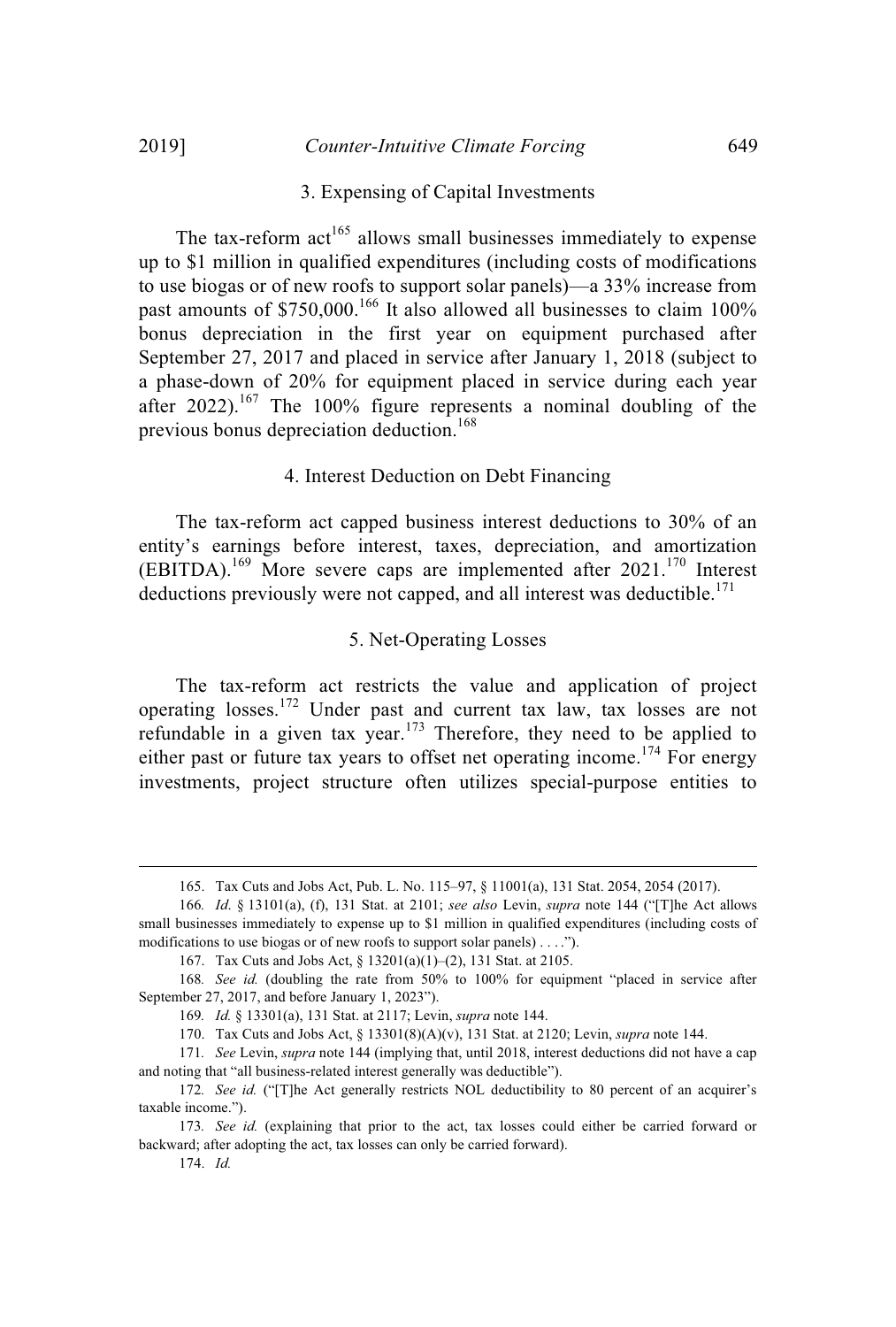manage the equity of the project.<sup>175</sup> This insulates company risk to the special purpose entity holding the equity of the project.<sup>176</sup>

Prior to the 2018 tax law changes, project net-operating losses (NOLs) were allowed to be carried back 2 previous tax years or carried forward to 20 future tax years at full 100% value to offset past or future net taxable income.<sup>177</sup> If applied to one of the prior two years with net income, they would generate immediate refundable tax rebates with an amendment of a prior year tax return.<sup>178</sup> If carried forward, the taxpayer would need to wait for future years to monetize these deductions against future taxable income.<sup>179</sup> The 2018 Act also makes use of NOLs unidirectional: it eliminates reverse direction "carryback" of losses.<sup>180</sup> The forward direction is preserved, with 20-year deductibility of NOLs being carried forward.<sup>181</sup>

There also is a 2018 change in value of business losses.<sup>182</sup> The 2018 Act restricts NOL deductibility to 80% of taxable income instead of the prior full  $100\%$  deductibility.<sup>183</sup> NOLs were monetized by bringing in new equity owners or partners who had past or future tax year net income against which they could utilize accumulated losses.<sup>184</sup> However, all owners, whether original or new, are subject to these new restrictions on percentage credit value.<sup>185</sup>

177. Levin, *supra* note 144.

178*. See id.* ("'Carrybacks' could generate immediate tax rebates when applied to previous returns.").

179*. See id.* ("'Carryforwards' could reduce future taxes.").

180*. See id.* (describing how the Act effectively eliminates "carryback[s]").

181. *Id.*

183. *Id.*

185*. See* Levin, *supra* note 144 ("[T]he Act generally restricts NOL deductibility to 80 percent of an acquirer's taxable income.").

<sup>175.</sup> *See* Joel Meister, *Sunny Dispositions: Modernizing Investment Tax Credit Recapture Rules for Solar Energy Project Finance After the American Recovery and Reinvestment Act*, 5 GEO. WASH. J. ENERGY & ENVTL. L. 15, 18 (2014) (explaining that for energy projects, developers often rely on special-purpose entities, such as LLCs).

<sup>176</sup>*. See id.* (highlighting that if a special-purpose entity defaults, investor assets will be secure from the project's lenders).

<sup>182</sup>*. See id.* ("[T]he Act generally restricts NOL deductibility to 80 percent of an acquirer's taxable income.").

<sup>184</sup>*. See* Christopher B. Grady, *Finding the Pearl in the Oyster: Supercharging IPOs Through Tax Receivable Agreements*, 111 NW. U. L. REV. 483, 506 (2017) ("NOLs occur when a taxpayer has deductions in excess of gross income for a given tax year, resulting in a net loss for the year. Taxpayers are permitted to carry the loss back to apply to the two preceding years, or carry it forward up to twenty years. In either case, the NOL is allowed as a deduction from the taxable income for that year. Monetization occurs through § 381, which permits an acquiring corporation to carry over certain tax attributes, including NOLs, of the acquired corporation.").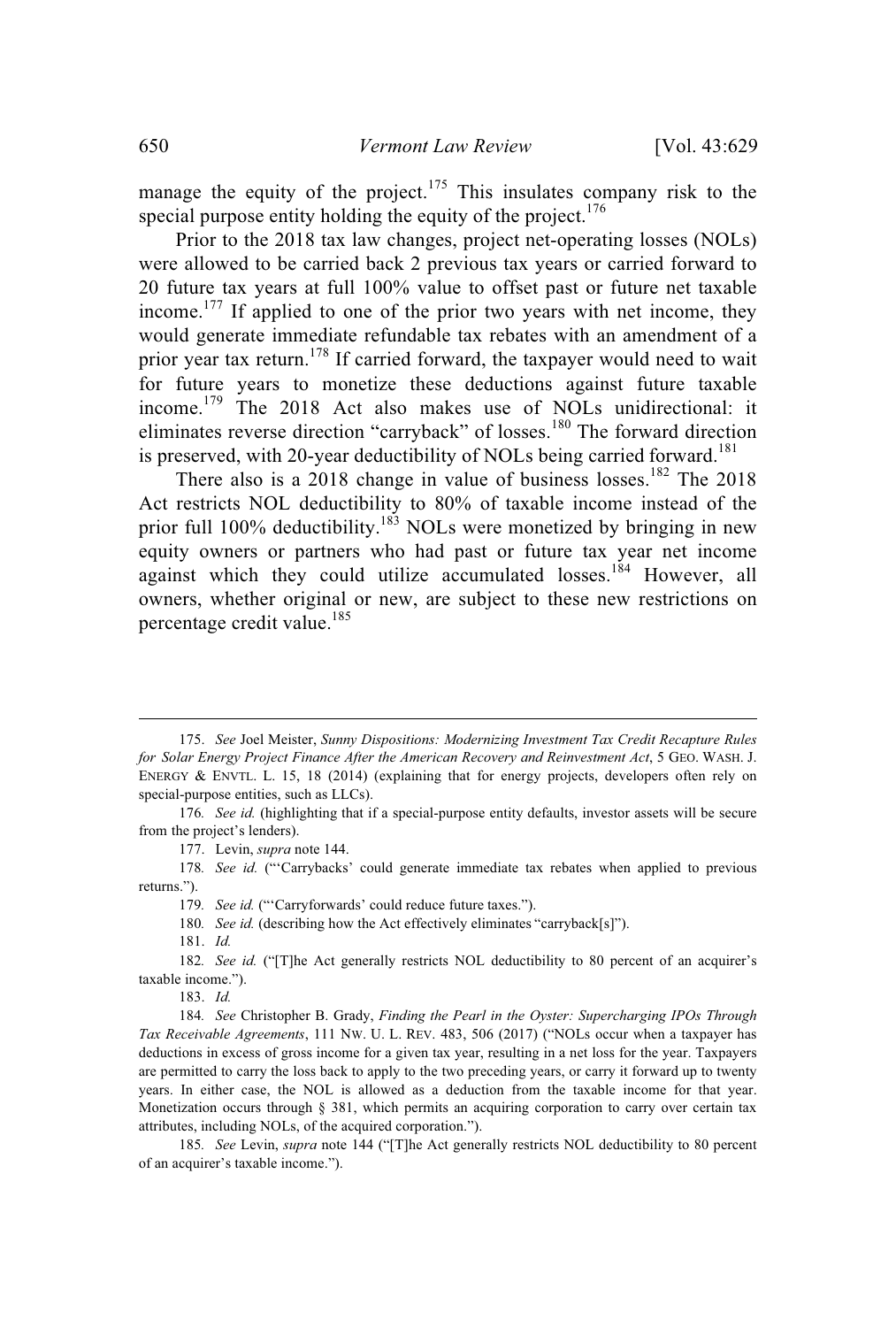### 6. Pass-Through Entity Taxes

The tax-reform act affects energy projects which utilize a "passthrough" entity structure, such as an LLC or equivalent structure.<sup>186</sup> The Act provides a permanent 20% tax deduction for these entities' qualifying business income for income-tax calculation.<sup>187</sup> As these tax aspects are passed through to individual energy-project owners, if their income is less than \$157,500 for a single taxpayer or \$315,000 for a joint taxpayer, this tax reduction can be realized.<sup>188</sup> This may affect how project ownership is structured on future projects or for projects resold.<sup>189</sup>

## 7. Alternative Minimum Tax

The tax-reform act repealed the corporate Alternative Minimum Tax (AMT), but not the individual  $AMT<sup>190</sup>$  Previously, the AMT raised taxes from energy companies that offset tax by the use of energy investment or production tax credits and other "tax preference" items, and paid tax under AMT rather than ordinary tax rates in the Tax Code.<sup>191</sup> Repeal of the corporate AMT eliminates the risk of AMT recapture during the final six years of eligibility for the ten-year Production Tax Credit  $(PTC)^{192}$ 

## *C. Corporate Tax Credit Incentives are Reduced and Changing*

The U.S. has a price- and cost-driven economic system in which corporations operate.<sup>193</sup> The U.S. tax system, which has embedded in its law and provides tax credits for certain investments and accelerated depreciation of those costs, delivers many incentives.<sup>194</sup> Federal and state

<sup>186</sup>*. See id.* (highlighting that most energy projects utilize an LLC or similar "pass-through" structure).

<sup>187.</sup> Tax Cuts and Jobs Act, Pub. L. No. 115–97, § 11011(a), 131 Stat. 2054, 2063 (2017).

<sup>188</sup>*. Id.* § 11011(a), 131 Stat. at 2067.

<sup>189</sup>*. See generally id.* (providing an overview of the other changes to the tax code).

<sup>190</sup>*. Id*. § 12001(a)–(b), 131 Stat. at 2092; *see Changes to Alternative Minimum Tax for Corporations and Individuals*, BOWLES RICE, http://www.bowlesrice.com/tax-cuts-and-jobs-act-2018 changes-Alternative-Minimum.html (highlighting that the Act repealed the corporate AMT but left in place the individual AMT) (last visited Apr. 27, 2019).

<sup>191</sup>*. See* Levin, *supra* note 144 (discussing how AMT was used).

<sup>192.</sup> *Id.*

<sup>193</sup>*. See* Anne Sraders, *What Is a Mixed Economy? Pros, Cons and Examples in 2018*, STREET (Oct. 2, 2018), https://www.thestreet.com/markets/what-is-a-mixed-economy-14728913 ("The U.S. . . . [has] a large private sector and free market that allows ample competition and employs efficiency and innovation to produce products . . . .").

<sup>194</sup>*. See* Mona L. Hymel, *Environmental Tax Policy in the United States: A "Bit" of History*, 3 ARIZ. J. ENVTL. L. & POL'Y 157, 172 (2013) (explaining how the combination of tax credits and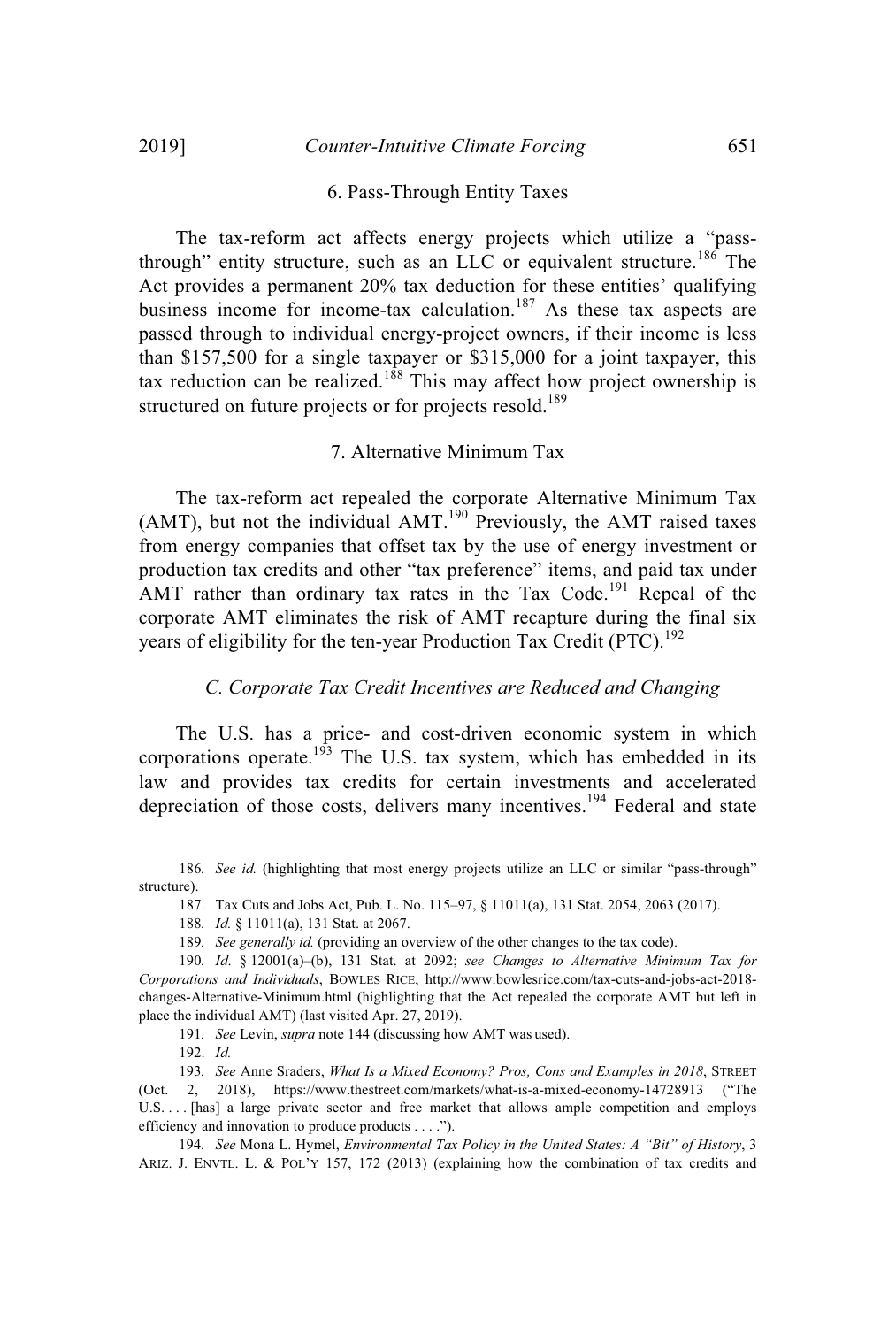tax credits and falling installation prices augment the success of the solar industry<sup>195</sup> and the proliferation of state net-metering programs—previously in 44 states and now in 38 states.<sup>196</sup> Renewable energy is expected to claim almost two-thirds of the spending on new power plants over the next quarter century—dwarfing spending on fossil fuels—as solar energy moves into a dominant position for new power-generation technology for consumers. 197

### 1. Federal Production Tax Credit Legal Changes

Congress created the federal renewable PTC as part of the Energy Policy Act of 1992.<sup>198</sup> The PTC provided a tax credit for the first ten years of operation of renewable energy projects, linked to the amount of kilowatt hours (kWh) of renewable energy generated by the eligible facility.<sup>199</sup> Congress initially set the credit value at  $$0.015/kWh$  generated.<sup>200</sup> This value escalated more than 50% since 1992 to a value of  $$0.024/kWh.<sup>201</sup>$  The

197. Ehren Goossens, *Renewables to Beat Fossil Fuels with \$3.7 Trillion Solar Boom*, BLOOMBERG (June 23, 2015), https://www.bloomberg.com/news/articles/2015-06-23/renewables-tobeat-fossil-fuels-with-3-7-trillion-solar-boom.

198. LAW OF INDEPENDENT POWER, *supra* note 14, § 3:58, at 3–236.7.

intangible drilling costs deductions caused a rapid depreciation of costs associated with the oil industry, providing an example of how these could apply to greener energy production).

<sup>195</sup>*. See Solar Industry Research Data*, *supra* note 121 (highlighting that a 70% decline in installation cost and the federal Solar Investment Tax Credit are largely related to the recent success of the solar industry); Sean Paul, *The Solar Industry in a Period of Transition*, GEO. PUB. POL. REV., Nov. 15, 2016, at 2, http://gppreview.com/2016/11/15/solar-industry-period-transition/ (describing how state tax credits for solar development contributed to the recent success of the solar industry).

<sup>196</sup>*. Compare State Net Metering Policies*, NAT'L CONF. ST. LEGISLATURES (Nov. 20, 2017), http://www.ncsl.org/research/energy/net-metering-policy-overview-and-state-legislative-updates.aspx (explaining that in 2017 there were 38 states that had net-metering programs), *with* Megan Cleveland & Jocelyn Durkay, *State Net Metering Policies*, NAT'L CONF. ST. LEGISLATURES, https://comm.ncsl.org/productfiles/85432742/NCSL\_Net\_Metering\_11\_2016.pdf (last updated Nov. 3, 2016) (explaining that in 2016 there were 44 states with net-metering programs).

<sup>199.</sup> For past examples, see American Recovery and Reinvestment Act, Pub. L. No. 111–5, 123 Stat. 115, 319–20 (2009); American Tax Payer Relief Act of 2012, Pub. L. No. 112-240, 126 Stat. 2313, 2340–42 (2013); Tax Increase Prevention Act of 2014, Pub. L. No. 113–295, 128 Stat. 4010, 4014 (2014); Consolidated Appropriations Act, Pub. L. No. 114–113, § 301, 129 Stat. 2242, 2416–17 (2015); and the Bipartisan Budget Act of 2018, H.R. 1892, 115th Cong. § 40409 (2018).

<sup>200.</sup> Energy Policy Act of 1992, Pub. L. No. 102–486, § 45(a), 106 Stat. 2776, 3021 (1992); LAW OF INDEPENDENT POWER, *supra* note 14, § 3:58, at 3–236.7.

<sup>201.</sup> LAW OF INDEPENDENT POWER, *supra* note 14, § 3:58, at 3–236.7; *see also* Credit for Renewable Electricity Production and Refined Coal Production, and Publication of Inflation Adjustment Factor and Reference Prices for Calendar Year 2017, 82 Fed. Reg. 17,740, 17,740 (Apr. 12, 2017) ("Under the calculation required by  $\lbrack \S \rbrack$  45(b)(2), the credit for renewable electricity production for calendar year 2017 under [§] 45(a) is 2.4 cents per kilowatt hour on the sale of electricity produced from the qualified energy resources of wind, closed-loop biomass, [and] geothermalenergy . . . .").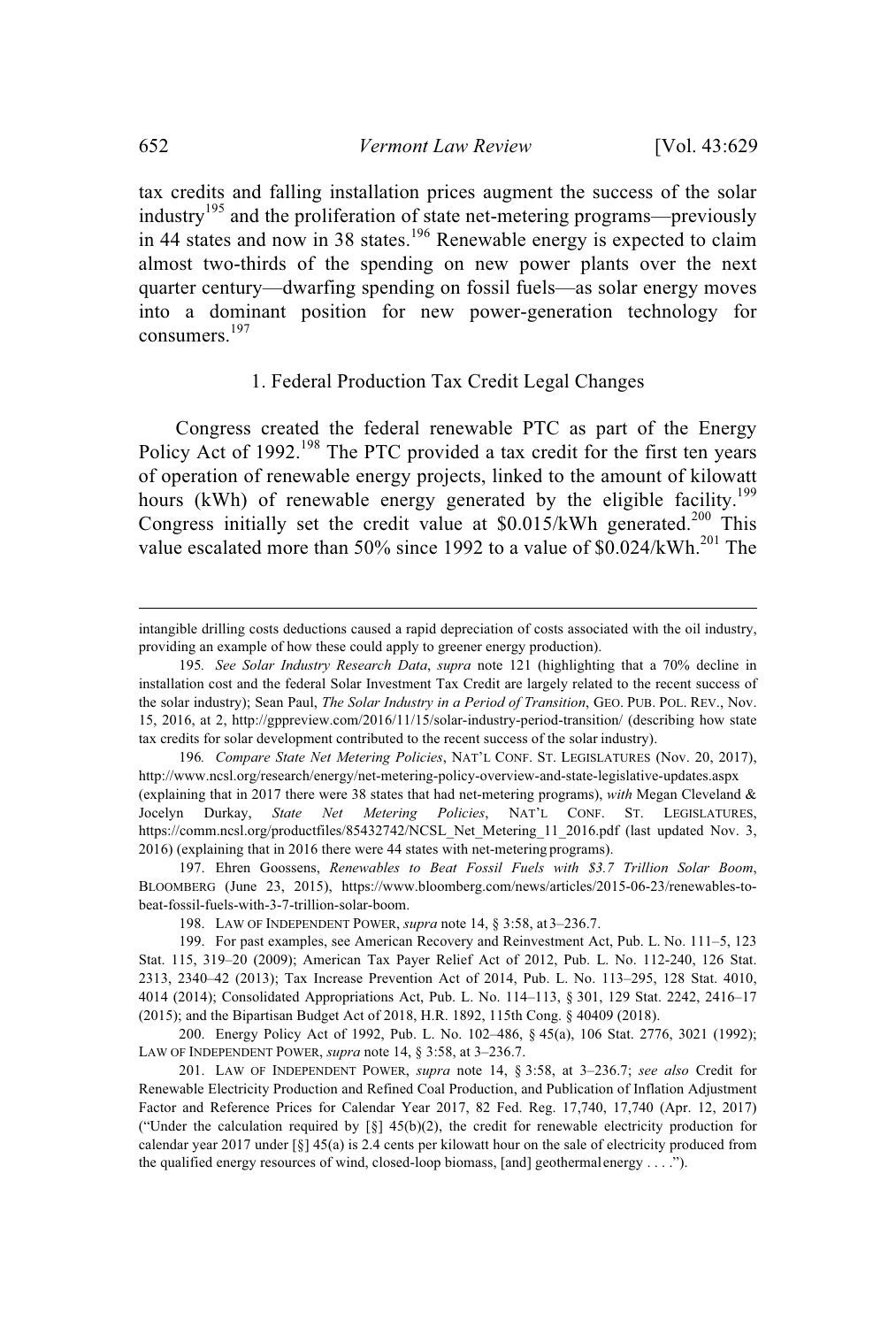facility owner must sell the power produced that is eligible for the PTC to an unrelated person. 202

The tax-reform  $\arctan^{203}$  does not change existing energy-tax credits.<sup>204</sup> The PTC remains at its inflation-adjusted 2018 value of \$0.024/kWh for each unit of electricity that eligible renewable-energy projects generate; $^{205}$ however, during the Obama Administration, it began the phasing-out process.<sup>206</sup> The Act did not change the continuously constructed eligibility standard for beginning construction and the tax "safe harbor" for projects to look back to 2016 and continue construction by the existing deadlines.<sup>207</sup> Wind power projects typically use the PTC, although wind and solar projects have the alternative of utilizing the federal Investment Tax Credit (ITC), which solar power projects typically use. 208

Most recently in 2015, there was a multi-year extension of the  $\text{PTC}^{209}$ This extended the year that a wind power project could qualify for the PTC through  $2019$ <sup>210</sup> However, the extension significantly phased-down the value and phased-out the tax credit for projects beginning in 2020 if project construction had not begun prior to January 1, 2020.<sup>211</sup> By contrast, the ITC 30% tax credit declines from 30% to 10% in 2021 and continues at the reduced rate.<sup>212</sup> Placing orders for wind turbines can count as beginning construction under the PTC, as long as completion of construction and commercial operation is achieved from 2021 to 2023, depending on the start date.<sup>213</sup> For the PTC, from 2017 until 2020, each year the credit value declines by 20% until there is a 60% reduction for projects begun in

<sup>202.</sup> LAW OF INDEPENDENT POWER, *supra* note 14, § 3:58, at 3–236.10.

<sup>203</sup>*. Id*. § 3:59.10, at 3–259.

<sup>204</sup>*. Id.* The act did not extend any credits set to expire or which had previously expired. *Id.* Included in those energy credits not extended, the act did not extend electricity PTCs for biomass projects for which there was a "begin construction" requirement which expired at the end of 2016. *Id.* 205. *Id.*

<sup>206</sup>*. Id*. § 3:55, at 3–219.

<sup>207</sup>*. See infra* text accompanying notes 222–24, 229 (discussing the tax-reform act's effects on the Investment Tax Credit).

<sup>208</sup>*. See infra* Part III.C.2 (comparing and contrasting PTC and ITC).

<sup>209.</sup> John Larsen & Whitney Herndon, *Renewable Tax Extenders: The Bridge to the Clean Power Plan*, RHODIUM GROUP (Jan. 27, 2016), http://rhg.com/notes/renewable-tax-extenders-thebridge-to-the-clean-power-plan/ [hereinafter *Renewable Tax Extenders*]. Before Congress extended these programs, the PTC had already expired at the end of 2014 and the ITC was set to drop from 30% to a credit of 10% of project costs at the end of 2016. *Id.*

<sup>210.</sup> LAW OF INDEPENDENT POWER, *supra* note 14, § 3:59, at 3–258.

<sup>211.</sup> *Id.*

<sup>212</sup>*. Id.* § 3:59:10, at 3–262, § 3:59:40, at 3–274.

<sup>213</sup>*. Id.* § 3:58:10, at 3–236.7. For detailed treatment of what constitutes beginning construction, see *id.* § 3:59:10, at 3–260.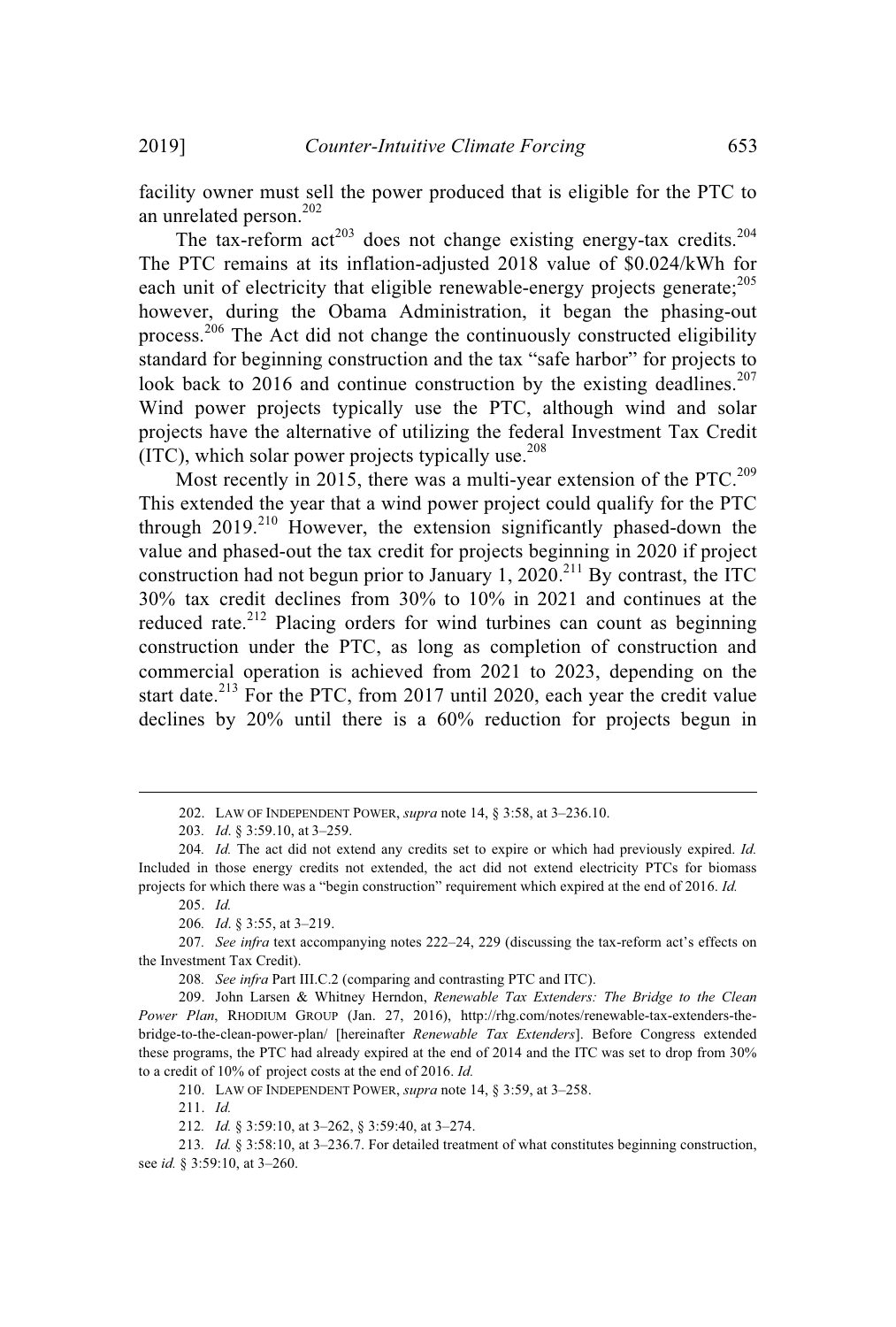2019.<sup>214</sup> Projects beginning in 2020 and after will be phased-out of PTC eligibility.<sup>215</sup>

- The PTC grants a credit based on actual generation after construction. In contrast, depreciation of the wind project capital cost is earned on the invested capital expenditure itself, regardless of whether operation occurs. <sup>216</sup> There are particular advantages and disadvantages for wind projects taking the PTC in lieu of the ITC: the PTC is refundable, unlike the ITC, whether or not the project has net-operating income in a given year, thus minimizing the need for third-party, tax-equity financing for the project. $217$
- PTC benefits are stretched out over ten years, which is more than the accelerated five-year full depreciation period for wind power. 218
- After the PTC phases out or is not renewed, renewable energy developers have the option of taking the ITC instead,  $2^{19}$  which declines from 30% to 10% in 2021 and continues rather than phases out.<sup>220</sup>

## 2. Federal Investment Tax Credit Legal Changes

The federal ITC provides 30% of capital investment tax credit upon completion of the renewable energy project investment.<sup>221</sup> While the PTC pays for 10 years based on renewable energy production output, the ITC is realized in year one based on the capital investment in the renewable energy project.<sup>222</sup> The tax-reform act of 2017 did not further change or eliminate existing PTC and ITC energy tax credits.<sup>223</sup> The 2018 Act did not extend the ITCs for biogas fuel cells, micro-turbines, and combined heat and

- 218*. Id*. § 3:57, at 3–230.
- 219*. Id*. § 3:59.40, at 3–274; I.R.C. § 48(a)(6) (2012).
- 220. LAW OF INDEPENDENT POWER, *supra* note 14, § 3:59.10, at 3–263.
- 221. I.R.C. § 48(a)(1)–(2) (2012).

222*. See* NAT'L RESEARCH COUNCIL ET AL., ELECTRICITY FROM RENEWABLE RESOURCES: STATUS, PROSPECTS, AND IMPEDIMENTS 147–49 (2010), https://doi.org/10.17226/12619 (explaining the applicability of PTC and the effectiveness of PTC and ITC).

223. Philip Tingle, *Renewable Energy Tax Bill Update: No Change to PTC and ITC and Some BEAT Changes*, NAT'L L. REV. (Dec. 21, 2017), https://www.natlawreview.com/article/renewableenergy-tax-bill-update-no-change-to-ptc-and-itc-and-some-beat-changes.

<sup>214</sup>*. Id.* § 3:59, at 3–258.

<sup>215</sup>*. Id*.; I.R.C. § 45(b)(5) (Supp. V 2012).

<sup>216</sup>*. See* LAW OF INDEPENDENT POWER, *supra* note 14, § 3:59.10, at 3–259 (discussing PTC for renewable power); *id.* § 3:56, at 3–225 (discussing the corporate tax depreciation).

<sup>217.</sup> For more detailed treatment of tax equity financing, see *id*. § 3:59.40, at 3–274 (detailing treatment of tax equity financing).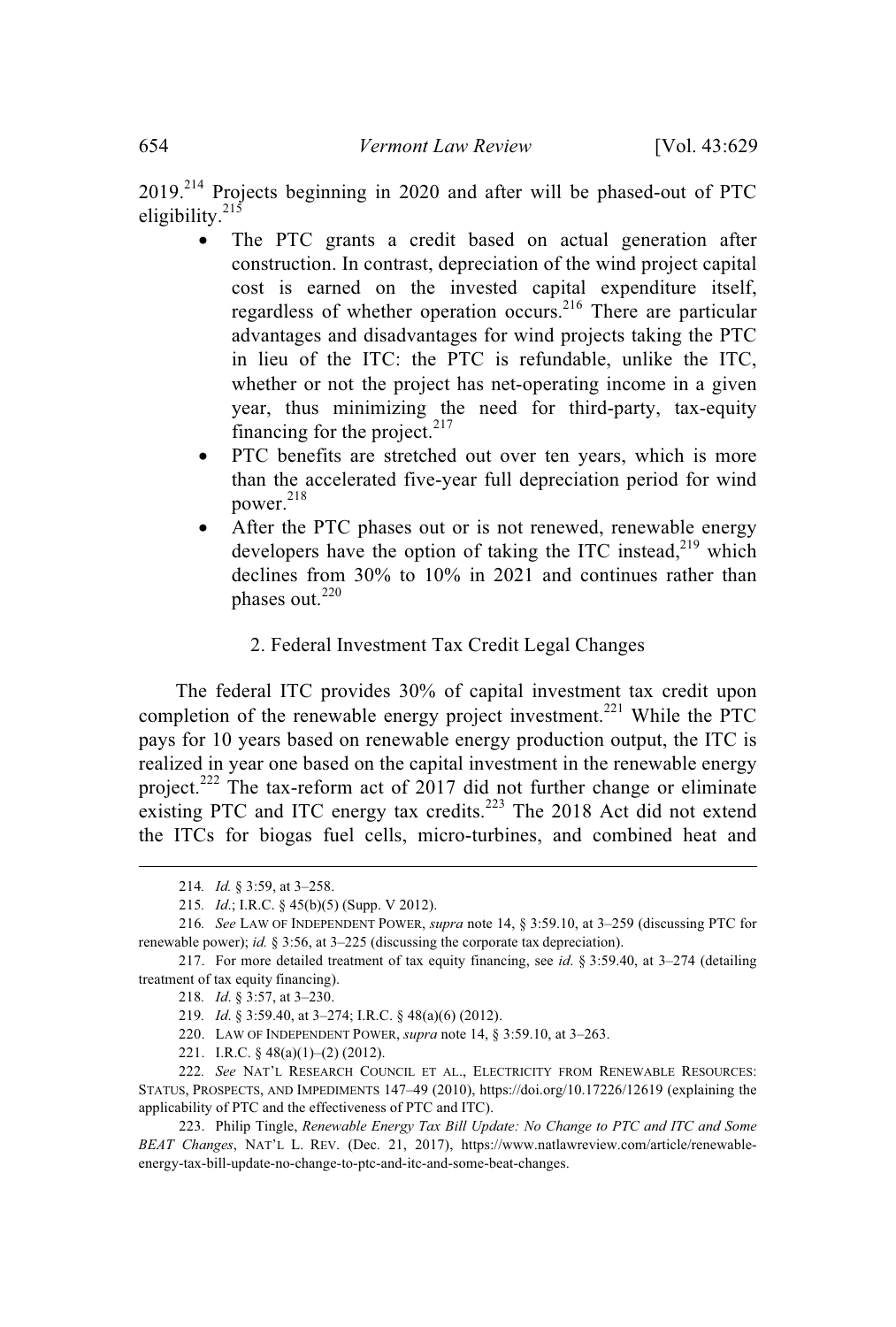power projects.<sup>224</sup> It left unchanged all then currently available provisions of the PTC and ITC.<sup>225</sup>

However, the ITC was already in a process of legislatively changed decline. The traditional 30% ITC declines to 10% in 2021 and continues indefinitely thereafter, unlike the PTC that is eliminated for future constructed projects now. 226

The tax-reform act of 2017, effective in  $2018$ ,  $227$  did not change the continuously constructed eligibility standard for beginning construction to qualify for the ITC, or the tax "safe harbor" for projects to look back to 2016 and continue construction by the existing deadlines.<sup>228</sup> The IRS in 2018 consolidated what were different tests on "beginning of construction" for the ITC to be essentially consistent with the similar test for the PTC.<sup>229</sup> From mid-2018 forward, for the ITC typically applied to solar projects, taxpayers may establish the "beginning of construction" either through a "Physical Work Test" by starting physical work of "a significant nature," or by meeting a "safe harbor" defined as spending at least 5% or more of the total cost of the solar energy property investment.<sup>230</sup> Developers may claim the full 30% ITC for solar projects by meeting either test by the end of 2019, and finishing the project by the end of  $2023.^{231}$ 

227*. Id.* § 3:58, at 3–236.15.

<sup>224.</sup> LAW OF INDEPENDENT POWER, *supra* note 14, § 3:58, at 3–236.15.

<sup>225.</sup> *Id.*

<sup>226</sup>*. Id*. § 3:59.10, at 3–262, § 3:59.40, at 3–274.

<sup>228</sup>*. See supra* note 213 and accompanying text (explaining the requirements for beginning construction).

<sup>229.</sup> LAW OF INDEPENDENT POWER, *supra* note 14, § 3:59.40, at 3–274.

<sup>230.</sup> Notice 2018–59, IRS, Beginning of Construction for the Investment Tax Credit Under Section 48, https://www.irs.gov/pub/irs-drop/n-18-59.pdf (last visited Apr. 27, 2019).

<sup>231.</sup> LAW OF INDEPENDENT POWER, *supra* note 14, § 3:59.40, at 3–274.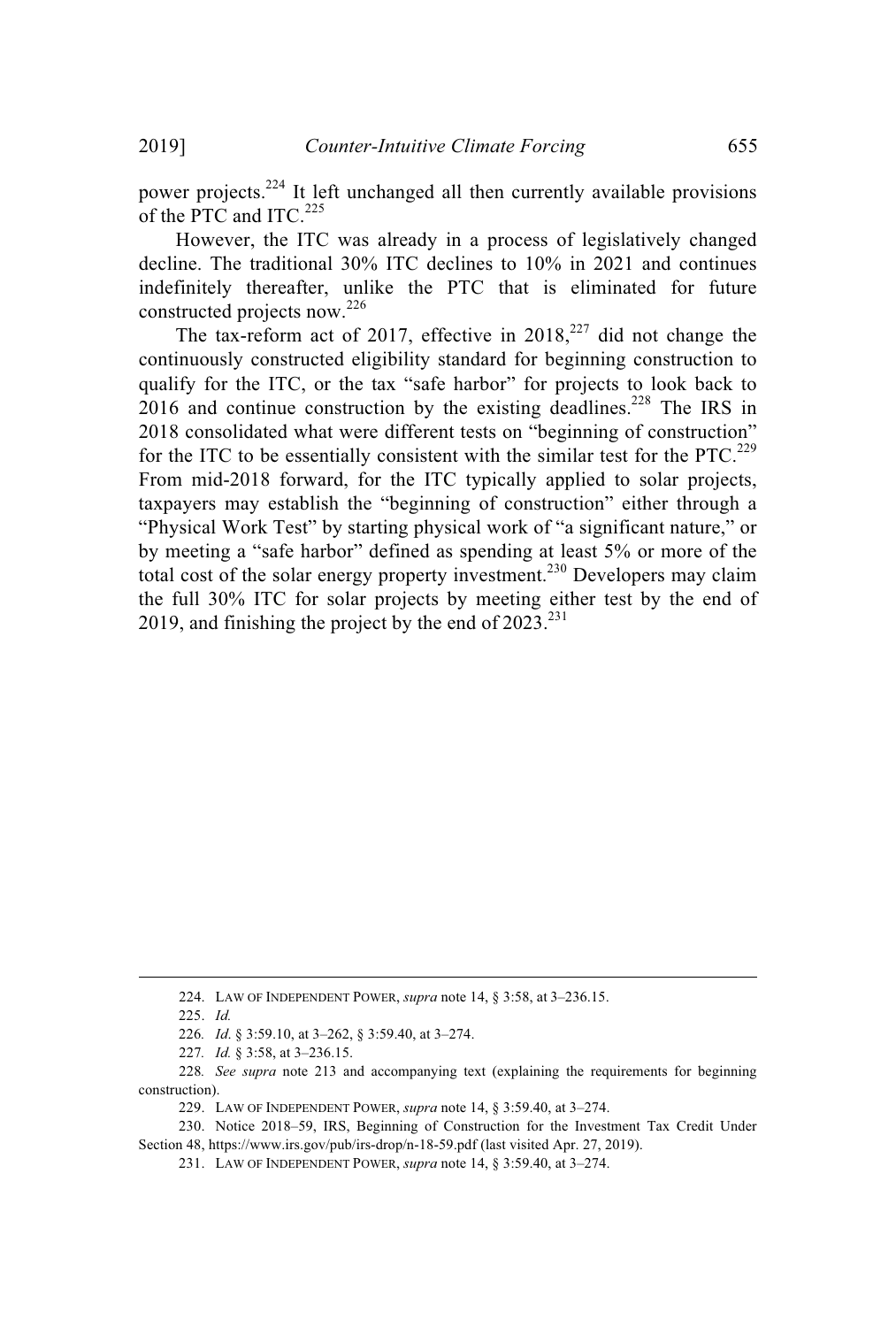

# **Figure 1. Change in 2015–2030 Power Generation Composition from Current Base Case with and without PTC and ITC**<sup>232</sup>

By any measure, this is much less federal tax incentive available for a corporation's future renewable energy development.<sup>233</sup> As shown in Figure 1, coal use (shown below the "0" line in both images as the darkest color), declines dramatically with or without these federal tax credits. However, without these renewable energy tax credits extended (in the left image in Figure 1), declining coal below the "0" line is replaced primarily by natural gas combined cycle (NGCC) units (above the "0" line in the most significant amount) along with some modest amounts of wind, solar, and "other" clean and "other" fossil resources as the least-cost options that economic forces will dictate. Furthermore, with the PTC and ITC extended (in the right image in Figure 1), a similar amount of declining coal below the "0" line is replaced primarily by solar and wind power which replace NGCC as the dominant new energy generation source through 2021, adding almost 300 terrawatt hours of generation in lieu of NGCC generation, and continue to be the technology of choice. In the right image, "other" clean and NGCC technologies make only a modest new contribution at the margin in the later years.<sup>234</sup> This dominance of new renewable energy in lieu of natural gas- and coal-fired power reduces U.S. carbon emissions.<sup>235</sup>

<sup>232.</sup> David Roberts, *How Big a Deal Was Congress Extending the Renewable Energy Tax Credits? A Very, Very Big Deal*, VOX (Jan. 27, 2016), https://www.vox.com/2016/1/27/10849564/ renewable-energy-tax-credits-big-deal.

<sup>233.</sup> LAW OF INDEPENDENT POWER, *supra* note 14, § 3:59.115, at 3–282.15.

<sup>234.</sup> Roberts, *supra* note 232.

<sup>235.</sup> *Id.*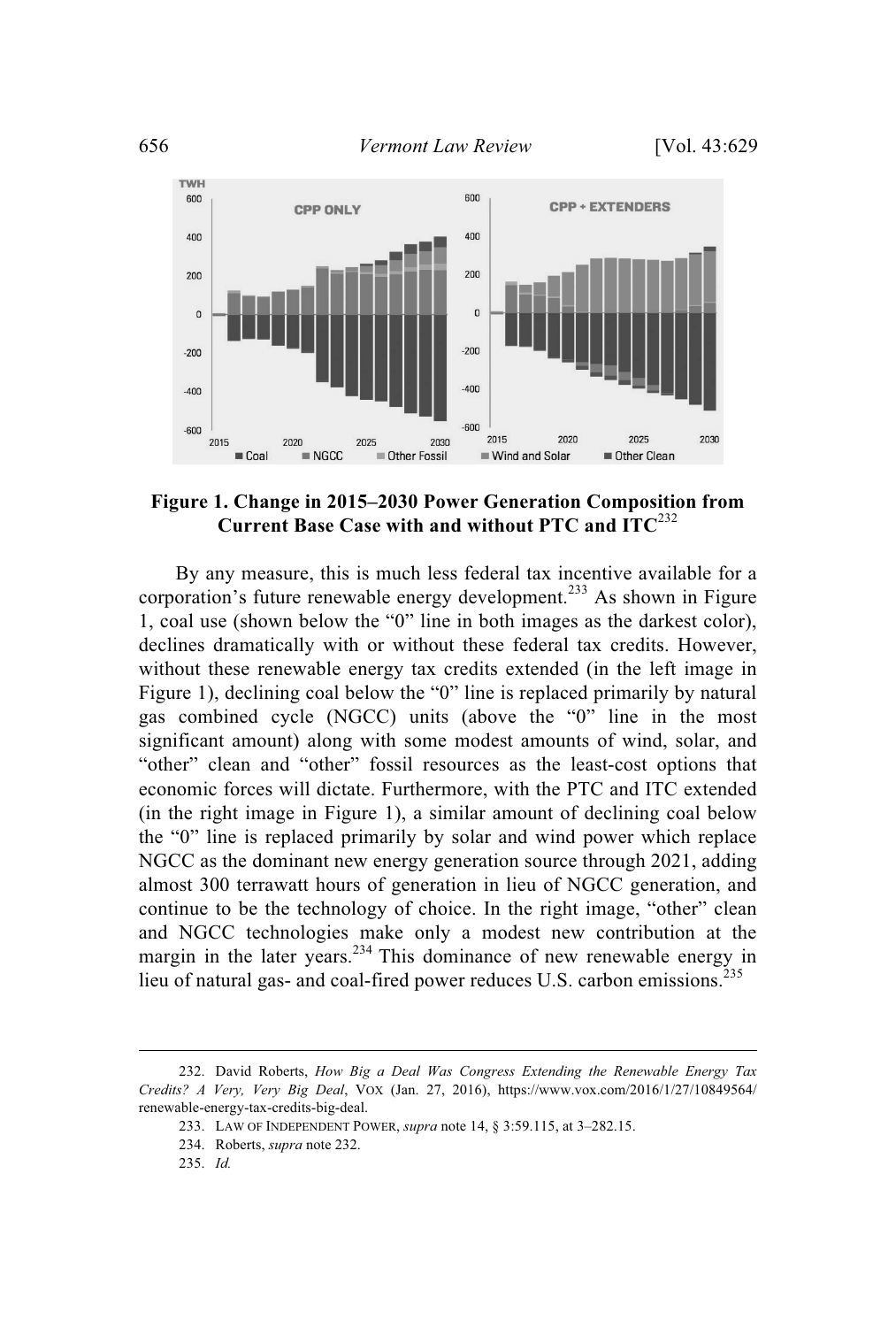In either scenario, without the CPP in place—either because of judicial or executive branch action—the major federal tax credit incentive for wind power development, the PTC, fades substantially for projects beginning construction after December 31, 2019.<sup>236</sup> Corporations will have less financial incentive to deploy wind power, unless the PTC is renewed or extended.<sup>237</sup> The ITC remains, but after 2019 decreases from a 30% tax credit to a  $10\%$  tax credit.<sup>238</sup> And the desirability and value of tax credits for a corporation is diminished by the dramatic decline in federal corporate income tax rates from  $35\%$  to  $21\%$ <sup>239</sup> This will exert a suppressive impact on new wind projects. $240$ 

Nonetheless, a countervailing factor is that both wind and solar technologies are continuing to decline in their capital  $cost^{241}$  and are becoming competitive with other power generation options for corporations. <sup>242</sup> Solar electric energy is now cost-competitive with traditional fossil fuels due to substantial subsidies $243$  and will expand in use in the next decade.<sup>244</sup> Wind power is forecasted by the U.S. Department of Energy to be cheaper than electricity produced from natural gas by 2025, even without a continuing federal PTC incentive.<sup>245</sup> Wind projects in the U.S. cost, on average, \$45 per megawatt hour for capacity and energy without other subsidies.<sup>246</sup> Comparatively, the average cost for solar is \$58 per megawatt hour.<sup>247</sup> By 2040, as solar panels become more efficient and

247*. Id.*

<sup>236.</sup> I.R.C. § 45(b)(5) (Supp. V 2012).

<sup>237</sup>*. See* Larsen & Herndon, *supra* note 209 ("[PTC and ITC] are the flagship federal deployment incentives for wind and solar, respectively.").

<sup>238.</sup> *Id.*

<sup>239</sup>*. See supra* text accompanying note 151 (noting that the tax rate changed from 35% to 21%).

<sup>240</sup>*. See* Joshua Rhodes, *Final GOP Tax Bill More Confusing, but Not Terrible for Wind and Solar*, FORBES (Dec. 22, 2017), https://www.forbes.com/sites/joshuarhodes/2017/12/22/final-gop-taxbill-more-confusing-but-not-terrible-for-wind-and-solar (suggesting that the decrease in the corporate tax rate might induce wind projects to increasingly rely on debt).

<sup>241.</sup> Megan Mahajan, *Plunging Prices Mean Building New Renewable Energy Is Cheaper Than Running Existing Coal*, FORBES (Dec. 3, 2018), https://www.forbes.com/sites/energyinnovation/2018/ 12/03/plunging-prices-mean-building-new-renewable-energy-is-cheaper-than-running-existing-coal.

<sup>242</sup>*. See* Martin, *supra* note 126 (stating that solar has become a common sense option for U.S. homeowners and businesses); *supra* Part IV.A (explaining how net metering is helping solar energy become a competitive power generation option for corporations).

<sup>243.</sup> Zachary Shahan, *Low Costs of Solar Power & Wind Power Crush Coal, Crush Nuclear, & Beat Natural Gas*, CLEAN TECHNICA (Dec. 25, 2016), https://cleantechnica.com/2016/12/25/cost-ofsolar-power-vs-cost-of-wind-power-coal-nuclear-natural-gas.

<sup>244</sup>*. Solar Investment Tax Credit (ITC)*, SOLAR ENERGY INDUS. ASS'N, https://www.seia.org/initiatives/solar-investment-tax- credit-itc (last visited Apr. 27, 2019).

<sup>245.</sup> Christopher Martin & Justin Doom, *Wind Power Without U.S. Subsidy to Become Cheaper Than Gas*, BLOOMBERG (Mar. 12, 2015), https://www.bloomberg.com/news/articles/2015-03-12/windenergy-without-subsidy-will-be-cheaper-than-gas-in-a-decade.

<sup>246</sup>*.* Efstathiou & Sullivan, *supra* note 127.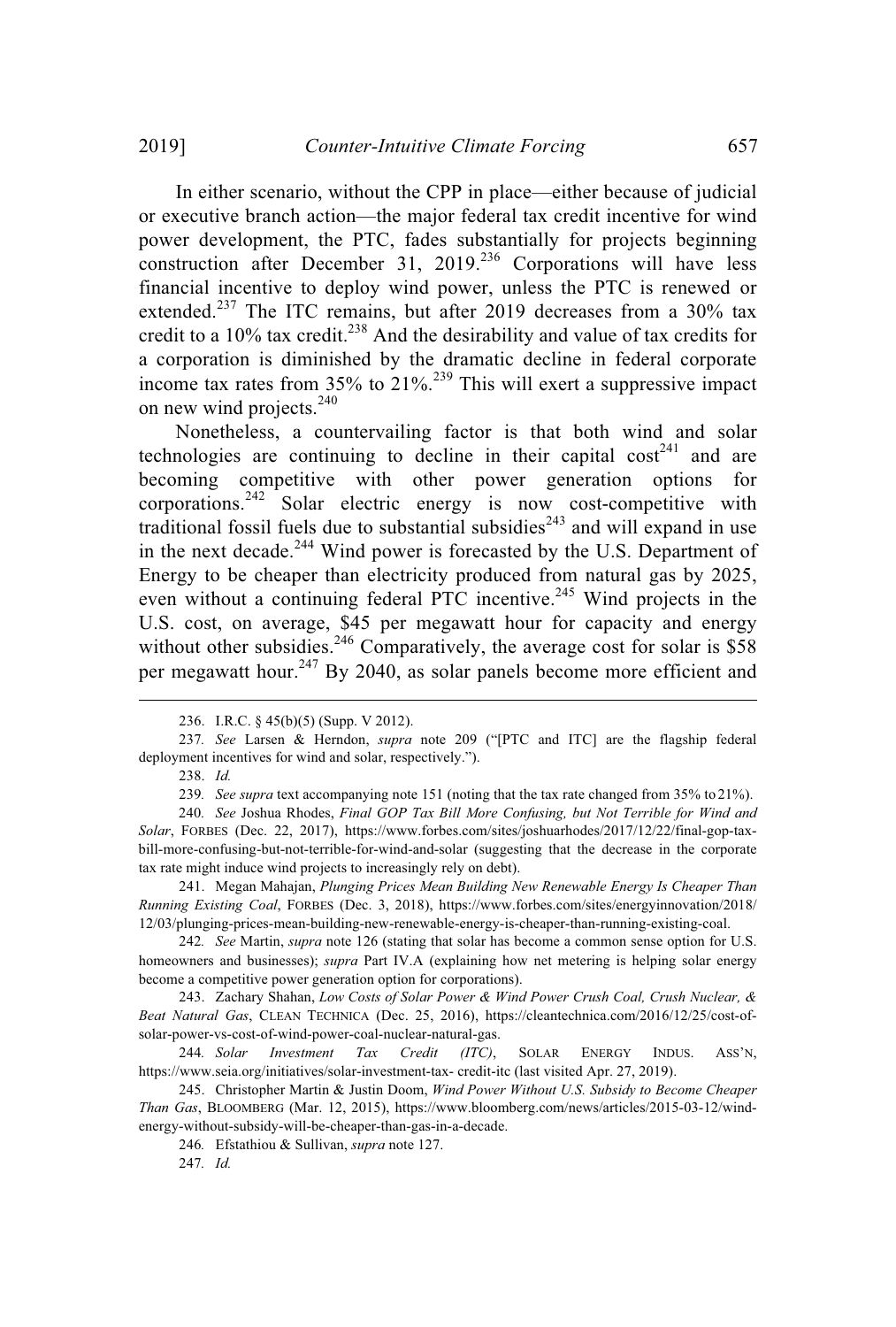manufacturing costs continue to decline, solar could operate at the identical cost of wind. $^{248}$ 

# IV. HOW CORPORATIONS FILL THE LOOMING FEDERAL TAX INCENTIVE GAP AND ADDRESS CLIMATE

#### *A. State Net Metering of Corporate Renewable Energy Use*

Net metering is a policy that allows retail electricity customers, including corporations, to receive credits on their utility bills for on-site renewable-energy generation in excess of their electric load exported to the state's regulated electric grid.<sup>249</sup> And each state has different statutory requirements for net metering; no two programs are identical in terms of eligible technologies, types, and value of net-metering credits, or vintage of credits.<sup>250</sup> Some states that allow net metering put a limit on the percentage of total power that can be net metered to avoid the problem of net metering power back to the utility when the utility does not need the power.<sup>251</sup> Massachusetts has a "virtual net metering" that is an order of magnitude more far-reaching than the other states because Massachusetts's netmetering credits can be transferred to other customers in the utility service territory at approximately 300% of the wholesale price.<sup>252</sup> In each of the 38 states now, net metering allows solar power on eligible corporate buildings to be net metered.<sup>253</sup> In 2016, the number of net-metering states had decreased to 38 states when Nevada, Georgia, and Hawaii ended their netmetering programs. 254

<sup>248.</sup> *Id.*

<sup>249</sup>*. Net Metering*, NAT'L GRID, https://www9.nationalgridus.com/masselectric/home/ energyeff/4\_net-mtr.asp (last visited Apr. 27, 2019).

<sup>250.</sup> *Id.*

<sup>251.</sup> Mary Powers, *Maryland Regulatory Staff Takes Side of Solar Producers on Net Metering Issues*, ELECTRIC UTIL. WK., Aug. 16, 2010, at 24.

<sup>252.</sup> Michael Puttre, *Massachusetts' Virtual Net-Metering Policy Seen as Key to Successful Community Solar Development*, SOLAR INDUSTRY (Sept. 1, 2015), https://solarindustrymag.com/ massachusetts-virtual-net-metering-policy-seen-as-key-to-successful-community-solar-development/. Massachusetts net metering was originally created by order of the Massachusetts Department of Public Utilities in 1982. 220 MASS. CODE REGS. 8.04(8) (2009). In 1997, the Department of Telecommunications and Energy amended the net-metering program through 220 Code of

Massachusetts Regulation, Section  $11.04(7)(C)$  to increase the allowable capacity from 30 to 60 kilowatt for all renewable technologies, and larger for certain solar, wind, and agricultural renewable technologies. 220 MASS. CODE REGS. 18.03 (2017).

<sup>253</sup>*. See State Net Metering Policies*, NAT'L CONF. OF STATE LEGISLATURES (Nov. 20, 2017), www.ncsl.org/research/energy/net-metering-policy-overview-and-state-legislative-updates.aspx (providing an overview of state net-metering policy).

<sup>254</sup>*. See* Cleveland & Durkay, *supra* note 196 (explaining what policies the listed states have in place of net metering).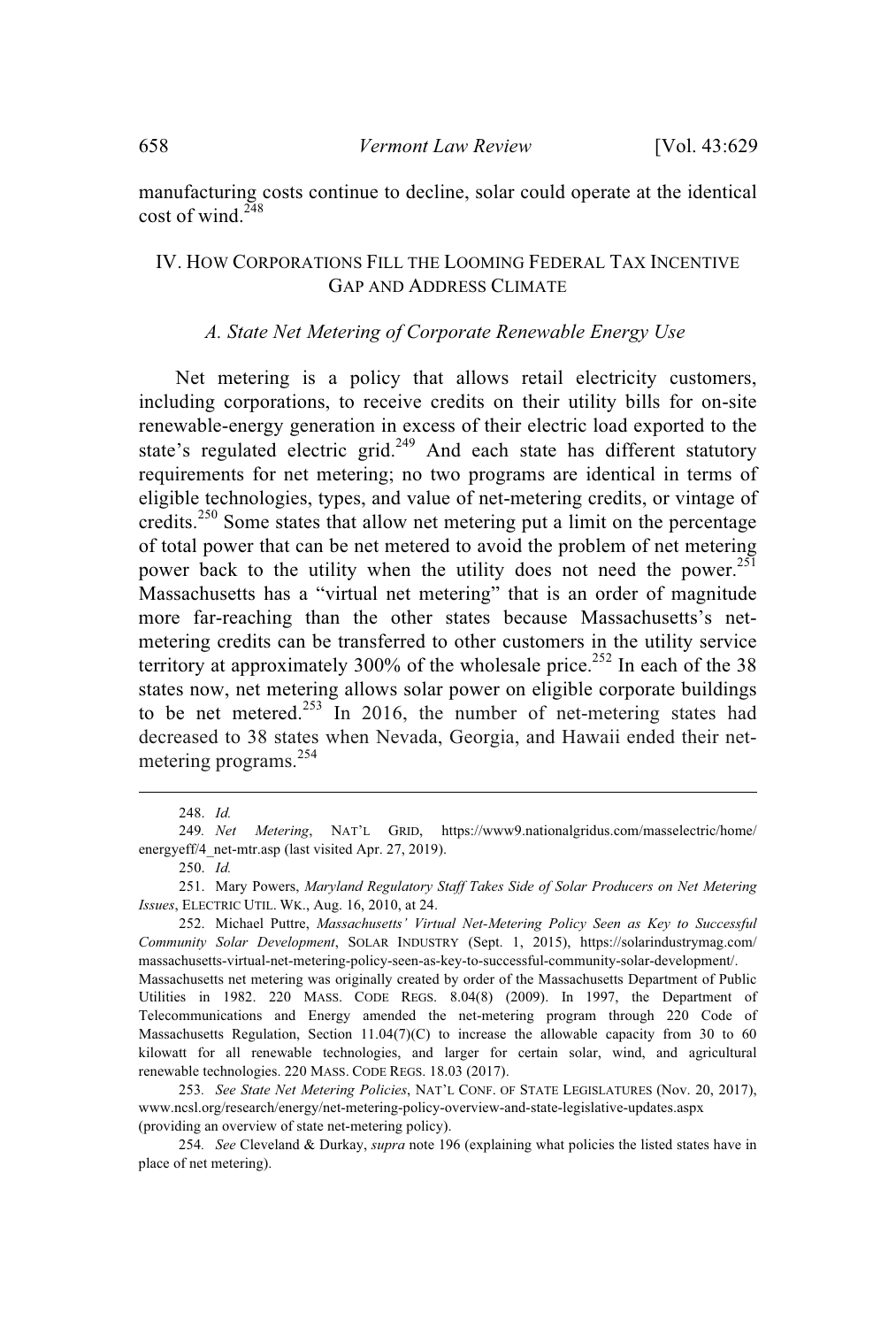During times when energy is not being used by the customer, but a corporation's eligible renewable energy system is producing electricity, the meter spins in reverse direction.<sup>255</sup> The meter registers exported electricity to the utility as a reduction of the amount of power sold by the utility to the customer.<sup>256</sup> The utility gives credits to customers for every kWh of electricity not used by the customer but exported to the utility.<sup>257</sup> By turning the meter backwards, and because only a single rate applies to a single meter, net metering effectively compensates the generator/customer at, or near, the full retail rate for power. The full retail rate includes approximately half of the retail bill attributable to transmission, distribution, and taxes for transferring just the wholesale energy commodity—the power itself.<sup>258</sup> The value received for that net-metered power is an amount above the utility's avoided cost<sup>259</sup> or the wholesale rate set by either Federal Energy Regulatory Commission or independent system operators (ISOs) who manage the utility grids for more than half of U.S. consumers.<sup>260</sup>

The net-metered customer enjoys a free energy *banking* service and does not compensate the utility for using the grid to effectuate this energy banking or for the distribution services utilized.<sup>261</sup> The retail credit received in some high retail-rate states can be in the vicinity of \$0.25/kWh, which corresponds to roughly 600% the wholesale \$0.04/kWh value of this power in the U.S. during the prior decade.<sup>262</sup> For example, the author's current retail rate in Boston is an average cost of  $$0.25/kWh$  in a recent bill,<sup>263</sup> and a net-metered customer would be credited at near this retail rate; wholesale power in the New England region, and in most other areas of the country

257. *Id.*

262. *See* Bill from Eversource, to author (Mar. 2019) (on file with author) (showing a recent, typical electricity bill in the Boston area).

263. *Id.*

<sup>255</sup>*. See* 220 MASS. CODE REGS. 18.03(3)–(4) (2017) (stating that distribution companies can only charge host customers for net excess consumption and must provide customers with a credit for the net kilowatt-hours generated in excess of their usage).

<sup>256</sup>*. Id.*

<sup>258</sup>*. See Glossary*, DATABASE ST. INCENTIVES FOR RENEWABLE ENERGY, http://www.dsireusa.org/support/glossary (last visited Apr. 27, 2019) ("In effect, the customer uses excess generation to offset electricity that the customer otherwise would have to purchase at the utility's full retail rate."). As to whether electricity is a "good" or a "service" and how it should be treated under the law, see STEVEN FERREY, THE NEW RULES: A GUIDE TO ELECTRIC MARKET REGULATION 211–31 (2000) ("The contract rules that govern the power sale market.").

<sup>259</sup>*. See Avoided Cost*, INDEP. ENERGY PRODUCERS ASS'N, http://www.iepa.com/avoid.asp (last visited Apr. 27, 2019) (providing an overview of avoided cost rates).

<sup>260</sup>*. See* LAW OF INDEPENDENT POWER, *supra* note 14, § 10.106, at 10–468.12 (discussing treatment of ISOs).

<sup>261</sup>*. Id.* § 4:28, at 4–1000 to 4–1001.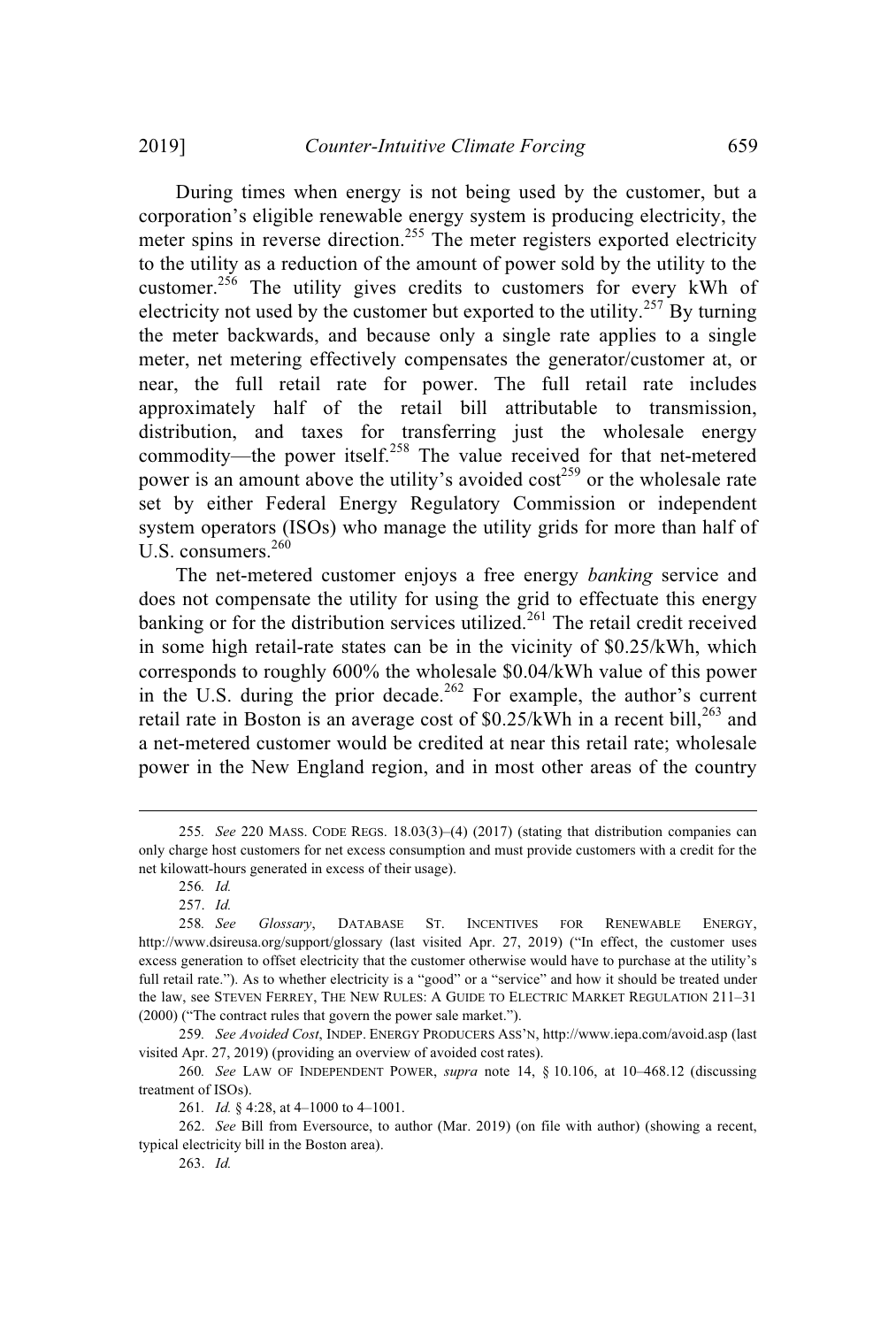for the past 5 years, has been selling for approximately \$0.04 or less.<sup>264</sup> Wholesale power prices across the U.S. in April 2018 ranged from \$0.07/kWh to \$0.13/kWh and in March 2016 ranged from \$0.00/kWh to \$0.13/kWh at a given hour of the year, and with the average for the whole country, across all sectors, being \$0.01/kWh from 2013 to 2017.<sup>265</sup>

The utility shifts the direct and indirect costs incurred to ratepayers who do not participate in the net-metering program in the form of higher fixed cost charges on monthly utility bills. The utility does this by crediting net-metering value at high retail rates to renewable net-metering customers in return for receiving instantaneous wholesale power that, to the utility, is worth only a small fraction of the retail rate. $266$ 

## *B. State Renewable Portfolio Standards for Developing Corporate Solar and Wind Power*

Thirty states and the District of Columbia have enacted state renewable portfolio standards (RPS).<sup>267</sup> Unlike for net metering, the number of RPS states has remained reasonably constant over time in 30 states.<sup>268</sup> All were enacted independently in different states at different times between 1983 and 2015 and revised periodically.<sup>269</sup> For example, Massachusetts was an early state in 1997, with revisions made in 2008, 2010, 2011, 2012, 2014, 2016, and 2017.<sup>270</sup> More than half the states have raised the amount of RPS percentages that must be achieved, $271$  and 18 have added carve-out categories for specific (often solar) technologies to earn additional credits.<sup>272</sup>

268. *Id.*

<sup>264</sup>*. Electricity Residential Price: New England*, U.S. ENERGY INFO. ADMIN., https://www.eia.gov/outlooks/steo/data/browser/?#/?v=21&f=M&s=&start=201901&end=201902&map type=0&ctype=linechart&linechart=ESRCU\_NEC&id= (last visited Apr. 27, 2019); INDEP. SYS. OPERATOR NEW ENGLAND, http://www.ISO-NE.com (last visited Apr. 27, 2019).

<sup>265.</sup> *Electric Power Monthly: Table 5.3, Average Price of Electricity to Ultimate Customers*, U.S. ENERGY INFO. ADMIN. (Jan. 25, 2019), https://www.eia.gov/electricity/monthly/ epm\_table\_grapher.php?t=epmt\_5\_03.

<sup>266</sup>*. See* Cleveland & Durkay, *supra* note 196 (suggesting that those who participate in net metering avoid compensating utility companies for infrastructure maintenance, which is passed along to those who do not participate in net metering).

<sup>267</sup>*. See Most States Have Renewable Portfolio Standards*, U.S. ENERGY INFO. ADMIN. (Feb. 3, 2012), https://www.eia.gov/todayinenergy/detail.php?id=4850 (showing that 30 states have RPS policies).

<sup>269.</sup> GALEN BARBOSE, LAWRENCE BERKELEY NAT'L LAB., U.S. RENEWABLES PORTFOLIO STANDARDS: 2017 ANNUAL STATUS REPORT 8 (2017) [hereinafter 2017 ANNUAL STATUS REPORT], https://emp.lbl.gov/sites/default/files/2017-annual-rps-summary-report.pdf.

<sup>270.</sup> *Id.*

<sup>271</sup>*. Id.* at 9.

<sup>272</sup>*. Id*.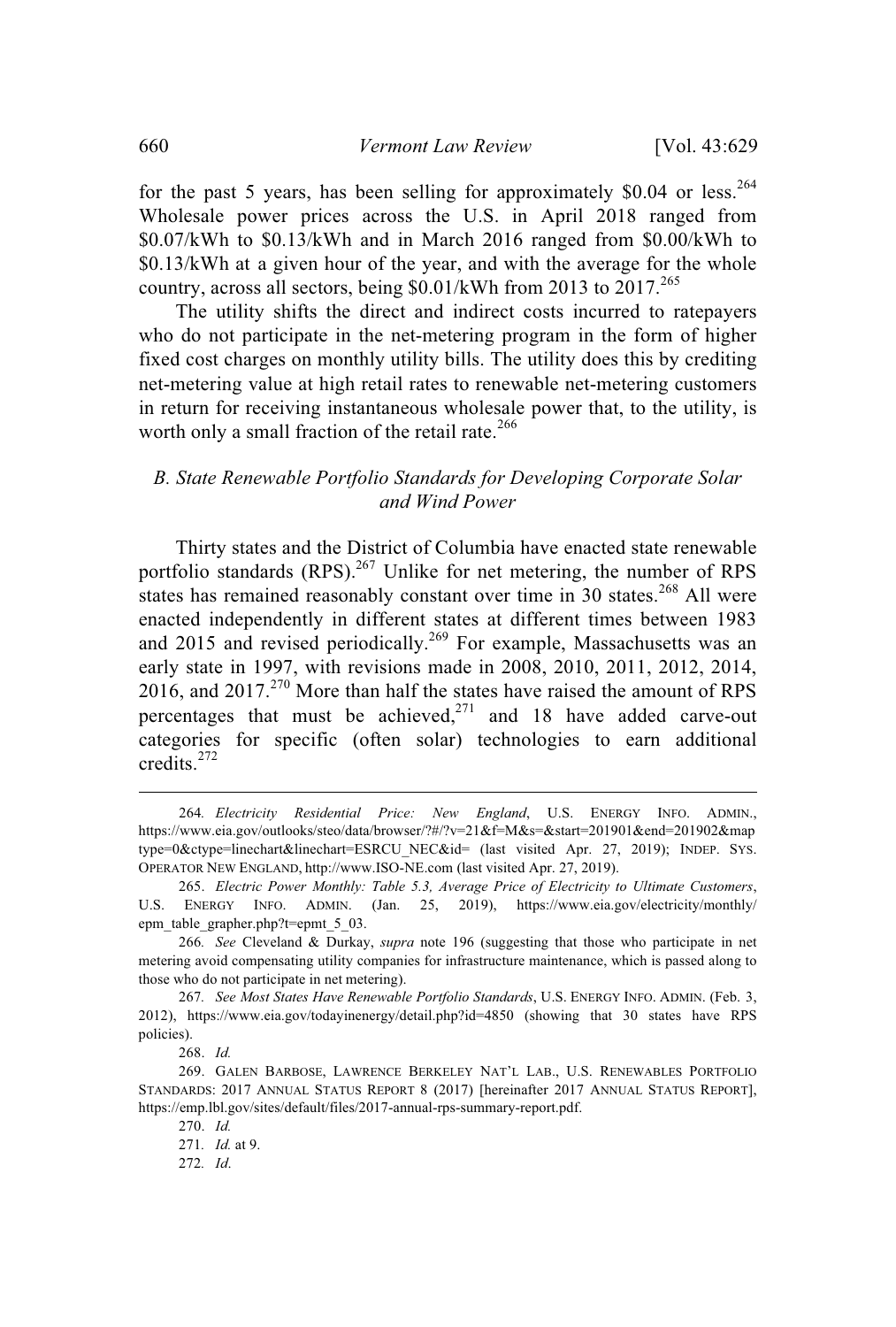A resource portfolio standard requires certain retail-electricity sellers to maintain evidence of a predetermined percentage of designated clean resources in their wholesale electric-supply mixes.<sup>273</sup> RPS programs were denominated as one form of *backdoor* renewable energy subsidies for corporations and residences. $274$  There is myriad variation on state RPS models.<sup>275</sup> These mandatory RPS programs cover 46% of nationwide retailelectricity sales.<sup>276</sup> In addition to a general RPS requirement for a range of renewable technologies, some states have a solar carve out for a different credit being generated for solar technologies.<sup>277</sup> The new 2018 Massachusetts Solar Massachusetts Renewable Target (SMART) program gives additional revenue premiums to corporations that deploy solar energy on roofs, parking canopies, or that add battery storage with their solar power. 278

The value to a corporation with an eligible renewable energy technology of RPS Renewable Energy Credits (RECs) is determined by changing market prices. The market prices are influenced by the state-set demand requirements for RECs and the supply created by the qualifying project build-out and operation.<sup>279</sup> Over the last eight years, New England REC prices fluctuated up to \$0.06/kWh and mid-Atlantic REC prices fluctuated up to  $$0.02$ /kWh.<sup>280</sup> Some states that allow net metering put a limit on the percentage of total power that can be net metered to avoid the problem of net metering power back to the utility when the utility does not need the power.<sup>281</sup> Massachusetts has a "virtual net metering" that is an order of magnitude more far-reaching than the other states<sup>282</sup> because net-

<sup>273</sup>*. Id.* The resources such as renewables, demand-side management, or high-efficiency-fossil combustion, as defined by a particular state, would be included in the company's overall resource portfolio. *Id.* Portfolio requirements can be applied to electricity sellers, such as generation companies and vertically integrated utilities, as a condition of continued market access. *Id.* The requirements could also be applied to wholesale electricity buyers, such as distribution companies and electricity brokers, but the states do not exercise authority over wholesale markets. *Id.* at 29.

<sup>274.</sup> Robert Glennon & Andrew M. Reeves, *Solar Energy's Cloudy Future*, 1 ARIZ. J. ENVTL. L. & POL'Y 91, 106 (2010).

<sup>275.</sup> RYAN WISER & GALEN BARBOSE, LAWRENCE BERKELEY NAT'L LAB., RENEWABLE PORTFOLIO STANDARDS IN THE UNITED STATES: A STATUS REPORT WITH DATA THROUGH 2007, at 1 (2008), https://escholarship.org/content/qt1r6047xb/qt1r6047xb.pdf.

<sup>276.</sup> *Id.*

<sup>277.</sup> *Id.*

<sup>278.</sup> 225 MASS. CODE REGS. 20.07(4) (2018) (setting the compensation rates for buildingmounted-solar-generation units, canopy-mounted-generation units, and energy storage).

<sup>279</sup>*. Program Summaries*, COMMONWEALTH OF MASS., https://www.mass.gov/servicedetails/program-summaries (last visited Apr. 27, 2019).

<sup>280</sup>*. See Green Power Pricing*, EPA, https://www.epa.gov/greenpower/green-power-pricing (last visited Apr. 27, 2019) (documenting the fluctuating prices of RECs across varying regions).

<sup>281.</sup> Powers, *supra* note 251.

<sup>282.</sup> *See supra* note 252 (describing Massachusetts's "virtual net metering").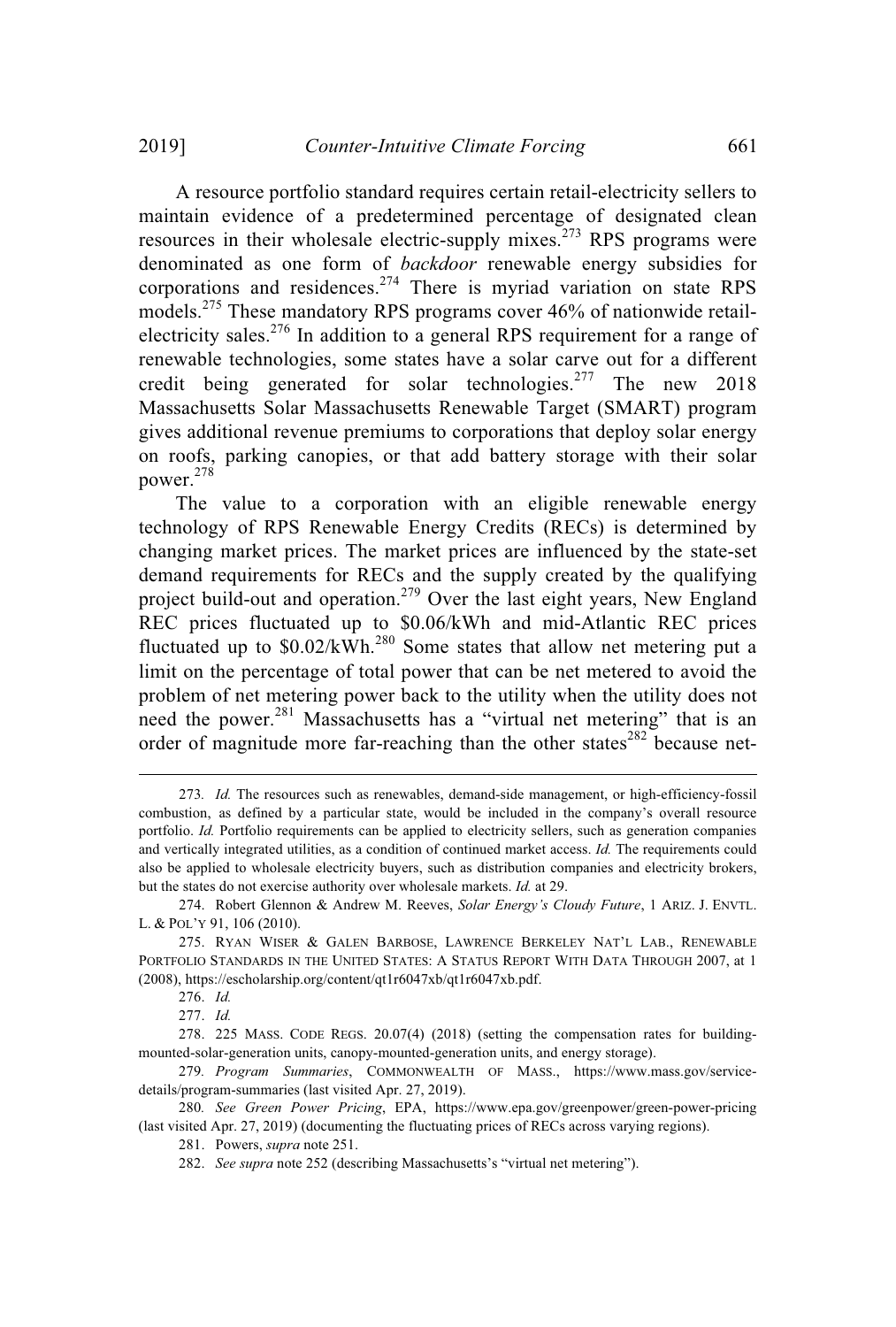metering credits can be transferred to other customers in the utility service territory at approximately 300% of the wholesale price.<sup>283</sup>

Receiving up to \$0.02/kWh or even \$0.065/kWh, above and apart from the value of the power itself, which has been hovering in these regions at \$0.04/kWh or less over these prior eight years, is a significant incentive for a corporate owner.<sup>284</sup> However, if instead a corporate owner receives a solar REC (SREC) in those states that offer them, this provides a subsidy of  $$0.25-0.60$ /kWh in a state such as Massachusetts.<sup>285</sup> Such a SREC subsidy is a 500–1300% bonus payment above and beyond the average \$0.04/kWh sale value of the power itself.<sup>286</sup>

The amount of renewable energy rapidly increasing, four years ago the cost of these subsidies was already at \$3 billion per year and climbing in each successive year, as there was more renewable energy.<sup>287</sup> These gross costs, in the billions of dollars per year, can be translated into the cost paid by individual retail-utility ratepayers for their states' policies.<sup>288</sup>

One other subsidy for corporations deploying renewable energy can be a system benefits charge (SBC), a per-kilowatt power charge imposed on all electricity consumers within a state.<sup>289</sup> Approximately one-third of U.S. states have enacted SBCs and "public benefit funds," as a direct subsidy mechanism to support the development of renewable energy resources.<sup>290</sup> Eighteen states, plus the District of Columbia, have established renewable trust funds in the  $U.S.<sup>291</sup>$  The money then can be given as grants or loans to companies that adopt renewable energy technology.<sup>292</sup> States raise revenues

<sup>283</sup>*. See* Puttre, *supra* note 252 ("[V]irtual net metering . . . permits the transfer of monetary credit from the off-taker to third parties.").

<sup>284</sup>*. See supra* note 265 and accompanying text (discussing the fluctuating prices over the last five years).

<sup>285.</sup> *See* 225 MASS. CODE REGS. §§ 1406, 1408 (discussing SRECs and their relation to alternative compliance payments; payments that drive the value of SRECs, which can range from \$0.25 to \$0.60 per kilowatt-hour).

<sup>286.</sup> *See generally SRECs: Understanding Solar Renewable Energy Credits*, ENERGYSAGE, https://www.energysage.com/solar/cost-benefit/srecs-solar-renewable-energy-certificates/ (last updated Feb. 25, 2019) (explaining SRECs).

<sup>287.</sup> 2017 ANNUAL STATUS REPORT, *supra* note 269, at 34.

<sup>288</sup>*. See id.* (explaining that general costs were calculated based on available data from some states and utilities).

<sup>289</sup>*. See* ELIZABETH DORIS ET AL., NAT'L RENEWABLE ENERGY LAB., STATE OF THE STATES 2009: RENEWABLE ENERGY DEVELOPMENT AND THE ROLE OF POLICY 65–66 (2009), http://www.nrel.gov/docs/fy10osti/46667.pdf (noting that 17 states and the District of Columbia had at that date implemented public benefit fund programs).

<sup>290.</sup> *Id.*

<sup>291.</sup> Richard L. Revesz & Burcin Unel, *Managing the Future of the Electricity Grid*, 41 HARV. ENVTL. L. REV. 43, 57 (2017).

<sup>292</sup>*. See Renewable Energy Trust Fund*, U.S. DEP'T OF ENERGY, https://www.energy.gov/savings/renewable-energy-trust-fund (last visited Apr. 27, 2019) (providing an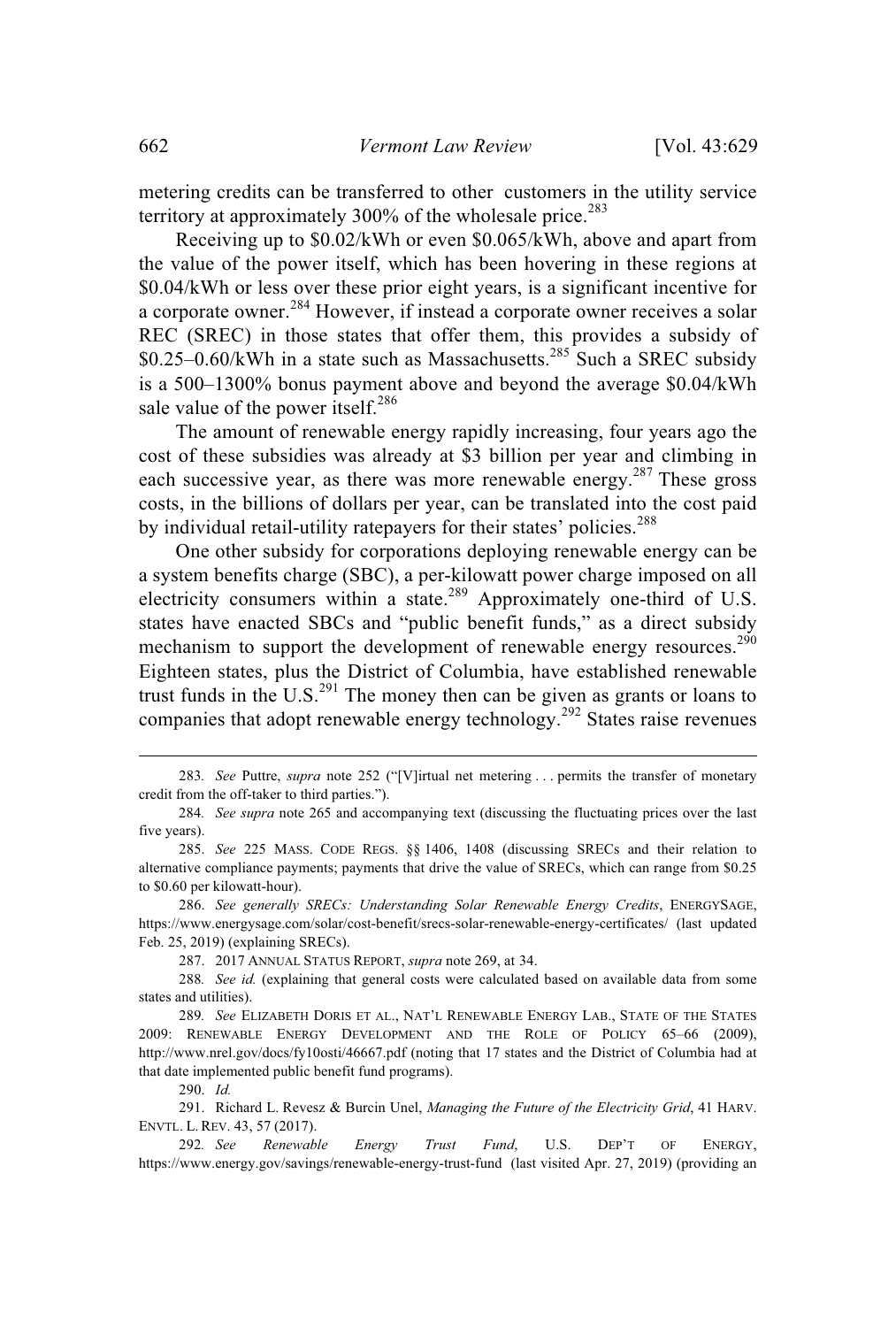for these renewable trust funds through a small surcharge on electricity bills.<sup>293</sup>

## *C. State Property Tax Exemptions*

Distributed renewable energy generation tends to be capital intensive. Its value can incur additional property tax assessments as costs for a corporation over its operating lifetime if corporate solar and wind installations are taxable as personal property by local governments.<sup>294</sup> It depends on state and local law.<sup>295</sup> To illustrate the confusion between corporate owners and state taxing authorities on this issue, in 1975, the Massachusetts legislature enacted this tax provision:

> Any solar or wind powered system or device which is being utilized as a primary or auxiliary power system for the purpose of heating or otherwise supplying the energy needs of property taxable under this chapter; provided, however, that the exemption under this clause shall be allowed only for a period of twenty years from the date of the installation of such system or device.<sup>296</sup>

The Massachusetts Department of Revenue issued an opinion in 2012 that would provide an exemption from state property tax only if a corporation had a high enough demand to use all of the renewable energy it produced, rather than sell the excess power or net meter it by transferring its net-metering credits to other entities.<sup>297</sup> Based on this advisory

example of a renewable trust fund that "may provide grants, contracts, loans, equity investments, energy production credits, bill credits, and rebates to customers").

<sup>293.</sup> Steven Ferrey, *Alternative Energy in a Spaghetti Western: Clint Eastwood Confronts State Renewable Energy Policy*, 32 UTAH ENVTL. L. REV. 279, 293 (2012).

<sup>294.</sup> *Renewable Energy Tax Assessment*, DATABASE OF ST. INCENTIVE FOR RENEWABLES & EFFICIENCY, http://programs.dsireusa.org/system/program/detail/2388 (last updated Oct. 7, 2015).

<sup>295.</sup> *Id.*

<sup>296.</sup> MASS. GEN. LAWS ch. 59, § 5 (2018).

<sup>297.</sup> *DLS Interpretation on Solar PV Property Tax Exemption*, CITY & TOWN, https://www.greenneedham.org/blog/documents/2012/10/dls-interpretation-on-solar-pv-property-tax-

exemption.pdf (last visited Apr. 21, 2019) ("In our opinion, this means the exemption applies only to those systems or devices being used as the primary or backup heating or power system for the taxable real estate on which they are installed (or associated, e.g., a contiguous parcel owned and used by the same owner together with the other parcel). It is for property owners who install systems or devices for use on their own properties, not for solar or wind facilities or farms constructed and operated for purposes of generating energy for sale to the grid . . . . The exemption does not extend to the land and any other real or personal property . . . . [T]he assessor decides whether the assets are real estate or personal property based on the degree of attachment. *See Boston Edison Co. v. Board of Assessors of Boston*, 402 Mass. 1 (1988) (Taxable machinery of a utility used in the manufacture of electricity, and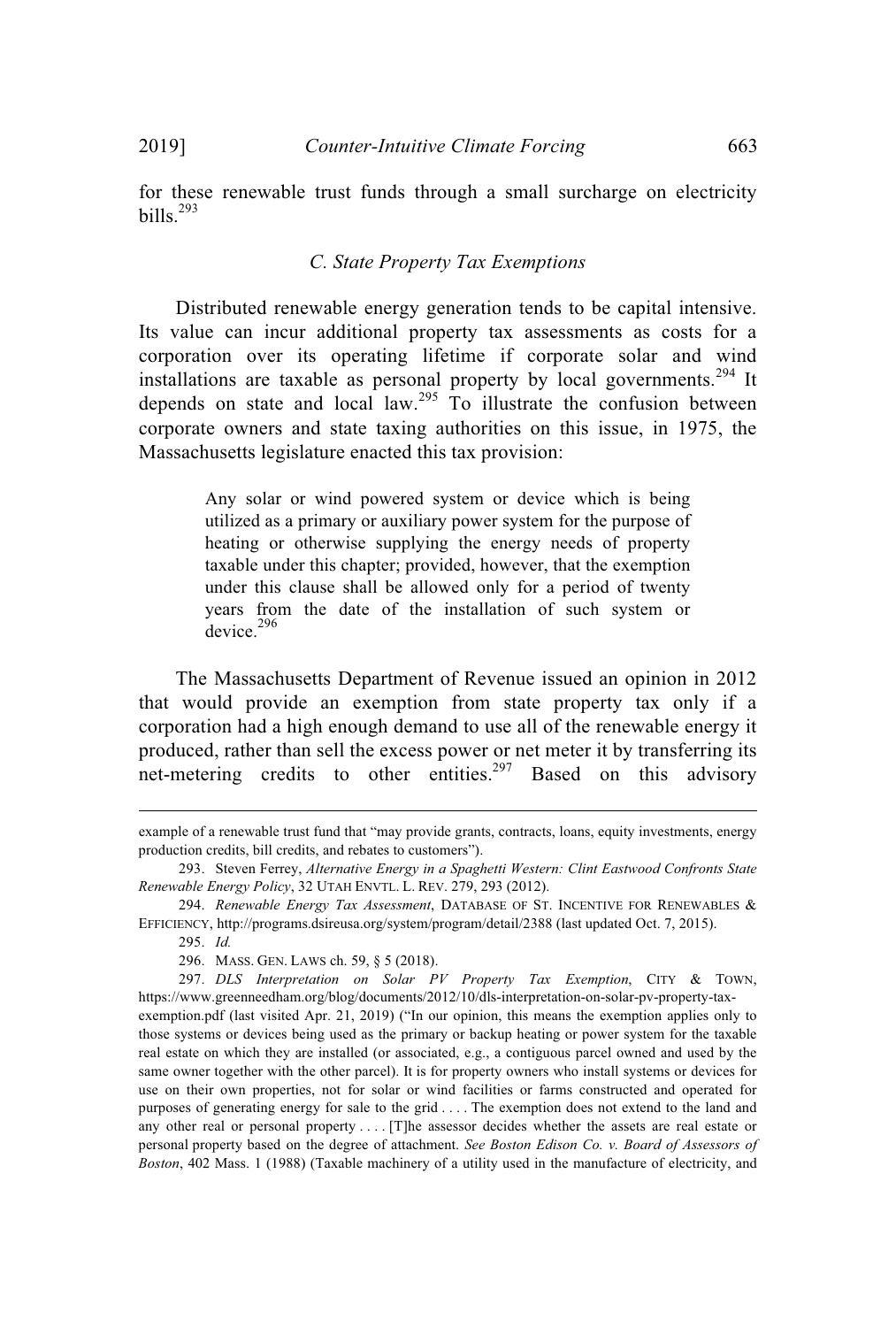interpretation of the state tax office, solar units, sized to supply only the power needs of the metes and bounds of the property on which it is placed, are not taxable for local property tax.<sup>298</sup> Corporations challenged this as too restrictive an interpretation of the above statutory provision, where a single taxpaying entity owned both an offsite-net-metered solar-photovoltaic system as well as separate properties to which 100% of the net-metering credits were allocated for payment of utility bills associated with electric service to those properties.<sup>299</sup>

The Appellate Tax Board, after hearing, disagreed with the Massachusetts Department of Revenue. The Board ruled and held that there was no statutory limitation on the location of the "property taxable under [this chapter]" and determined that, had the legislature wanted such a limitation, it would have drafted the statute to include one.<sup>300</sup> It rejected the reliance on the opinion letter by the Department of Revenue, which limited the application of the statute to solar property that is located on or "contiguous" to the property it is intended to power, holding that this limitation has no basis in the statute.<sup>301</sup> The Appellate Tax Board also noted that the Commonwealth received the same benefit from a solar energy system regardless of the physical location of the parcel to which it furnished its power.<sup>302</sup> The Massachusetts Appellate Tax Board held:

> The [Massachusetts] Department [of Revenue] . . . interpreted [the exemption] so as to limit its application only to solar property that is located either on the same parcel or a contiguous parcel to the property it is intended to power . . . and an *incorrect* interpretation of a statute by an administrative agency is entitled to no deference . . . . [T]he Department's limitation . . . [is found] to be an *illusory distinction*, which finds *no basis* in [the exemption]. $303$

300*. Id.* at 1033–34.

301*. Id.* at 1033.

significantly attached to a parcel of real estate, but traditionally assessed as personal property, may be assessed as either real or personal property.)").

<sup>298.</sup> Forrestall Enters., Inc. v. Bd. of Assessors, No. F317708, 2014 WL 6863331, at \*1, \*4 (Mass. App. Tax Bd. Dec. 4, 2014).

<sup>299</sup>*. Id.* at 1029–30. Bruce Forrestall, the sole owner of appellant, Forrestall Enterprises, owned a 5-acre property, "the Milk Street Property," on which a 240 kW solar photovoltaic system containing approximately 856 panels was installed, which was to be used to power the Forestall Westborough Properties through a net-metering agreement with National Grid. *Id.* at 1026, 1029.

<sup>302</sup>*. See id.* at 1035 (implying that taxpayers benefit from solar energy systems regardless of solar panels' locations).

<sup>303</sup>*. Id.* at 1033 (emphasis added).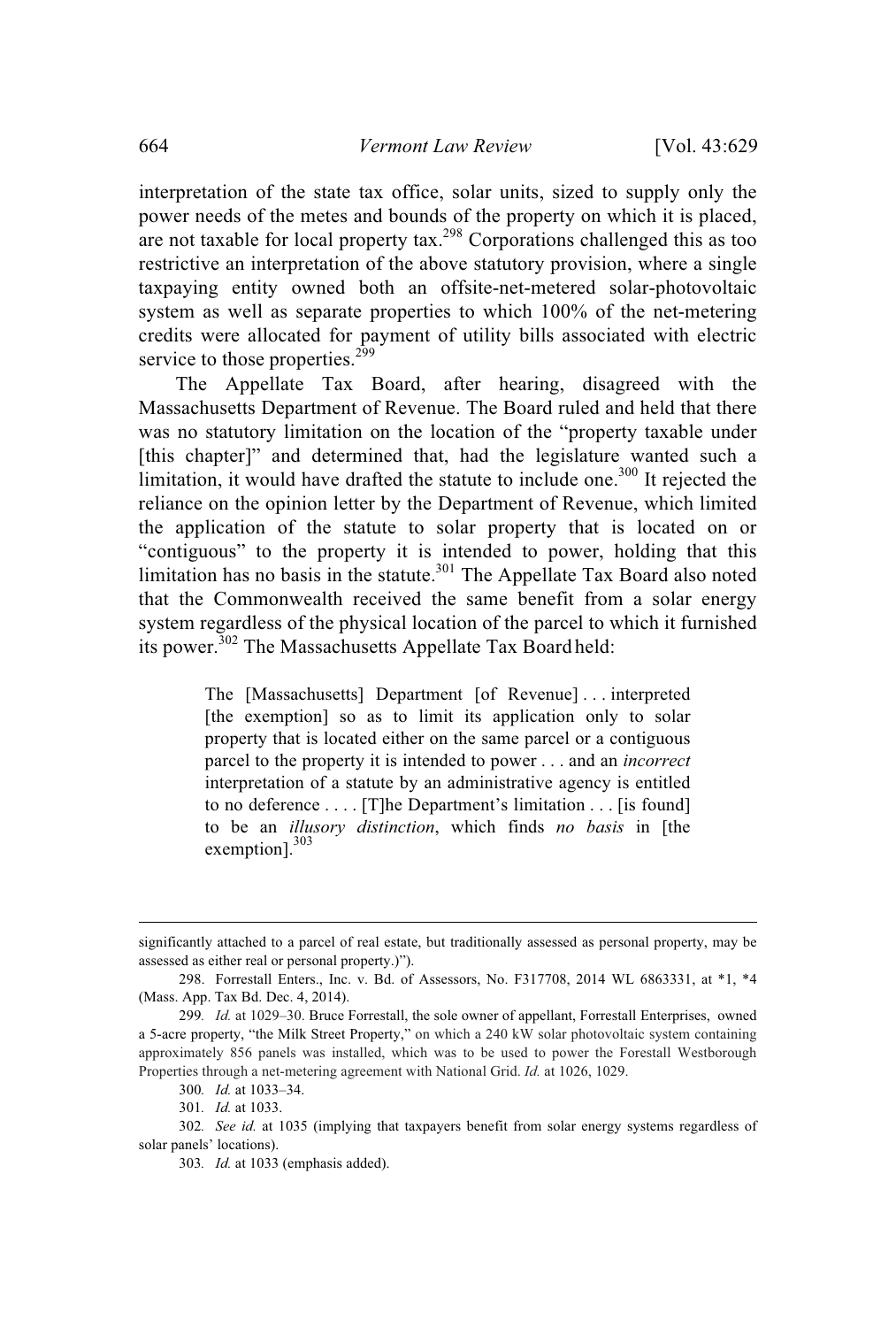This is a favorable court determination for corporations with multiple locations or which want to sell surplus renewable power that they produce.<sup>304</sup> A corporation could sell its renewable power to other consumers, which is legal under state law in Massachusetts, and the personal renewable energy property remains un-taxable.<sup>305</sup> In a subsequent decision of the Massachusetts Appellate Tax Board, the net metered project earned state net metering credits, of which 2% were allocated to the residential bills of the taxpayer and 98% of which were credited to the electricity bills of 4 branches of an unrelated corporation's electricity bills, located in different towns in Massachusetts.<sup>306</sup> The recipient corporation agreed to pay the owners 95% of the "dollar value for the credited electricity appearing on  $[their]$ ... electricity bill."<sup>307</sup> The renewable energy property remained un-taxable for a period of 20 years from the date of installation, so long as it is producing energy. 308

In New Jersey, there is an exemption from local property tax for the value added to property from corporate renewable energy systems that are used to supply on-site electricity, heating, cooling, or general energy needs.<sup>309</sup> Arizona exempts from property taxes all renewable energy systems used to meet on-site needs.<sup>310</sup> Rhode Island exempts from property taxation a corporate manufacturer's inventory, machinery, and equipment.<sup>311</sup> A person is considered a manufacturer within the State if they use property for the purpose of transforming raw materials into a finished product for trade.<sup>312</sup> In Rhode Island, where renewable energy, such as from a wind turbine, is used exclusively for the production of natural resources

<sup>304</sup>*. See id.* (invalidating the Department of Revenue's interpretation that limited the application of tax exemptions for solar systems).

<sup>305</sup>*. Id.* at 1034 (implying that Clause Forty-Fifth applies broadly).

<sup>306.</sup> KTT, LLC v. Bd. of Assessors, No. F322736, 2016 A.T.B. 426, 429 (Mass. App. Tax Bd. Oct. 13, 2016).

<sup>307</sup>*. Id.* The appeal of the town was eventually dropped when a payment in lieu of taxes (PILOT) agreement was negotiated with the town. Michael Holtzman, *16-Year PILOT Agreement Signed for Swansea Solar Farm*, HERALD NEWS (Oct. 12, 2017), https://www.heraldnews.com/news/ 20171012/16-year-pilot- agreement-signed-for-swansea-solar-farm. The Cabrals were issued a tax abatement in the amount of \$170,000 in February 2017, representing tax payments from 2014 through 2017. *Id*

<sup>308.</sup> Holtzman, *supra* note 307.

<sup>309.</sup> *Property Tax Exempt for Renewable Energy Systems*, DATABASE OF ST. INCENTIVES FOR RENEWABLES & EFFICIENCY, http://programs.dsireusa.org/system/program/detail/3100 (last updated Oct. 1, 2014). In order to receive the exemption, taxpayers must apply for a certificate from their local assessor in order to reduce the assessed value of the property not to include the value added by the system. *Id.*

<sup>310.</sup> ARIZ. REV. STAT. ANN. § 42-11054 (2009).

<sup>311.</sup> 44 R.I. GEN. LAWS § 44-3-3 (2018).

<sup>312.</sup> *Id.*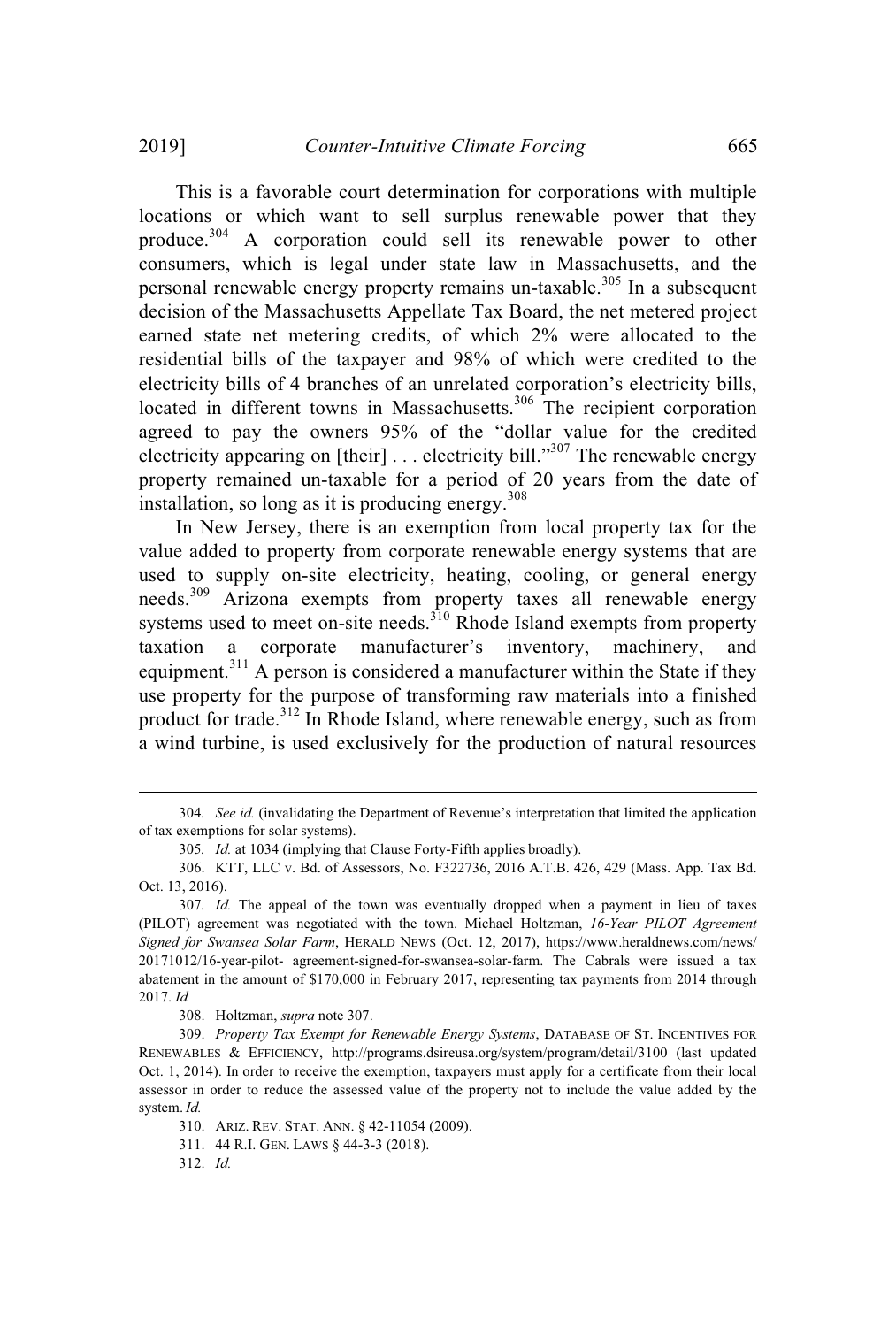into a finished product, the generation equipment qualifies as manufacturing equipment and therefore is exempt from property taxation.<sup>313</sup>

Unlike Rhode Island, the manufacturing exemption in Massachusetts's statute is limited to apply only to qualified manufacturing corporations and not to an organization or individual who engages in manufacturing, <sup>314</sup> and the equipment must be used in the corporation's basic manufacturing process to be exempt from property taxes.<sup>315</sup> Qualifying are increasingly used corporate cogeneration facilities with a total power production of 30 megawatts or less. <sup>316</sup> Each state tax law is distinct: A Colorado court held that the State's manufacturing exemption which encompasses machinery and tools used "directly and predominantly in manufacturing tangible personal property, for sale or profit," did not apply to the corporate taxpayer's machinery used for the generation of electricity.<sup>317</sup> In Arizona, third-party leased solar panels were not deemed as utility property to be taxed by the State. Although the court did not reach, and sent back to the state tax court, questions regarding whether municipalities could assess local property tax on leased solar panels on property.<sup>318</sup>

#### V. THE CORPORATION AS MACROECONOMIC ACTOR

## *A. Undoing the Law*

What are the intermediate- and long-term effects of the Trump Administration step-back from the Obama Administration Clean CPP<sup>319</sup> and the Trump Administration stated withdrawal from the international Paris Agreement of  $2015$ ,<sup>320</sup> which took the next international step after the Kyoto Protocol which was in effect from 2005 to  $2012$ ,<sup>321</sup> to limit the

<sup>313.</sup> DePasquale v. Cwiek, 129 A.3d 72, 74 (R.I. 2016).

<sup>314</sup>*. See* LAW OF INDEPENDENT POWER, *supra* note 14, § 10.82, at 10–369.8 (discussing treatment of property taxes).

<sup>315.</sup> *Id.*

<sup>316.</sup> MASS. GEN. LAWS ch. 59, § 5 (2018).

<sup>317</sup>*. See* Dept. of Revenue v. Pub. Serv. Co. of Colo., 330 P.3d 385, 387 (Colo. 2014). The court reasoned that because the sales and use tax statutes treated electricity as a service, it was therefore not tangible personal property. *Id.*

<sup>318.</sup> SolarCity Corp. v. Ariz. Dep't of Revenue, 413 P.3d 678, 680, 683 (Ariz. 2018).

<sup>319.</sup> Exec. Order No. 13,783, 82 Fed. Reg. 16,093, 16,095, 16,097 (Mar. 31, 2017).

<sup>320.</sup> Remarks Announcing United States Withdrawal from the United Nations Framework Convention on Climate Change Paris Agreement, 2017 DAILY COMP. PRES. DOC. 373 (June 1, 2017); *see List of Parties That Signed the Paris Agreement on 22 April*, U.N. SUSTAINABLE DEV. GOALS, (Apr. 20, 2016), https://www.un.org/sustainabledevelopment/blog/2016/04/parisagreementsingatures/ (recording that the U.S. signed the Paris Agreement).

<sup>321.</sup> Kyoto Protocol to the United Nations Framework Convention on Climate Change, art. 3, Dec. 11, 1997, 37 I.L.M 22.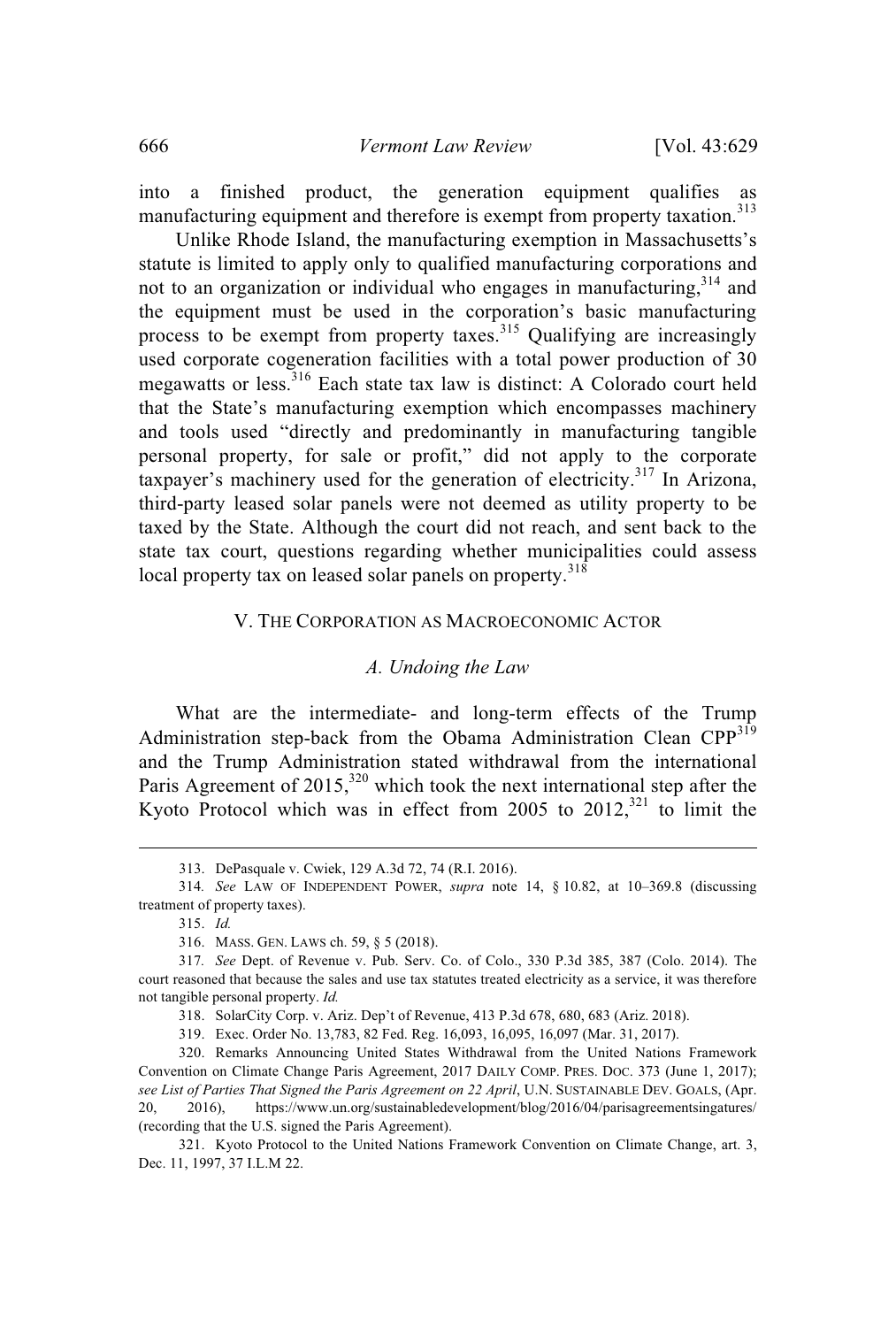international emission of GHGs? The Paris Agreement agreed to hold "the increase in the global average temperature to well below 2°C above preindustrial levels" and to "pursu[e] efforts to limit the temperature increase to 1.5°C above pre-industrial levels, recognizing that this would significantly reduce the risks and impacts of climate change."<sup>322</sup> The Trump Administration pull-back leaves the U.S. as the only major nation in the world not continuing with the Paris Agreement of international climatecontrol efforts.<sup>323</sup>

The CPP, during the Obama Administration, was designed to meet the Kyoto Protocol and subsequent Paris Agreement 2015 pledges for GHG reductions.<sup>324</sup> The change in presidential administrations caused the EPA under new management—to promulgate regulations in 2017 to reduce dramatically the calculated value of saving emissions of  $CO_2$ .<sup>325</sup> Executive Order 13,783, issued in March 2017, ordered the EPA to eliminate the CPP itself.<sup>326</sup>

In December 2017, the administration announced repeal of the  $CPP^{327}$ with an Advance Notice of Proposed Rulemaking to Replace the CPP.<sup>328</sup> The Trump Administration estimated that its repeal of the CPP will save \$33 billion in avoided compliance costs in  $2030^{329}$  A group of 12 states responded to the EPA's Adavance Notice of Proposed Rulemaking on the CPP in February  $2018$ <sup>330</sup>, 13 states urged President Trump not to replace

324*. What is the Clean Power Plan, and How Can Trump Repeal It?*, N.Y. TIMES (Oct. 10, 2017), https://www.nytimes.com/2017/10/10/climate/epa-clean-power-plan.html.

325. Repeal of Carbon Pollution Emission Guidelines for Existing Stationary Sources: Electric Utility Generating Units, 82 Fed. Reg. 48,035, 48,043 (proposed Oct. 16, 2017) (to be codified at 40 C.F.R. pt. 60) ("This approach shifts the focus to the domestic (rather than global) social cost of carbon, and employs both 3 percent and 7 percent discount rates.").

326. Exec. Order No. 13,783, 82 Fed. Reg. 16,093, 16,095 (Mar. 31, 2017).

328. FACT SHEET: PROPOSED ACE RULE—LEGAL OVERVIEW, EPA, https://www.epa.gov/ sites/production/files/2018-08/documents/ace\_legal\_bser.pdf (last visited Apr. 27, 2019).

329. Press Release, EPA, EPA Takes Another Step to Advance President Trump's America First Strategy, Proposes Repeal of "Clean Power Plan" (Oct. 10, 2017), https://www.epa.gov/ newsreleases/epa-takes-another-step-advance-president-trumps-america-first- strategy-proposes-repeal.

330*. See 12 States Encourage EPA to Implement a Meaningful Federal Program to Reduce GHG Emissions*, GEO. CLIMATE CTR. (Feb. 27, 2018), http://www.georgetownclimate.org/reports/12 states-encourage-epa-to-implement-a-meaningful-federal-program-to-reduce-ghg-

emissions.html?utm\_source=Agency+Leaders+for+14+States+Oppose+CPP+Replacement&utm\_camp aign=COP+Roundup%3B+EV+Report&utm\_medium=email.

<sup>322.</sup> Paris Agreement art. 2.1(a), Dec. 12, 2015, https://unfccc.int/sites/default/files/ english\_paris\_agreement.pdf.

<sup>323.</sup> Robinson Meyer, *Syria Is Joining the Paris Agreement. Now What?*, ATLANTIC (Nov. 8, 2017), https://www.theatlantic.com/science/archive/2017/11/syria-is-joining-the-paris-agreement-nowwhat/545261/.

<sup>327.</sup> Repeal of Carbon Pollution Emission Guidelines for Existing Stationary Sources: Electric Utility Generating Units, 82 Fed. Reg. 51,787, 51,787 (Nov. 8, 2017) (to be codified at 40 C.F.R. pt. 60).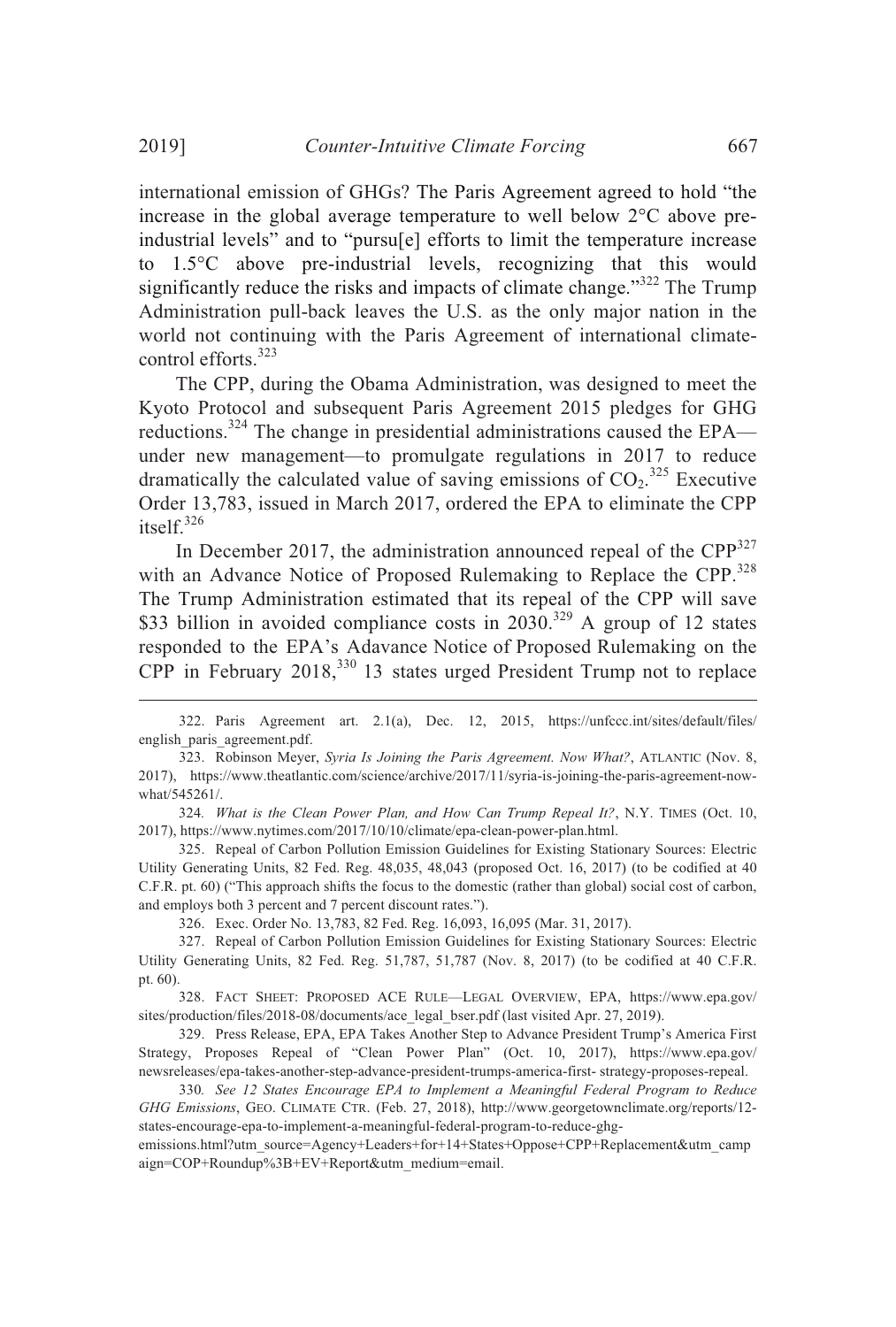the CPP.<sup>331</sup> and 14 states immediately sent a letter in opposition to the actual repeal and replacement when the EPA proposed it in August 2018.<sup>332</sup> This compares with twice that many states, 27, who at this time were still suing and enjoining the EPA for initially promulgating the CPP in  $2015$ <sup>333</sup> The Trump Administration's CPP replacement plan focuses on boosting efficiency at coal-fired power plants instead of shutting them.<sup>334</sup>

The Obama Administration CPP exclusively targeted fossil-fuel electricity production for reductions of carbon in its October 2015 460 page CPP rule.<sup>335</sup> This rule was designed to achieve a required 32% reduction of annual  $CO<sub>2</sub>$  emissions of carbon from new and existing power plants by 2030,<sup>336</sup> compared to the U.S. 2005 carbon emission power generation baseline. <sup>337</sup> Of note, in *West Virginia v. EPA*, the Supreme Court preliminarily enjoined the entire CPP during the Obama Administration pending a lower court decision on the matter, which had not yet, and still has not, been rendered.<sup>338</sup> No party in the matter was able to point to any

333*. States Suing EPA*, CTR. FOR EARTH, ENERGY & DEMOCRACY, http://ceed.org/states-suingepa/ (last visited Apr. 27, 2019).

334. Exec. Order No. 13,783, 82 Fed. Reg. 16,093, 16,095 (Mar. 31, 2017).

335. Carbon Pollution Emission Guidelines for Existing Stationary Sources: Electric Utility Generating Units, 80 Fed. Reg. 64,662, 64,662 (Oct. 23, 2015) (to be codified at 40 C.F.R. pt.60).

336. EPA, FACT SHEET: THE CLEAN POWER PLAN BY THE NUMBERS 1 (2015), https://archive.epa.gov/epa/sites/production/files/2015-08/documents/fs-cpp-by-the-numbers.pdf. Between the rule's promulgation in 2014 and final rule issuance in 2015, the EPA delayed implementation. *See* 80 Fed. Reg. at 64,662, 64,736 (indicating a one-year gap between the comment period and the final rule issuance). This included more time for state compliance with a two-year delay for states filing required plans from 2016 to 2018, and a two-year delay in the first year of required  $CO<sub>2</sub>$ reductions, from 2020 to 2022. *Id.* at 64,669. The EPA's final regulation indicates that the goal of this rule is to substitute natural gas for coal in the generation of electricity. *Id.* at 64,667. The EPA increased how much CO<sub>2</sub> emissions will have to be brought down from the 2005 baseline by 2030 from the 30%

proposed to 32% in the final rule. *Id.* at 64,736 n.384.

337*. Id.* at 64,679; *see also* Juliet Eilperin & Steven Mufson, *EPA Proposes Cutting Carbon Dioxide Emissions from Coal Plants 30% by 2030*, WASH. POST (June 2, 2014), https://www.washingtonpost.com/national/health-science/epa-to-propose-cutting-carbon-dioxideemissions-from-coal-plants-30percent-by-2030/2014/06/01/f5055d94-e9a8-11e3-9f5c-9075d5508f0a\_story.html.

338. West Virginia v. EPA, 136 S. Ct. 1000, 1000 (2016); *see* Jonathan H. Adler, Opinion, *Supreme Court Puts the Brakes on the EPA's Clean Power Plan*, WASH. POST: VOLOKH CONSPIRACY (Feb. 9, 2016), https://www.washingtonpost.com/news/volokh-conspiracy/wp/2016/02/09/supreme-

<sup>331</sup>*. See* Letter from 13 States, to E. Scott Pruitt, Adm'r, EPA (Apr. 17, 2018), https://www.georgetownclimate.org/files/report/State-Environmental-and-Energy-Regulators-CPP-Repeal-Comment-Letter-and-Appendix-041718.pdf (urging the EPA to continue the CPP).

<sup>332</sup>*. See Agency Leaders for 14 States Oppose Trump Administration's Clean Power Plan Replacement*, GEO. CLIMATE CTR. (Aug. 21, 2018), http://www.georgetownclimate.org/reports/agencyleaders-for-14-states-oppose-trump-administration-s-clean-power-plan-replacement.html?utm\_source= Agency+Leaders+for+14+States+Oppose+CPP+Replacement&utm\_campaign=COP+Roundup%3B+E V+Report&utm\_medium=email.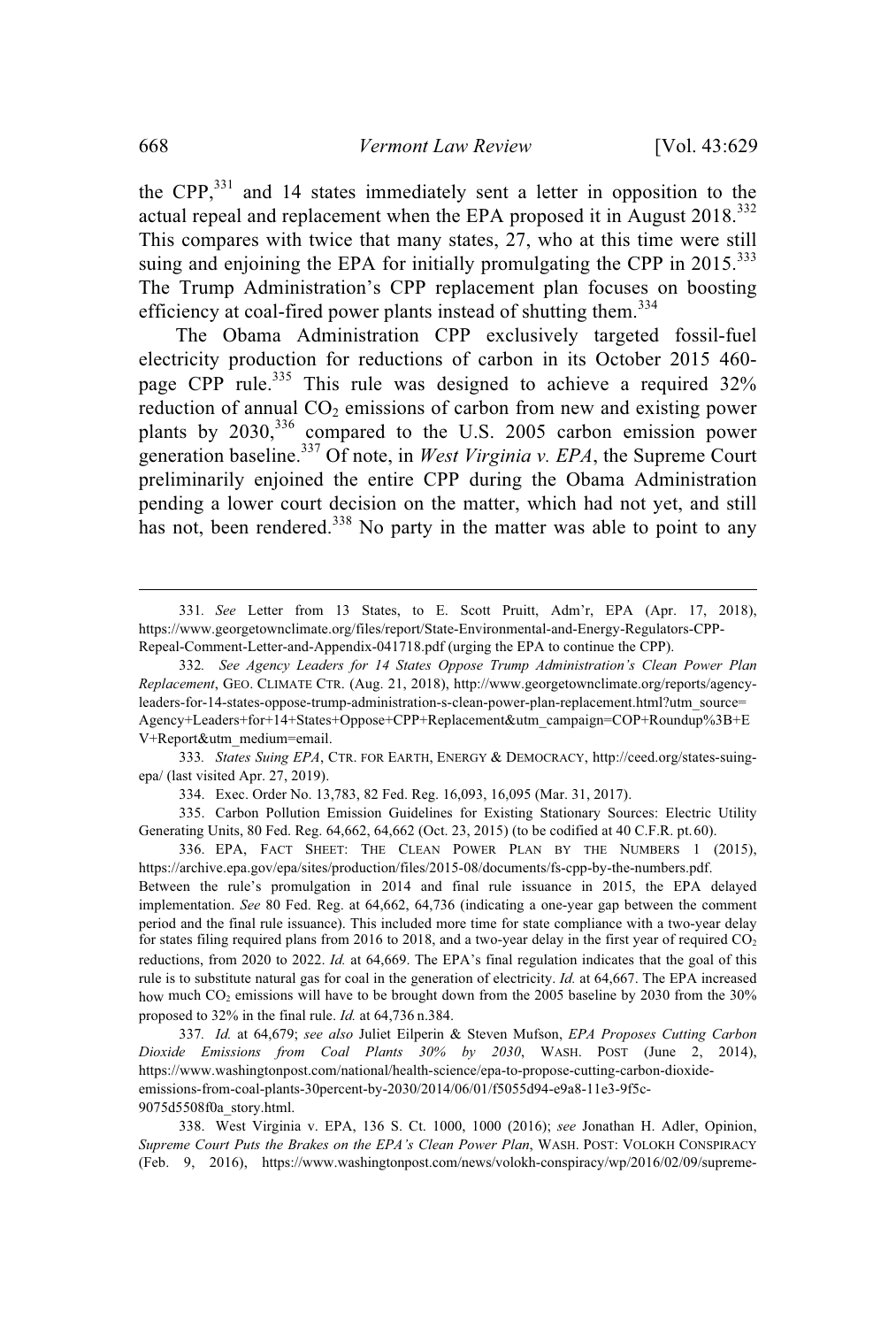previous case in which the Supreme Court had stayed an agency rule in the entirety before any court had reviewed it on its merits or there was a substantive lower court decision on the merits appealed to the Supreme Court.<sup>339</sup>

### *B. Results in a New Era*

Withdrawing from the international Paris Agreement and similarly pulling back from an already-stayed CPP—both of which were directed at significantly repressing power sector carbon emissions—would seem to foreshadow that the U.S. would not come close to the Paris Agreement carbon emission reductions pledged by it in conjunction with that of other major nations.<sup>340</sup> According to the most recent U.S. Department of Energy, Energy Information Administration (EIA) "International Energy Outlook": "Even with the CPP, the United States does not meet its NDC targets based on reductions projected from compliance with the CPP alone."<sup>341</sup> The EIA Annual Energy Outlook, released when the CPP was promulgated, projected then that U.S.  $CO<sub>2</sub>$  emissions would decrease by only 8% below 2005 levels by 2030.<sup>342</sup> What are the metrics? The U.S. submitted to the U.N. Framework Convention on Climate Change an intended U.S. nationally determined contribution (INDC) of 17% U.S. reductions below 2005 levels by 2020 and thereafter  $26-28\%$  reductions by  $2025.^{343}$ 

However, under one estimate, significant power sector reductions are occurring without the CPP, now still three years before the CPP would have required any of its reductions to be implemented beginning in  $2022^{344}$ . The Rhodium Group estimated that U.S. electricity emissions are currently on

343. RAMSEUR, *supra* note 342, at 1.

court-puts-the-brakes-on-the-epas-clean-power-plan/?utm\_term=.f8f7469b8324 (discussing the unusual nature of the Supreme Court's stay of EPA's CPP).

<sup>339.</sup> Ann Carlson, *The Decision to Halt the Implementation of the Clean Power Plan is Outrageous and Inconsistent with the Law*, LEGAL PLANET (Feb. 9, 2016), http://legal-planet.org/ 2016/02/09/the-decision-to-halt-the-implementation-of-the-clean-power-plan-is-outrageous/.

<sup>340.</sup> Steve Baragona, *Report: US Unlikely to Meet Paris Climate Pledge*, VOA NEWS (Sept. 12, 2018), https://www.voanews.com/a/report-us-unlikely-to-meet-paris-climate-pledge/4569150.html.

<sup>341.</sup> U.S. ENERGY INFO. ADMIN., INTERNATIONAL ENERGY OUTLOOK: EXECUTIVE SUMMARY 11 (2017), https://www.eia.gov/outlooks/ieo/pdf/exec\_summ.pdf; INT'L ENERGY AGENCY, *supra* note 16.

<sup>342.</sup> U.S. ENERGY INFO. ADMIN., ANNUAL ENERGY OUTLOOK 2015 WITH PROJECTIONS TO 2040, at E-12 n.31 (2015), https://www.eia.gov/outlooks/archive/aeo15/pdf/0383(2015).pdf. The CPP was projected to reduce power sector CO<sub>2</sub> emissions 32% below 2005 levels by 2030. JONATHAN L. RAMSEUR, CONG. RESEARCH SERV., R44451, U.S. CARBON DIOXIDE EMISSIONS TRENDS AND PROJECTIONS: ROLE OF THE CLEAN POWER PLAN AND OTHER FACTORS 11, 13 (2017).

<sup>344.</sup> John Larsen & Whitney Herndon, *What the Clean Power Plan Would Have Done*, RHODIUM GROUP (Oct. 9, 2017), https://rhg.com/research/what-the-cpp-would-have-done/ [hereinafter Larsen & Herndon, *Clean Power Plan*].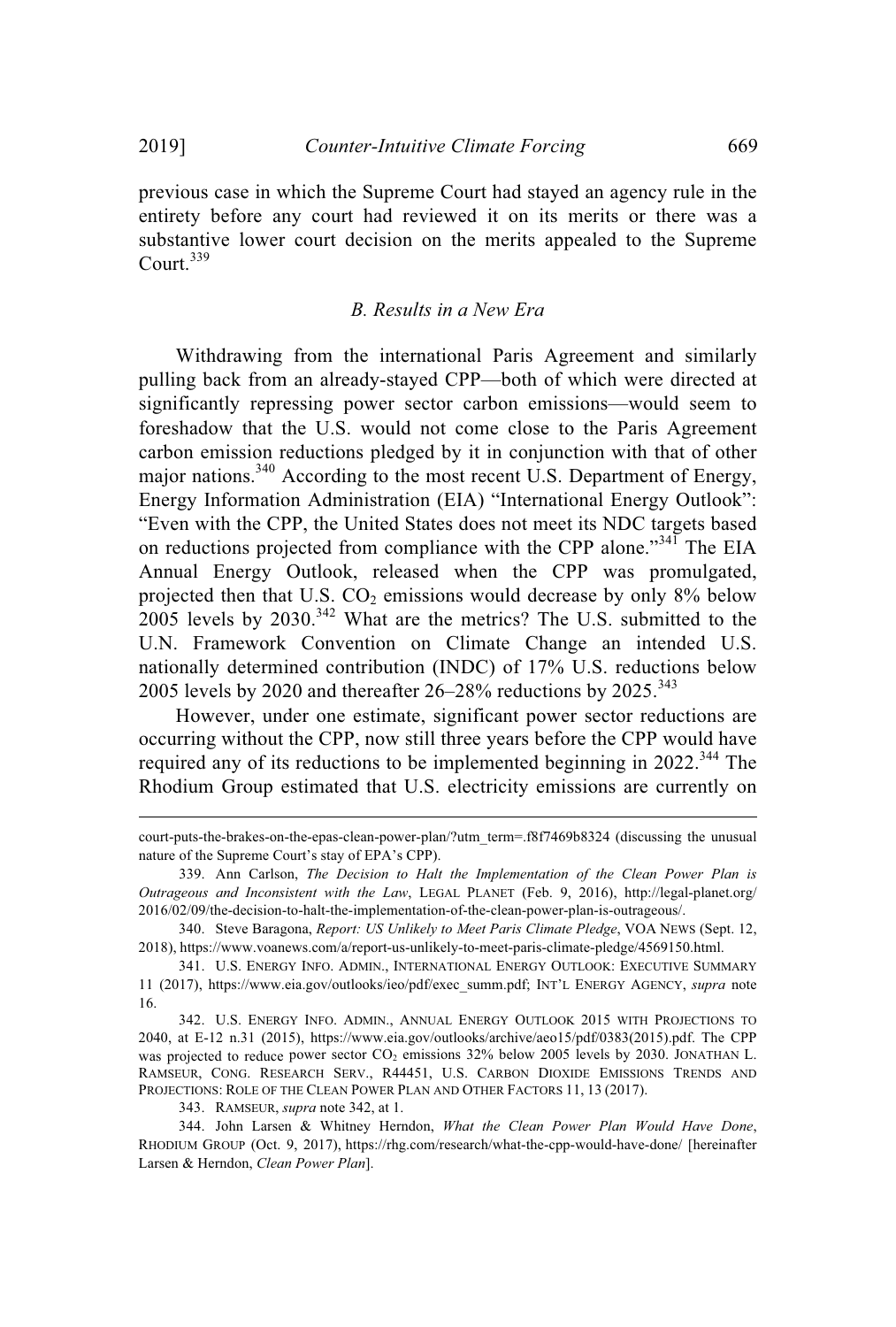track to fall 27–35% below baseline 2005 levels by 2030, even with the CPP regulation repealed by the Trump Administration or otherwise enjoined by the courts.<sup>345</sup> The midpoint of this range is approximately the  $32\%$  reduction that the CPP would have required by 2032.<sup>346</sup> And it also is in the general zone of the U.S. Paris Agreement INDC pledge of 26–28% carbon reductions below 2005 levels by 2025, if approximately 1% of this projected reduction is discounted from each year before the CPP 2032 deadline.<sup>347</sup> For timing context, even if not enjoined by the Supreme Court or repealed during the Trump Administration, the CPP would not cause any  $CO<sub>2</sub>$  reductions until its first state filing and compliance in 2022.<sup>348</sup> By comparison, the Rhodium analysis places the U.S. on track to achieve a  $32\%$  reduction from 2005 CO<sub>2</sub> levels without a federal CPP, in the range of  $27-35\%$  reductions below 2005 levels.<sup>349</sup>

The Rhodium analysis projects that the U.S. could achieve the 2032 CPP-required levels of  $CO<sub>2</sub>$  reduction from power plants a full decade in advance, without the CPP or any other regulations in place and continuing under business-as-usual.<sup>350</sup> The U.S. could achieve the CPP 2032 carbon reduction goal by 2020 and maintain this level to  $2032.^{351}$  Today, powersector carbon emissions are 28% below 2005 levels.<sup>352</sup> This places the U.S. power sector in a position to satisfy its 2030 Paris Agreement commitment.<sup>353</sup> Moreover, the power sector must reduce emissions by only 4% more to achieve the CPP's 32% reduction required by 2030.<sup>354</sup>

## VI. CORPORATE ACTION

The International Energy Agency estimates that approximately 1,000 gigawatts of additional renewable power, featuring wind power, will be

<sup>345.</sup> *Id.*

<sup>346.</sup> *Id.*

<sup>347</sup>*. See* United Nations Framework Convention on Climate Change, U.S. Cover Note, Intended Nationally Determined Contribution (INDC) and Accompanying Information, https://www4.unfccc.int/sites/submissions/INDC/Published%20Documents/United%20States%20of%20 America/1/U.S.%20Cover%20Note%20INDC%20and%20Accompanying%20Information.pdf (last visited Apr. 27, 2019) (stating the target goal of the U.S.).

<sup>348.</sup> Larsen & Herndon, *Clean Power Plan*, *supra* note 344.

<sup>349.</sup> *Id.*

<sup>350.</sup> *Id.*

<sup>351.</sup> *Id.*

<sup>352.</sup> SUSTAINABLE ENERGY IN AMERICA, *supra* note 115, at 4.

<sup>353.</sup> Anna Hirtenstein, *Dawn of Solar Age Declared as Sun Power Beats All Others*, BLOOMBERG LAW: ENV'T & ENERGY (Oct. 4, 2017), https://www.bloomberglaw.com/document/ XA1H1HIK000000?bna\_news\_filter=environment-and-energy&jcsearch= BNA%25200000015ee748d25fa95ef7dba67f0000#jcite.

<sup>354.</sup> *Id.*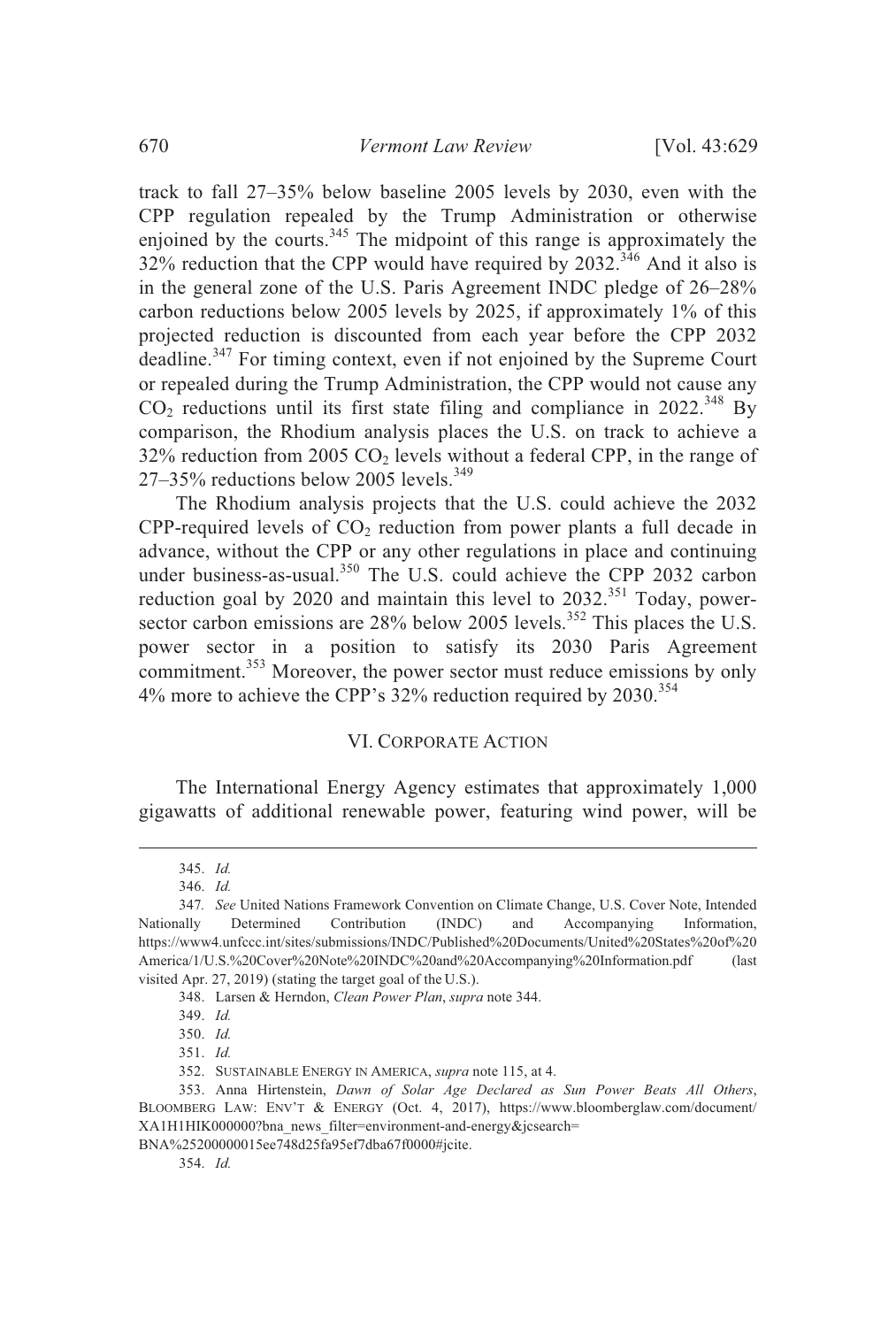installed world-wide in the next five years.<sup>355</sup> This amount of additional power is equivalent to the amount that coal electric power achieved in its first 80 years as the dominant power source and exceeds the amount of electric generation capacity that is currently consumed in three of the largest countries: China, India, and Germany combined.<sup>356</sup> Much of this new power installation will be done by corporations.<sup>357</sup>

In the transportation sector, corporations play a major role facilitating indirect GHG emissions when their employees commute to work each day. There is now legal uncertainty with the Trump Administration's freeze of the progressive Obama Administration vehicle CAFE mileage standards required of new vehicles<sup>358</sup> and policy change to no longer consider carbon emissions as part of federal EISs.<sup>359</sup> In August 2018, the Environmental Protection Agency and the National Highway Traffic Safety Administration simultaneously proposed to freeze U.S. vehicle fuel-economy and tailpipegreenhouse-gas-emissions requirements at their scheduled 2020 levels of 37 miles per gallon equivalent. $360$  This proposal would replace the Obama Administration standards that continue increasing to approximately 47 miles per gallon equivalent by  $2025$ <sup>361</sup> States are filling some of this gap. California just became the first state to overrule traditional local zoning to require allowing accessory residential units to promote infilling of more dense land-use to result in less transportation mileage.<sup>362</sup> Additionally, Massachusetts became the first state to attempt to impose transportation carbon pricing on corporations by  $2020$ .<sup>363</sup>

Of note, corporations are becoming a more influential factor: corporate use of electricity in the U.S. is increasing, while residential use is

<sup>355.</sup> *Id.*

<sup>356.</sup> *Id.*

<sup>357.</sup> *Id.*

<sup>358</sup>*. See infra* note 361 and accompanying text; Order at 1–2, California v. EPA, No. 18-1114 (D.C. Cir. Nov. 21, 2018) (challenging EPA's roll back of vehicle standards).

<sup>359.</sup> Popovich et al., *supra* note 83.

<sup>360.</sup> Ari Natter & Jennifer A Dlouhy, *Big Oil Cheers Quietly as Trump Moves to Ease Auto Standards*, BLOOMBERG (Aug. 3, 2018), https://www.bloomberg.com/news/articles/2018-08-03/big-oilcheers-quietly-as-trump-moves-to-ease-auto-standards.

<sup>361.</sup> *See id.* ("Its now less important to conserve energy and to curb oil demand given the dramatic rise in U.S. crude production, the Trump administration said in its proposal.").

<sup>362.</sup> Henry Garber, *California Bill Would Allow Unrestricted Housing by Transit, Solve State Housing Crisis*, SLATE (Jan. 5, 2018), https://slate.com/business/2018/01/california-bill-sb827 residential-zoning-transit-awesome.html.

<sup>363.</sup> Mary C. Serreze, *Massachusetts Senate Approves Revenue-Neutral Carbon Tax as Part of Energy Bill*, MASSLIVE (June 15, 2018), https://www.masslive.com/politics/index.ssf/2018/06/ massachusetts\_senate\_passes\_ca.html.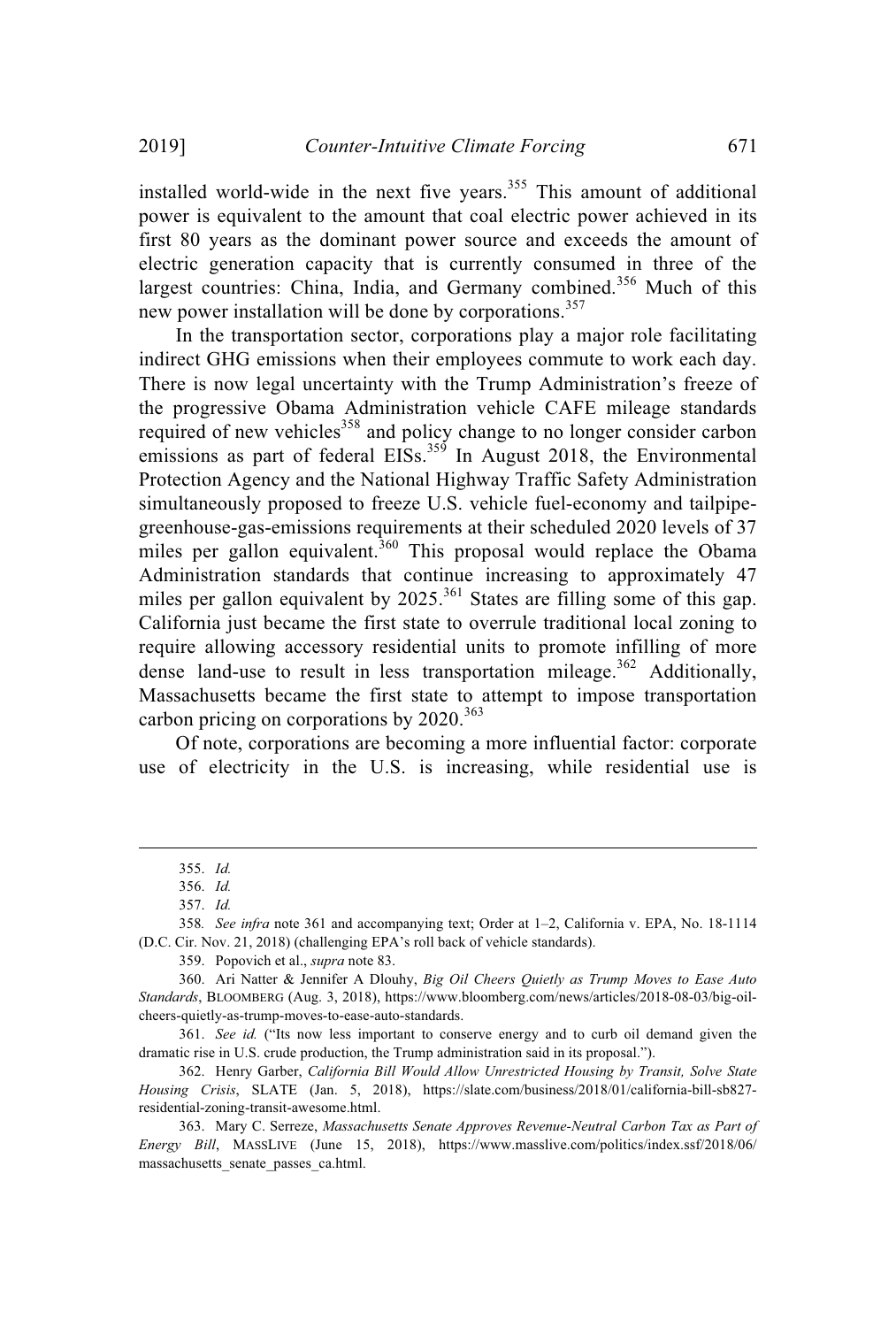decreasing.<sup>364</sup> The price of electricity has moved counter to the increase in the price of other goods.<sup>365</sup> Federal corporate tax credits (the PTC and the ITC) that incentivize corporate investment in renewable wind and solar power, respectively, are now phasing-down, and in the PTC's case, entirely disappearing.<sup>366</sup> This gap is now filled in many states by incentives: 29 states have Renewable Portfolio Standard programs for corporate renewable-power development, and 38 states have net-metering regulations for renewable-power development, allowing corporations to take advantage. 367

Corporations are motivated by both law and economics.<sup>368</sup> Counterintuitively, the Trump administration's 2017 tax cuts and changes, effective in 2018, on the surface seem extremely beneficial for many corporations. But they can actually frustrate the existing incentives perceived by corporations for both solar- and wind-renewable-energy deployment by diminishing the cash value of the corporate solar-ITC tax credit, the wind-PTC tax credit, and the carry-back provisions of both. Furthermore, the tax cuts and changes may diminish the value of depreciation even though it can be realized more rapidly.<sup>369</sup> This changes the U.S. legal context for climatesensitive investments.<sup>370</sup>

What could be a pessimistic legal assessment of repeal of U.S. law and regulation limiting future climate emissions in the U.S. is not evident in the scientific data.<sup>371</sup> Despite the ongoing current withdrawal of the U.S. from the CPP and the international Paris Agreement,<sup>372</sup> the U.S. has continued to accelerate substantial reduction in power-plant carbon emissions with

<sup>364.</sup> *Per Capita Residential Electricity Sales in the U.S. Have Fallen Since 2010*, U.S. ENERGY INFO. ADMIN. (July 26, 2017), https://www.eia.gov/todayinenergy/detail.php?id=32212.

<sup>365.</sup> U.S. Bureau of Labor Statistics, *Consumer Prices Up 2.9 Percent over 12 Months Ended June 2018*, ECON. DAILY (July 16, 2018), https://www.bls.gov/opub/ted/2018/consumer-prices-up-2 point-9-percent-over-12-months-ended-june-2018.htm. The federal government's Consumer Price Index report found the overall CPI rose 2.9% over the 12 months ending June 2018, during which time, the electricity CPI fell by 0.1%. *Id.*

<sup>366.</sup> Larsen & Herndon, *Clean Power Plan*, *supra* note 344.

<sup>367</sup>*. See supra* text accompanying notes 249–54, 267–72 (examining state RPS and netmetering regulations).

<sup>368</sup>*. See* David McBride, *General Corporation Laws: History and Economics*, 74 L. & CONTEMP. PROBS. 1, 1 (2011) (describing the relationship between law and economics to be symbiotic in corporations).

<sup>369</sup>*. See supra* Part III.B–C (reviewing the effects of the tax-reform act on the ITC and PTC).

<sup>370</sup>*. See supra* Part III.B–C (discussing the changes in the legal incentives for renewable energy investments).

<sup>371</sup>*. See, e.g.*, *supra* Part V.B (establishing that regardless of any Trump Administration changes to existing laws, electricity emissions are on track to decrease 27–35% by 2030).

<sup>372.</sup> Hai-Bin Zhang et al., *U.S. Withdrawal from the Paris Agreement: Reasons, Impacts, and China's Response*, ADVANCESCLIMATE CHANGERES., Dec. 2017, at 220, 220–21.